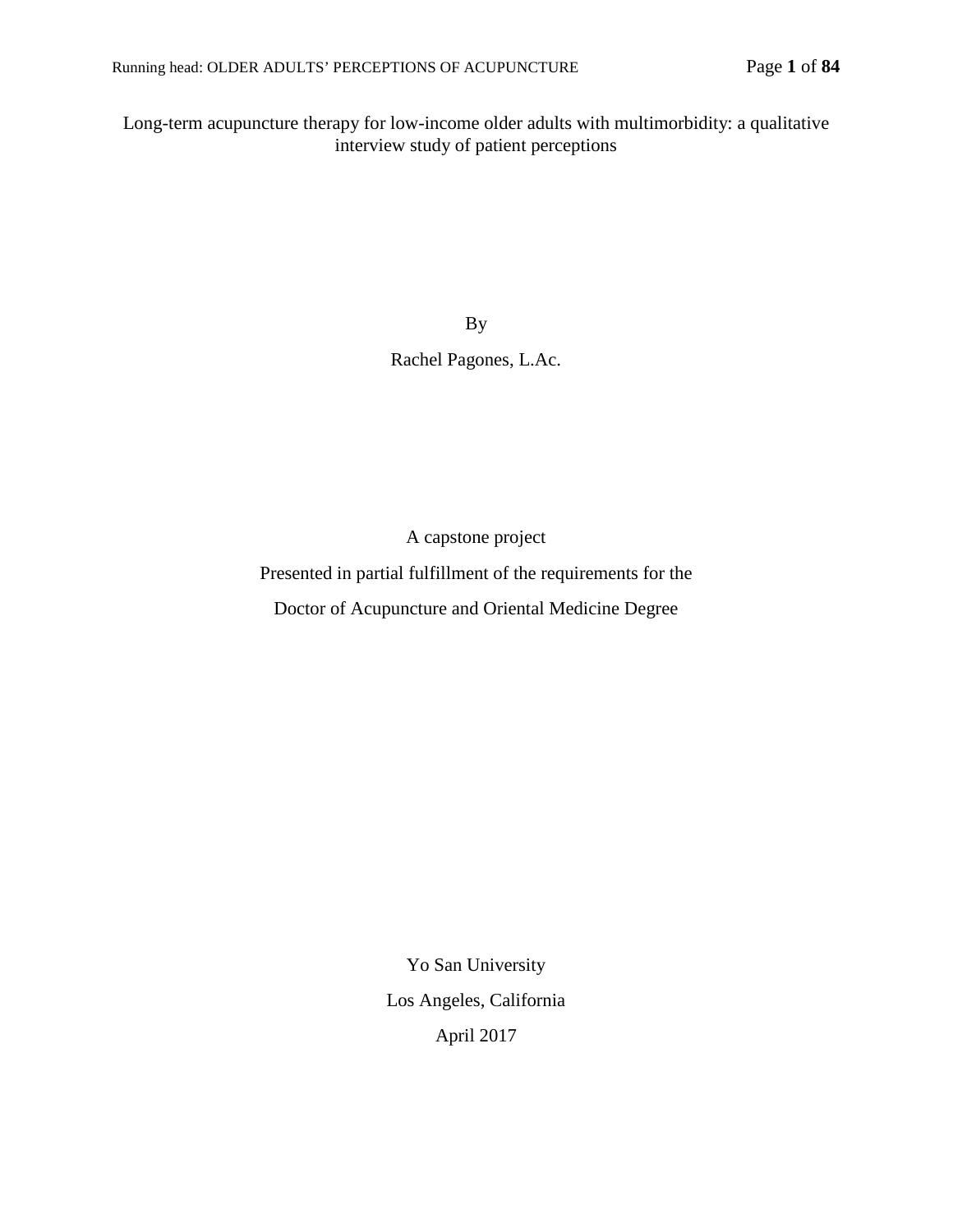# **Approval Signatures Page**

This Capstone Project has been reviewed and approved by

eirst Samantha Hurst, Phd<br>Capstone Project Advisor

April 30, 2017

 $\mathcal{D}$ 

YueYing Li, MD (China), LAc Integrative Internal Medicine Specialty Co-Chair

April 30, 2017

meto

Laraine Crampton, DAOM, LAc, Doctoral Program Dean

April 30, 2017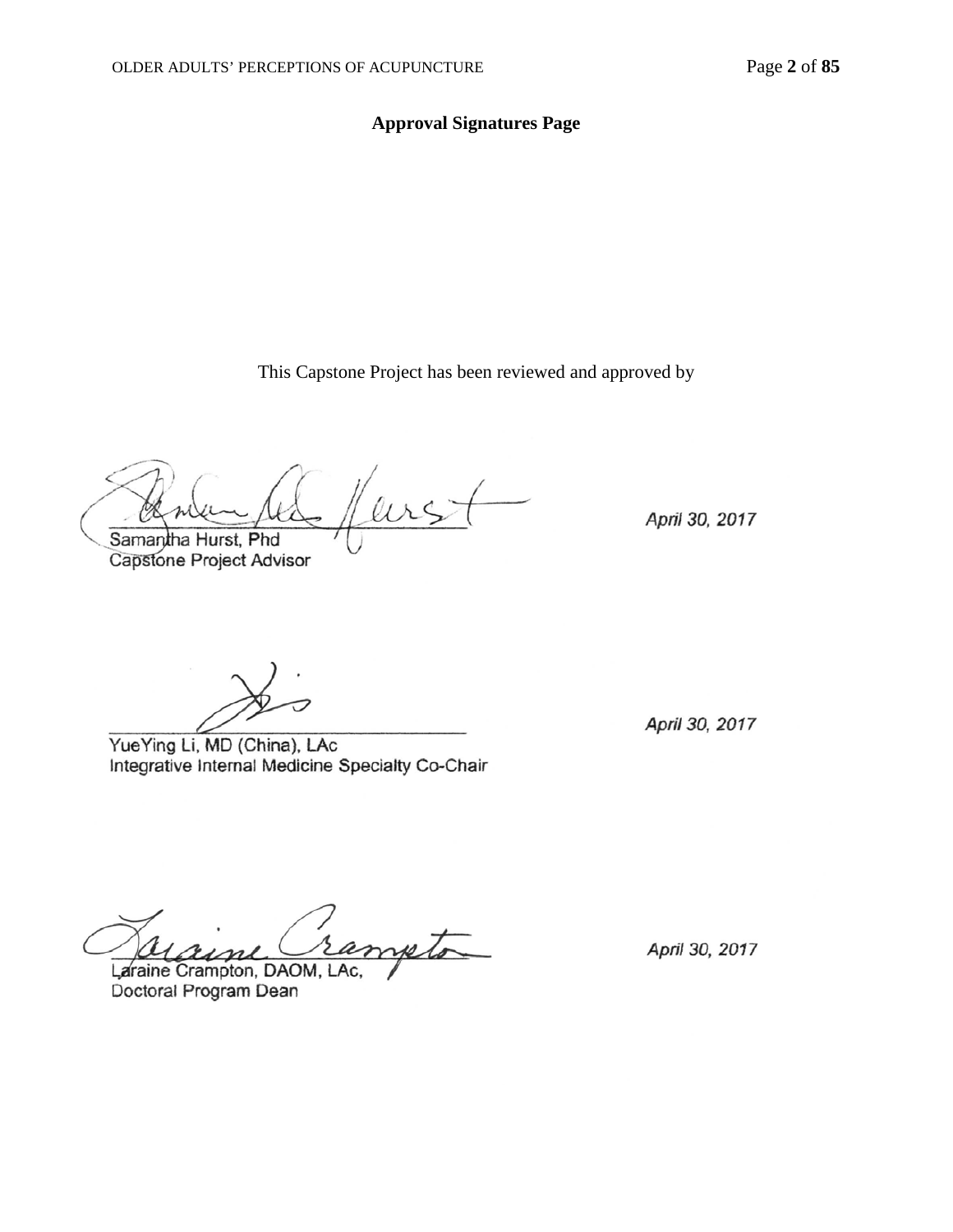#### **Abstract**

Objectives: Multiple chronic conditions are common, but often poorly managed, among the rapidly growing population of older adults. Polypharmacy, a heavy treatment burden, and inattention to the patient's priorities are frequent problems for older people with multimorbidity. This study's objective was to explore what benefits are perceived as a result of long-term, regular acupuncture treatment by this cohort, and their motivations to continue treatment. Methods: A qualitative design with inductive thematic analysis of semi-structured interviews conducted with 15 patients recruited from a clinic for low-income seniors in San Diego, CA. Results: Five main themes were identified: (1) mind-body effects; (2) the enhanced therapeutic alliance; (3) what they liked best; (4) the conventional health care system; and (5) importance of regular schedule. All five themes share the core concept of *reasons to continue*. Conclusion: These older adults with multimorbidity highly valued acupuncture as a way to reduce medication as well as a means to maintain health and abilities. In addition, they developed a strong trust in the clinic's ability to support them as whole individuals, which they contrasted to the impersonal approach of the conventional doctor's office.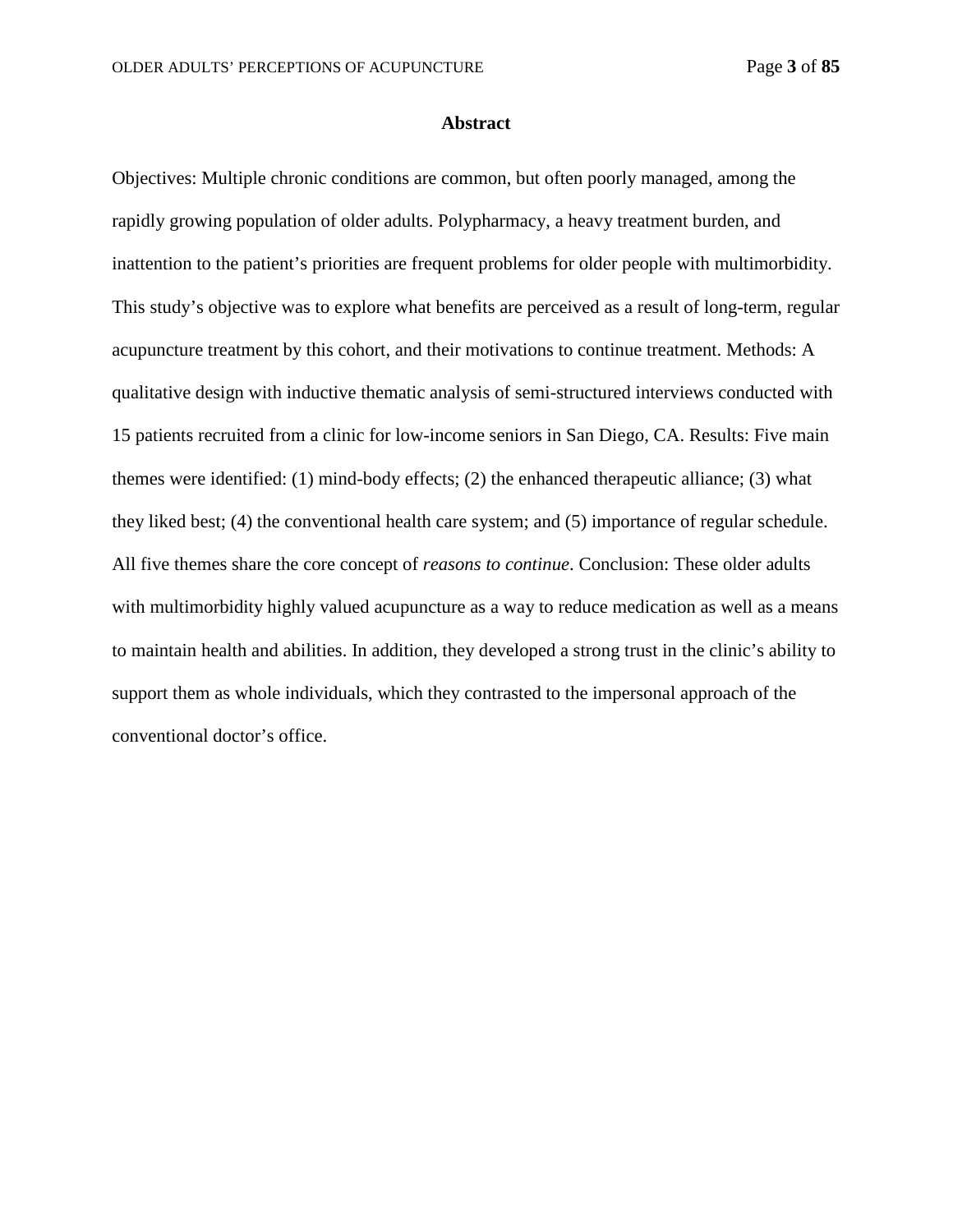### **Acknowledgements**

I would like to thank my adviser, Dr. Samantha Hurst, for generously giving me a thorough introduction to the world of qualitative research and guiding me through every stage of this research. Without her, it would not have been possible. Many thanks to Joe Douat and Don Phillips, Seniors' Clinic supervisors, and to Jim Lovell, director of the Third Avenue Charitable Organization, for allowing me to invade their space every Wednesday morning. Thanks to my husband, Matthew, for his advice on analytical matters and his patience; and to my daughter Gabriela for always listening and never complaining. I'm grateful to everyone involved in the capstone program at Yo San University, including former academic dean, Dr. Andrea Murchison, and present academic dean, Dr. Laraine Crampton; and to my C6 classmates for sharing a portion of your lives with me through this interesting two years. And special thanks to the patients at the Seniors' Clinic who were so generous in sharing their time and experiences with me.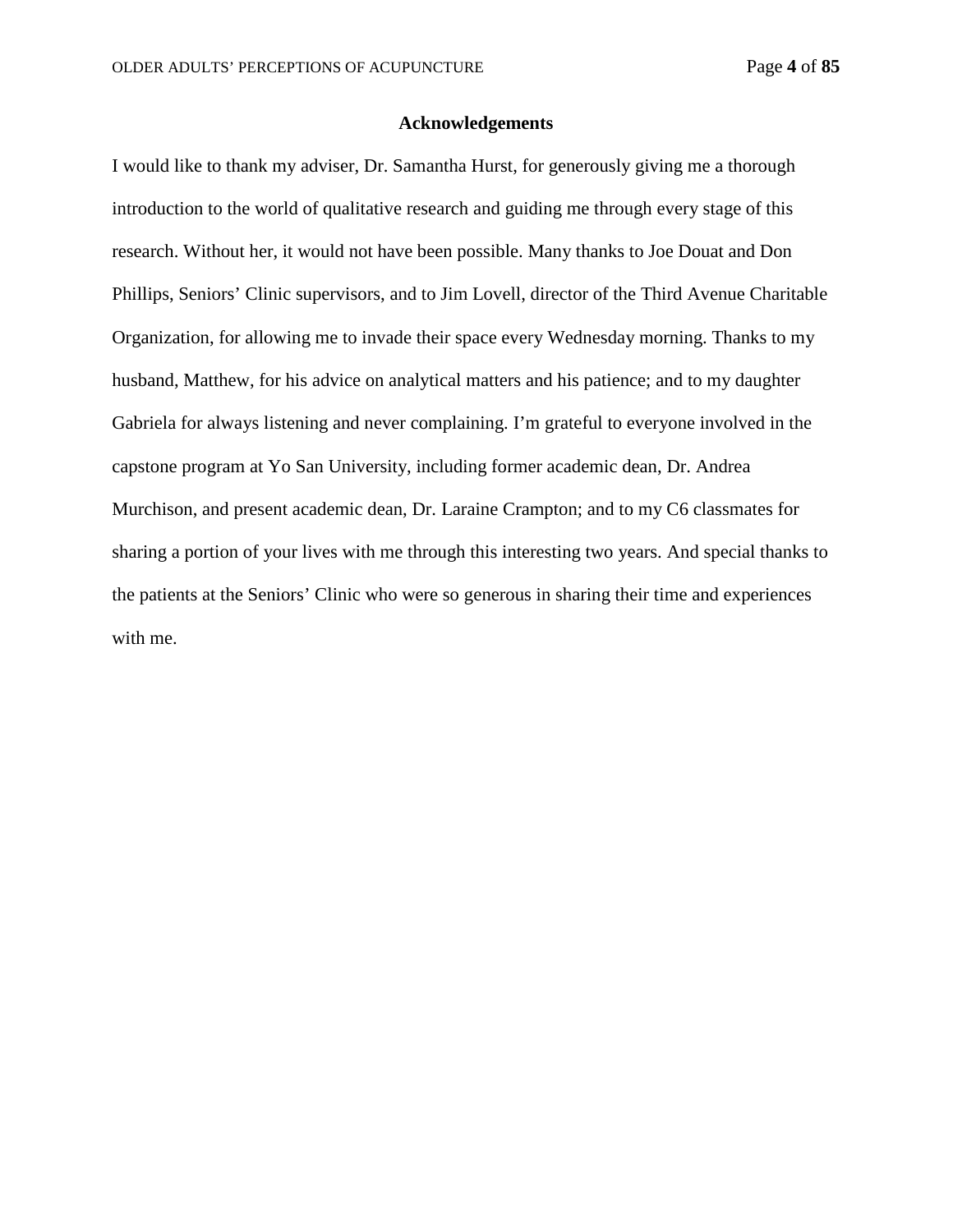# **Table of contents**

| Research with special significance to the current study34 |  |
|-----------------------------------------------------------|--|
|                                                           |  |
|                                                           |  |
|                                                           |  |
|                                                           |  |
|                                                           |  |
|                                                           |  |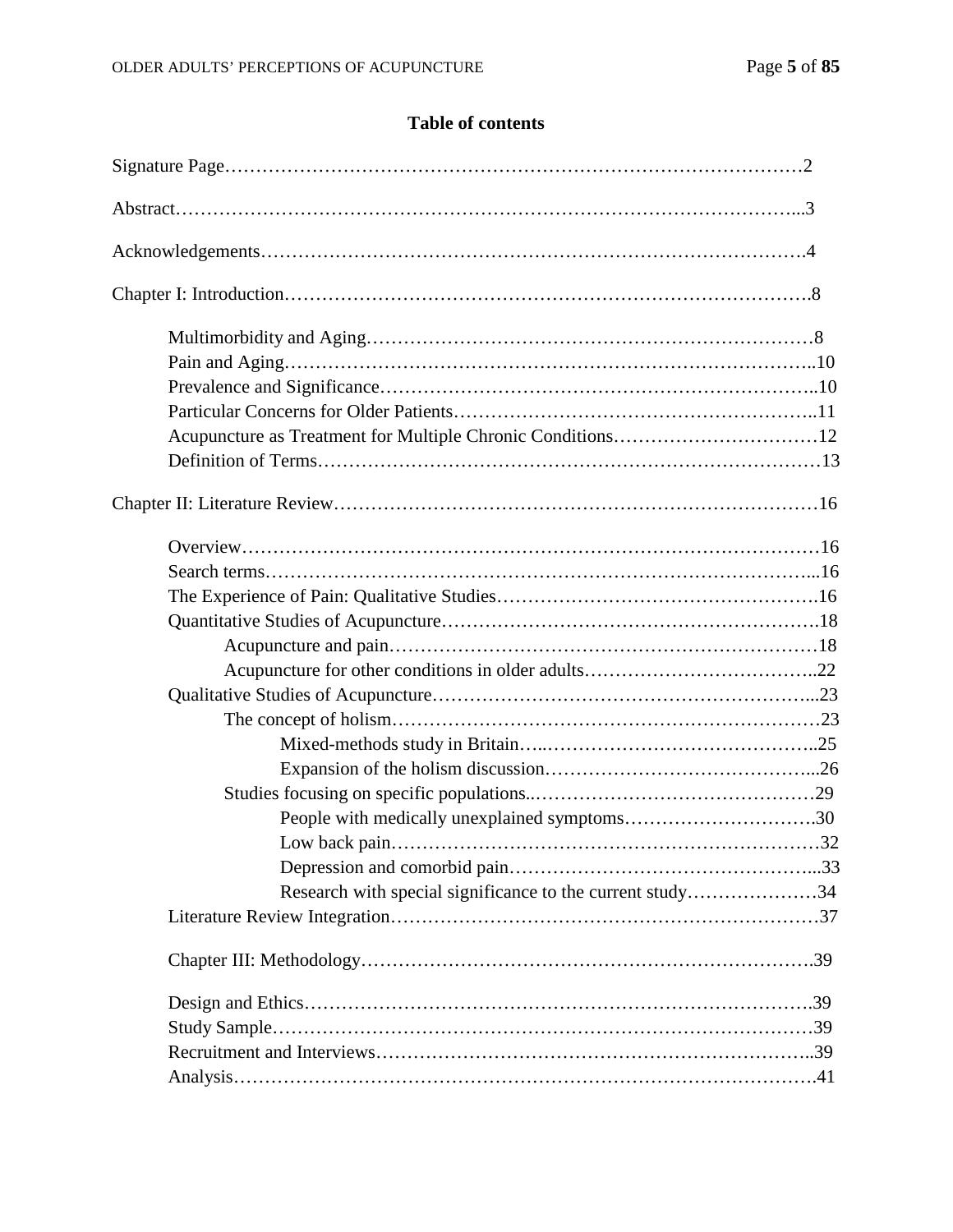| Appendices |  |
|------------|--|
|            |  |
|            |  |
|            |  |
|            |  |
|            |  |
|            |  |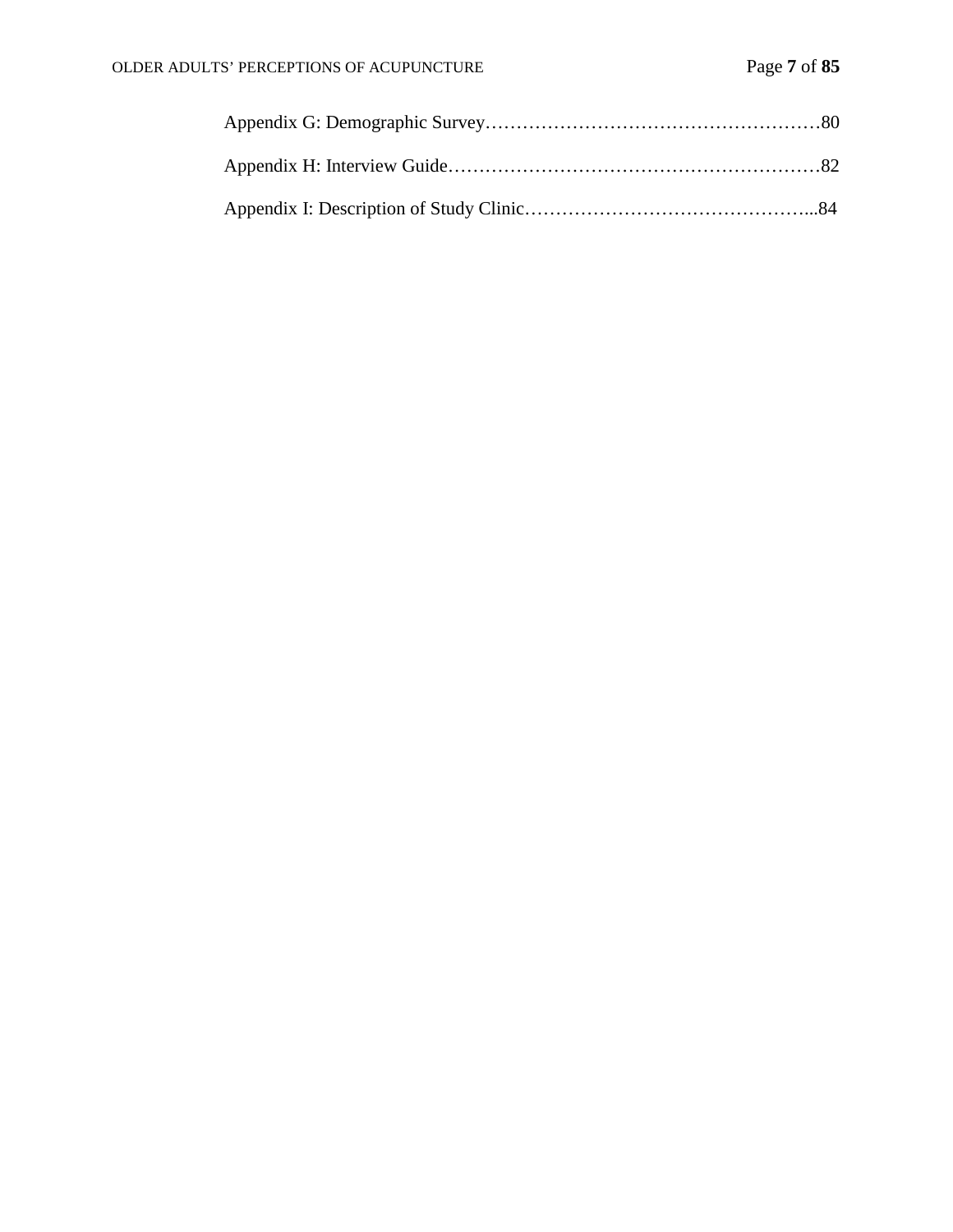### **Chapter I: Introduction**

## **Multimorbidity and Aging**

Multimorbidity is strongly associated with lower functional status, poorer quality of life, more emergency hospital admissions, and increased mortality (St John, Tyas, Menec, & Tate, 2014; Eckerblad et al, 2015). It is usually defined as the presence of two or more chronic health conditions (Bahler, Huber, Brungger, & Reich 2015) and occurs in around two-thirds of people aged 60 and older in regions which have been studied, mainly in the developed world (Vogeli et al., 2007; Salive, 2013; Boeckxstaens et al., 2014; Kone Pefoyo et al., 2015; Sinnege et al., 2015). Multimorbidity increases with age: in a study of 31 million Medicare users, Salive (2013) found the incidence was 62% for those aged 65 to 74, and increased to 81.5% for those aged 85 and up; similarly, Kone Pefoyo et al. (2015) reported the incidence to be 66.4% for people aged 65-74, rising to 80.9% for 75- to 89-year-olds, in a study encompassing the population of Ontario, Canada.

The expected paired increase of age and multimorbidity will have a substantial impact on public health: The Robert Wood Johnson Foundation's *Partnership for Solutions* projected the number of Americans with multiple chronic conditions will reach 81 million by 2020 (as cited in Vogeli et al., 2007). Moreover, it will have a massive impact on the utilization and cost of health care. The average Medicare patient with a single chronic condition sees four different doctors each year; when the patient has five or more conditions, the number of doctors visited rises to 14 (Vogeli et al., 2007). *Partnership for Solutions* estimated that individuals with five or more conditions account for two-thirds of all Medicare spending, and patients with two or more chronic conditions take up 95% of Medicare expenditures (as cited in Vogeli et al., 2007). In a study in Switzerland – where, as in the US, health insurance is mandatory - of 230,000 insured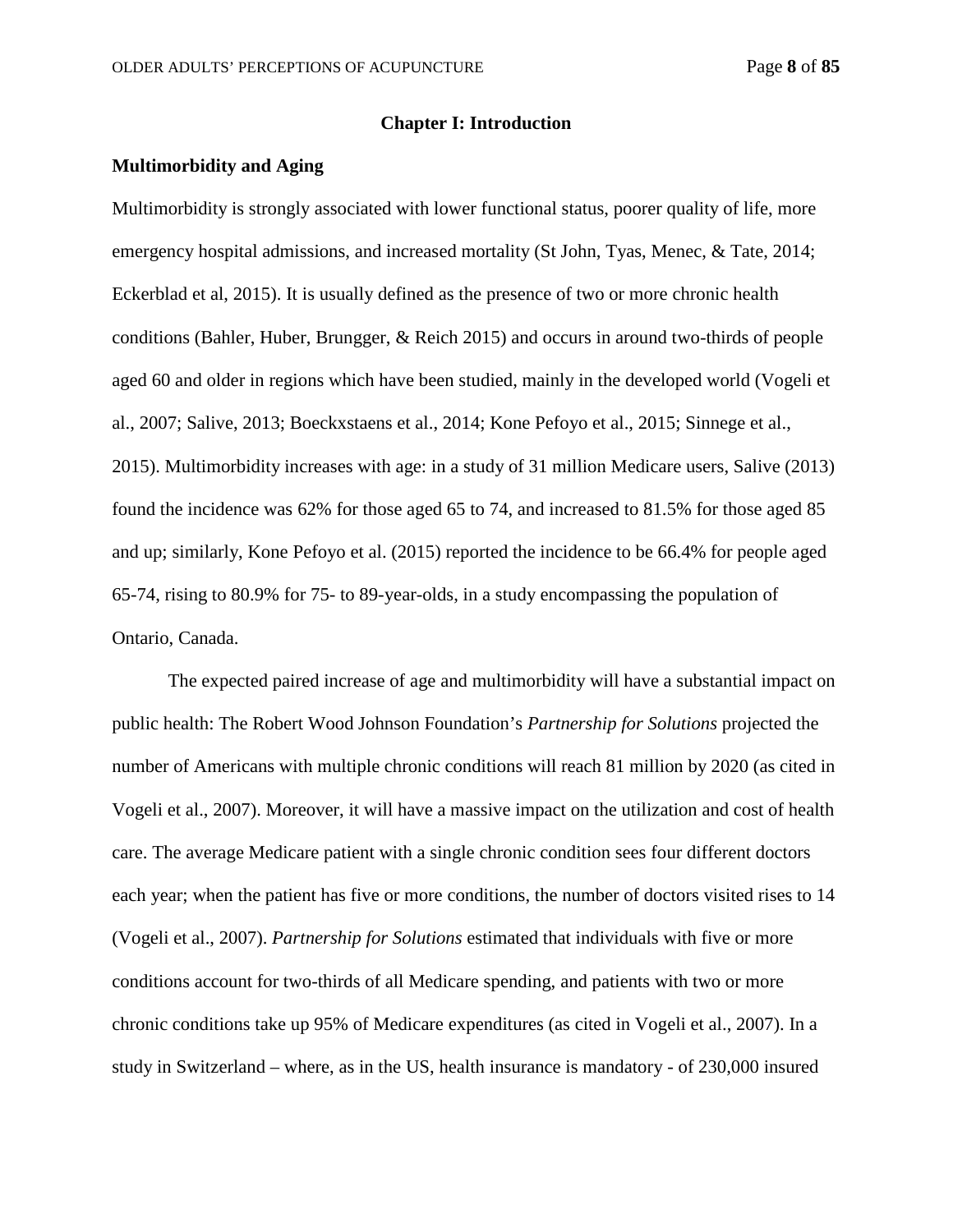individuals aged 65 and up, the number of annual doctor visits was nearly four times as high among those with multimorbidity as those without, and total costs were 5.5 times higher, with an increase of 33% in cost for each successive chronic condition (Bahler et al., 2015).

As the figures above suggest, the care of people with multiple chronic conditions is not well centralized or coordinated. Existing guidelines for disease management are not designed for patients with multimorbidity, as the present system focuses on individual diseases rather than the totality of illness or the patient's priorities (Hughes, McMurdo & Guthrie, 2013; Bahler et al., 2015, Eckerblad et al., 2015). People with multiple chronic conditions suffer a variety of symptoms, leading to a total symptom burden which may be experienced as more than the sum of its parts. For instance, Eckerblad et al. (2015) found that people with digestive disorders, poor vision, or likelihood of depression had a higher risk of total symptom burden. The symptoms which are most important to a patient, however, may not be the ones prioritized by their disparate doctors, leading to the likelihood of polypharmacy and complex treatment regimes that may be especially hard for older people to adhere to. Hughes et al. (2013) created treatment protocols based on existing UK guidelines for two hypothetical patients; the result for a 75-year-old woman with five mild-to-moderate conditions included up to 21 medications, nine or more selfcare or lifestyle recommendations, and tens of clinical appointments per year.

Multimorbidity does not affect everyone equally. People who are older, female, have more depressive symptoms, or are less educated experience it at a higher rate (St John et al., 2014). The association with education level raises questions about access to care for those with lower socioeconomic status, and Barnett et al. found there was a strong association between social position and multimorbidity in patients in Scotland (as cited in St. John et al., 2014).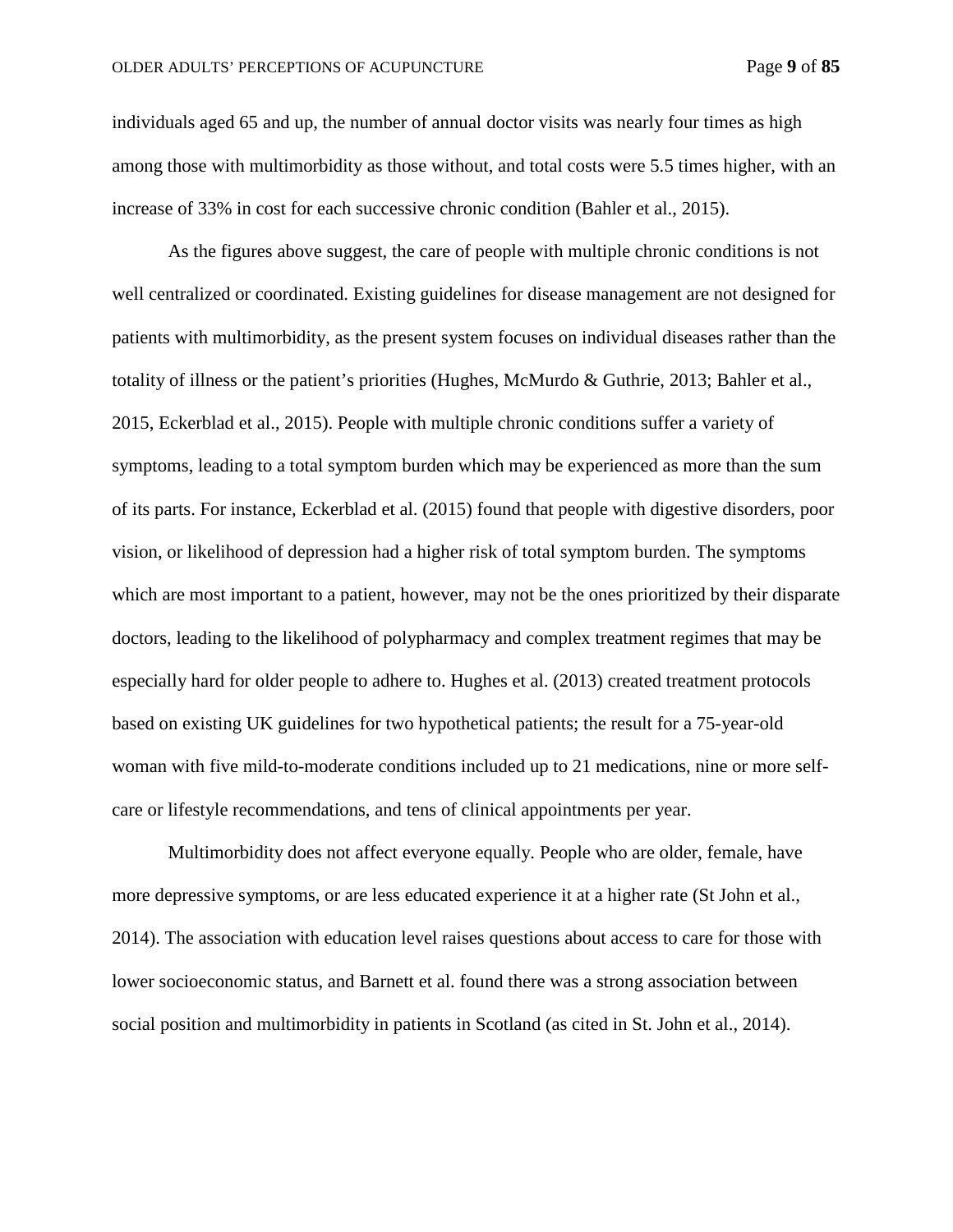# **Pain and aging**

There is also an established relationship between multimorbidity and pain. Eckerblad et al. (2015) found that pain was the symptom with the highest prevalence, frequency, severity, and distress level in older patients in Sweden with at least three diagnosed conditions. Pain was reported in two-thirds of patients, while more than 40% said it occurred frequently to almost constantly during the prior week, and around one-third gave it a high severity or distress rating. Some chronic conditions or combinations have been found to be more commonly associated with pain; Scherer et al. (2016) reported that low back problems, particularly when combined with certain digestive disorders, were most likely to lead to high pain levels in patients aged 65 and up in Germany. There is also a well-established link between depression and pain in older people (Turk, Okiko, & Schraff, 1995; Gallagher, Verma, & Mossey, 2000; Landi et al., 2005), and both Eckerblad et al. (2015) and Scherer et al. (2016) noted an association between pain and depression in multimorbid patients. Thus addressing both depression and pain is particularly important in these people, regardless of other medical diagnoses.

### **Prevalence and significance.**

There is a high prevalence of pain in the older population, particularly among those with lower socioeconomic status. Chronic pain essentially doubled from the lowest to the highest age group – with a prevalence of 62% in those 75 and older - in a study of chronic pain in a Scottish community, while other associated factors included living in public housing and being unable to work or retired (Elliott et al., 1999). Brown (2011) found that more than 90% of older community dwellers reported pain within the last month – predominantly musculoskeletal - and four out of ten described the quality of pain as on a spectrum from discomforting to excruciating. In light of that study, it is worth noting that not only is the prevalence of pain in older people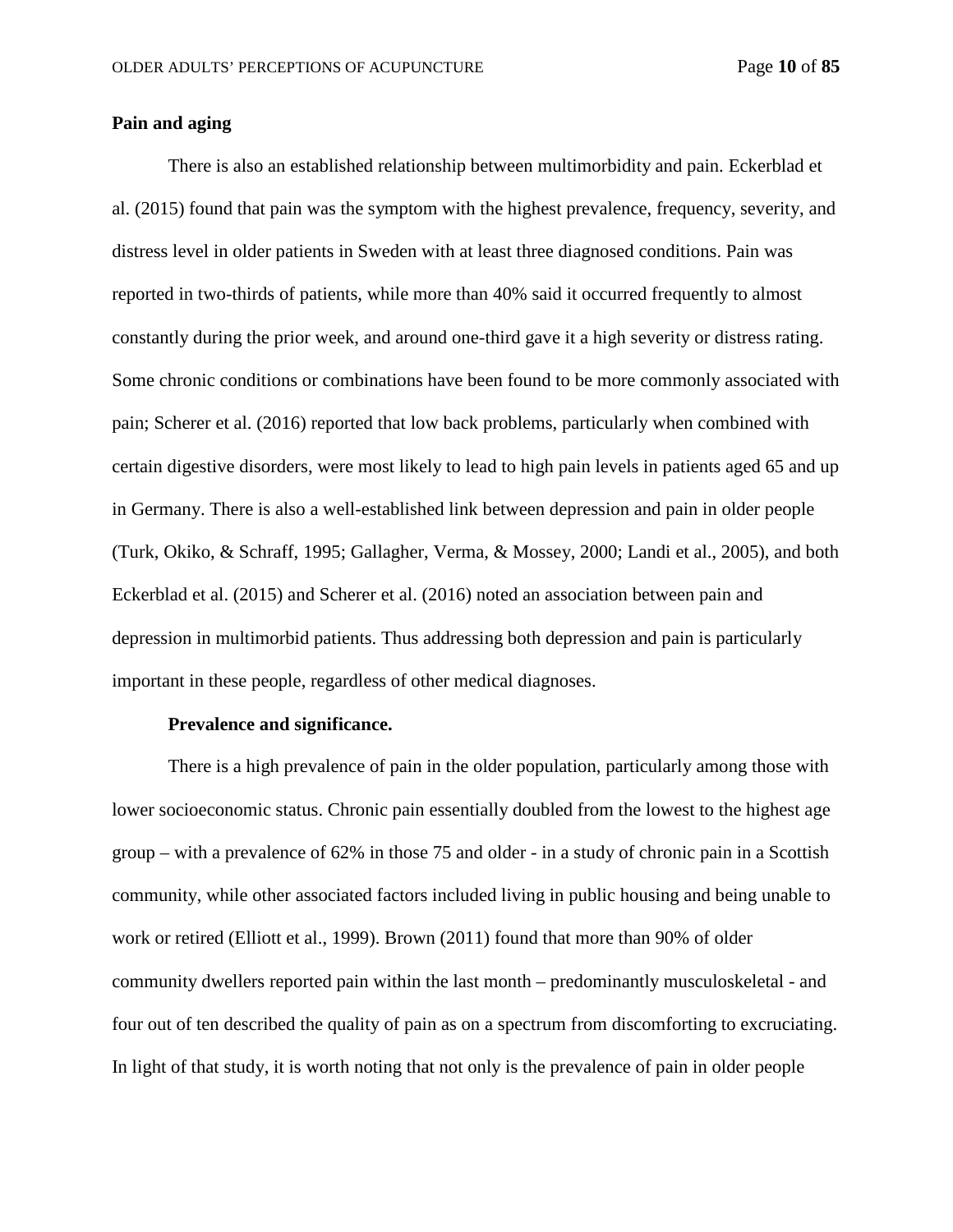likely underreported (Weiner, 2002; Sofaer et al., 2005, Abdulla et al., 2013), but so is the severity. The group of older community dwellers studied by Eckerblad et al. (2015) reported pain scores similar to those of end-of-life cancer patients in a hospital, a revelation the researchers described as surprising.

## **Particular concerns for older patients.**

While pain is recognized as a common problem for older adults, it is still thought to be underreported and undertreated (Ruoff, 2002, etc.) Furthermore, special considerations need to be taken when treating pain in this population, due to the co-occurrence of other conditions, the consequent likelihood of polypharmacy, physiologic changes that occur with age and affect drug metabolism, and the much greater risk of drug reactions as a result of all of the above. Ruoff (2002) noted that in older patients, adverse reactions happen more than twice as often as in younger patients, and the more medications taken, the more the risk of side effects increases (p. 44-45). Nonetheless, Ruoff did not advocate forgoing drugs, but rather suggested considering alternative medications, such as coxibs in place of NSAIDs, in high-risk patients. However, his key points for treating chronic pain in older patients also included tailoring the treatment approach to the individual and using non-pharmacologic approaches as well – although he did not specify any of these.

### **Acupuncture as treatment for multiple chronic conditions**

The existing system of reductionist medicine, with treatment divided into individual organ systems, has not been successful in managing the needs of patients with multiple chronic conditions (Tinetti et al., 2012; Foell, 2013). In fact, this division of diagnosis and treatment may not be a logical response to the patient's needs, but rather an outcome of the health industry's unnatural and unwieldy fee-for-service construction. As Foell (2013) pointed out, although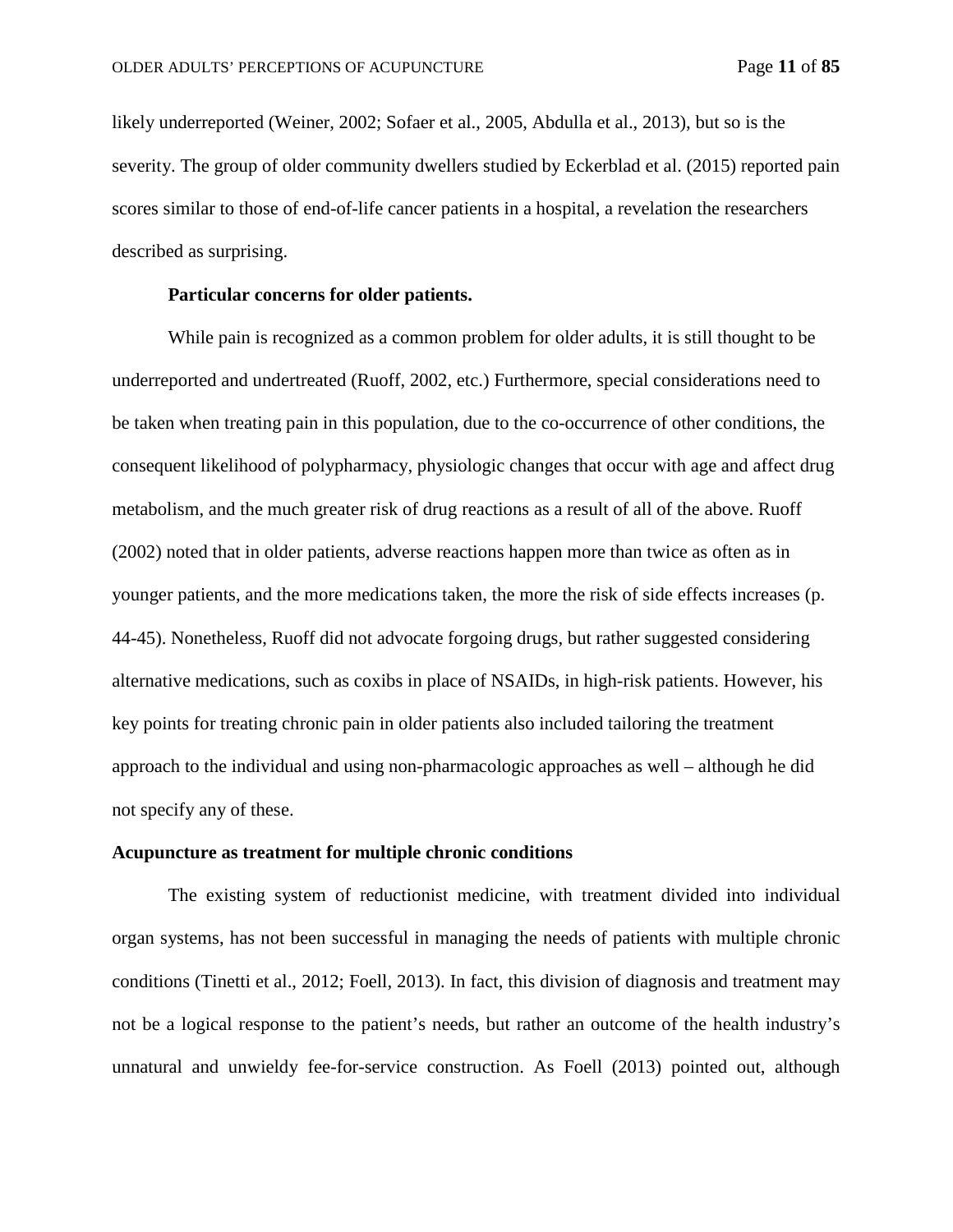medical authorities for thousands of years, from Huang Di to William Osler, have called to treat the person, not the disease, at present "disease labels are the currency for regulating access to medical services or subspecialisms", and he suggested the emergence of comorbidities is an "epiphenomenon of the division of labor in the health industry" (Foell, 2013, p. 310).

Core attributes of Chinese medicine would seem to put it in a prime position to address the needs of people with multiple chronic conditions – which, as argued earlier in this chapter, is overwhelmingly a concern of older adults. The very theory of Chinese medicine is based on the premise that every aspect of the body/mind - including the individual's environment – is interrelated with the others, and so should be treated at the same time. The close attention paid by the practitioner to the patient, and the resulting trust that develops, is a key component of acupuncture. This aspect of care is sadly missing in our current, divided health care system, leaving a significant unmet need; in a study of older patients with multimorbidity, Bayllis et al. (2008, as cited in Foell, 2013) found, "Trust in continuing relationships is repeatedly seen as the most important feature of care by patients." Time and again, the lack of a central, cohesive health-care presence in the lives of older adults with multiple chronic conditions has been decried by those observing the phenomena of aging and multimorbidity. One could conceive an ideal solution - perhaps an advocate with extensive health knowledge and clinical skills, or a place where patients could go to have their physical/mental/emotional concerns addressed all at once.

#### **Purpose of Study/Research Question**

Such places may already exist, unexamined by the scientific world. It is the purpose of this study to explore the experiences of people treated with acupuncture at one such place, posing the question: What are the perceptions of benefit of long-term acupuncture treatment, and what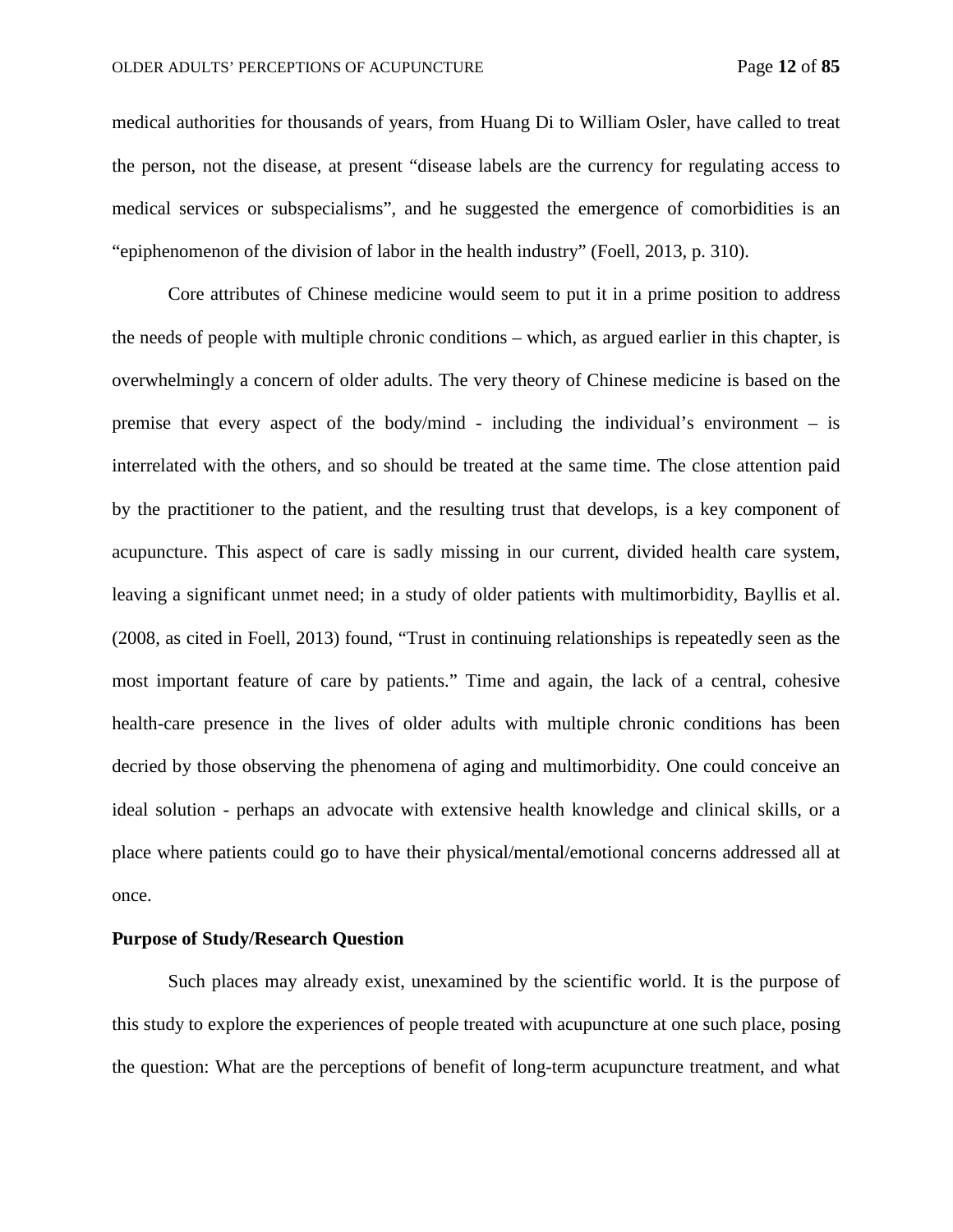are the motivations to continue it, among people aged 60 and older who suffer from multiple chronic conditions? It is hoped that this study will provide important knowledge, both in defining patient beliefs regarding the health advantages of long-term acupuncture treatment, and in the potential application of this understanding to increase awareness and outreach of acupuncture as a treatment modality for the rapidly growing demographic of older adults with multiple chronic conditions in the United States.

## **Definition of terms:**

- Ba Liao points: In acupuncture: four points, needled bilaterally, on the inner Urinary Bladder line. The points are located over the four sacral foramina.
- Community-dwelling: Living at home, versus living in an institution.
- Comorbidity: Usually used interchangeably with the word multimorbidity. However, Valderas et al. (2009) made a distinction, defining comorbidity as the presence of one or more related, non-primary conditions in a person with any given primary disease. In contrast, they defined multimorbidity as the occurrence of two or more unrelated conditions where none is emphasized over the other. In this paper, the terms are used interchangeably.
- Five-element acupuncture: An approach developed by J.R. Worsley, positing that most disorders are caused by emotional/spiritual imbalances that can be corrected through use of certain points or point combinations based on the traditional Chinese medicine elements of wood, fire, earth, metal, and water.
- Grounded theory: An approach to qualitative research in which the theories are generated or developed during the process of the research – thereby they are "grounded" in the data.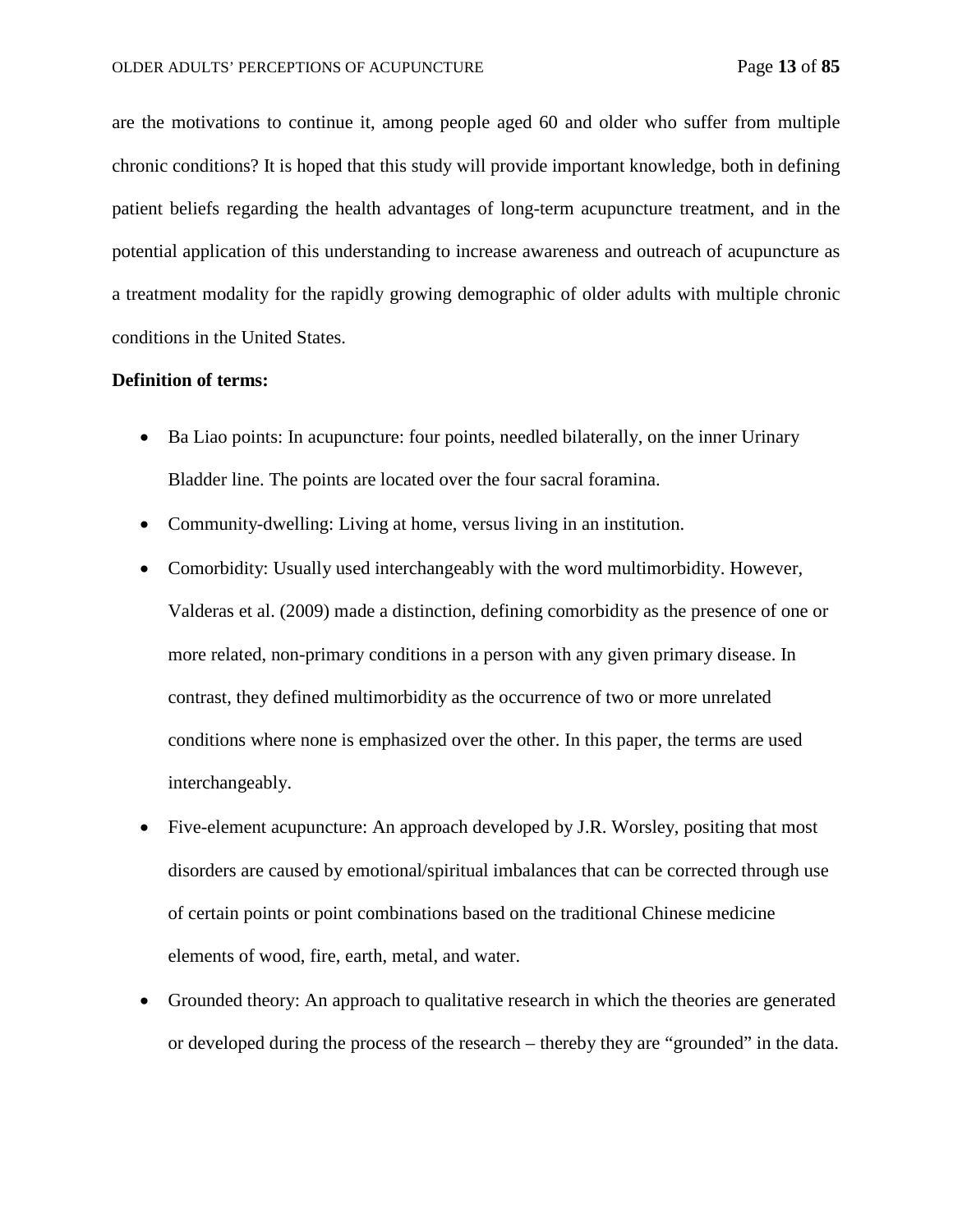- Intention-to-treat analysis: Includes all patients who were enrolled and randomly allocated to treatment in a scientific study in the final analysis, in the group to which they were allocated, regardless of whether they completed the intervention.
- Likert scale: A scale with five or seven points which allows the individual being surveyed to express opinions as to the frequency, importance, or likelihood of an event, or agreement with a statement, along a linear continuum. For example, the statement "I had a good experience in class" would be followed by the choices strongly agree, agree, undecided, disagree, strongly disagree.
- Multimorbidity: The presence of two or more chronic health conditions in an individual.
- NICE: National Institute for Clinical Excellence, an independent body set up by the UK government to determine which drugs and treatments are available through the NHS.
- NHS: National Health Service, Britain's socialized health care system.
- Phenomenological study: A type of qualitative study which explores the views of individuals who have experienced a common phenomenon. The idea is to distill a universal essence from the shared experience of the individuals.
- Pragmatic trial: A scientific trial that tries to replicate events as they would happen in the real world, as compared to a strictly controlled experimental environment.
- Short Form 36 (SF-36): A commonly used outcome tool that incorporates a set of 36 selfreported quality-of-life measures.
- TCM: Traditional Chinese Medicine, a standardized version of the thousands-year-old health care system. It was developed during Mao's reign in 1950s China and is now taught in most acupuncture colleges in the Western world.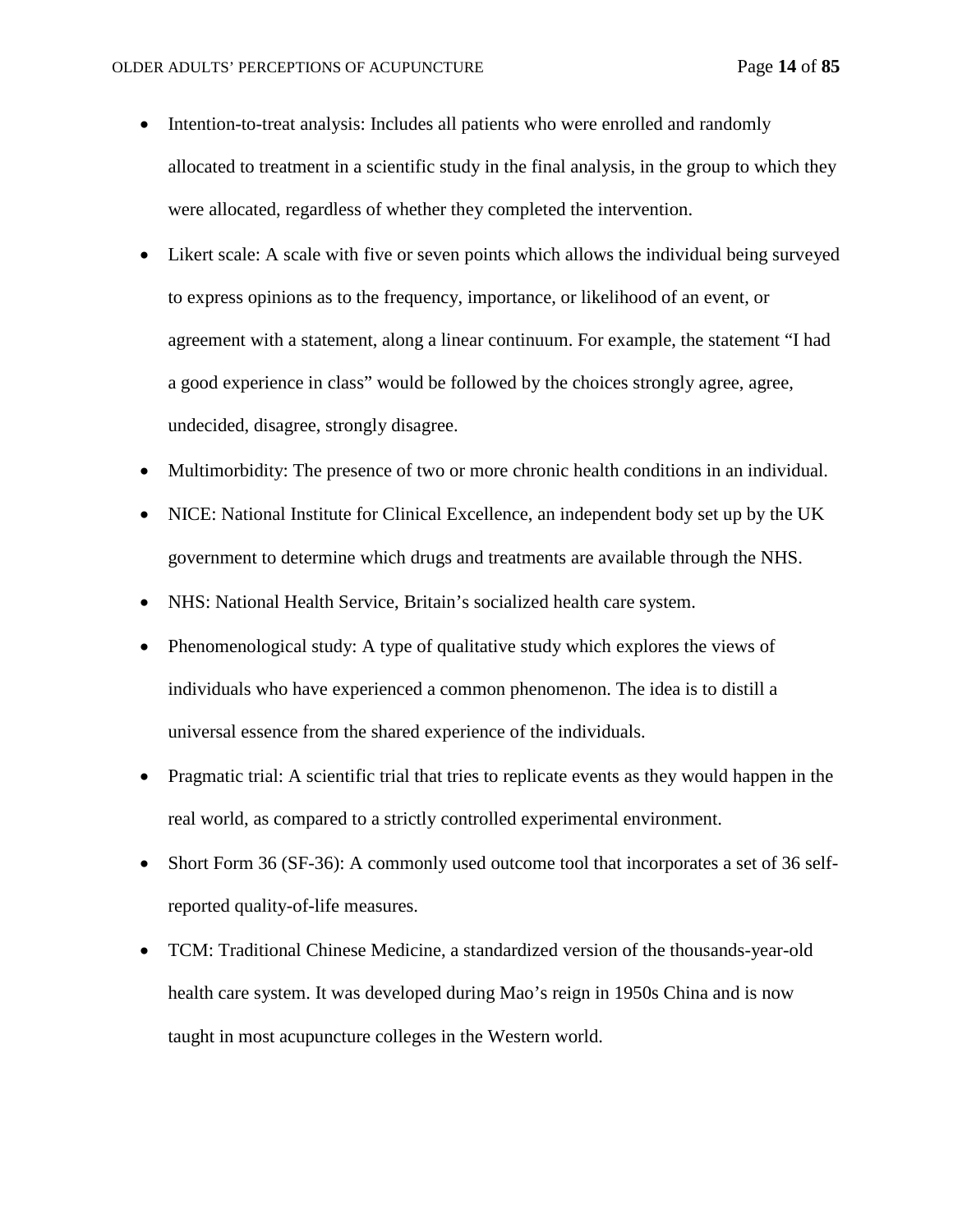- Thematic content analysis: A qualitative analytical method using the systematic examination of data to identify and order codes and themes.
- WOMAC: Western Ontario and McMaster Universities Osteoarthritis Index, which measures pain, stiffness, and physical function in patients with hip and/or knee osteoarthritis.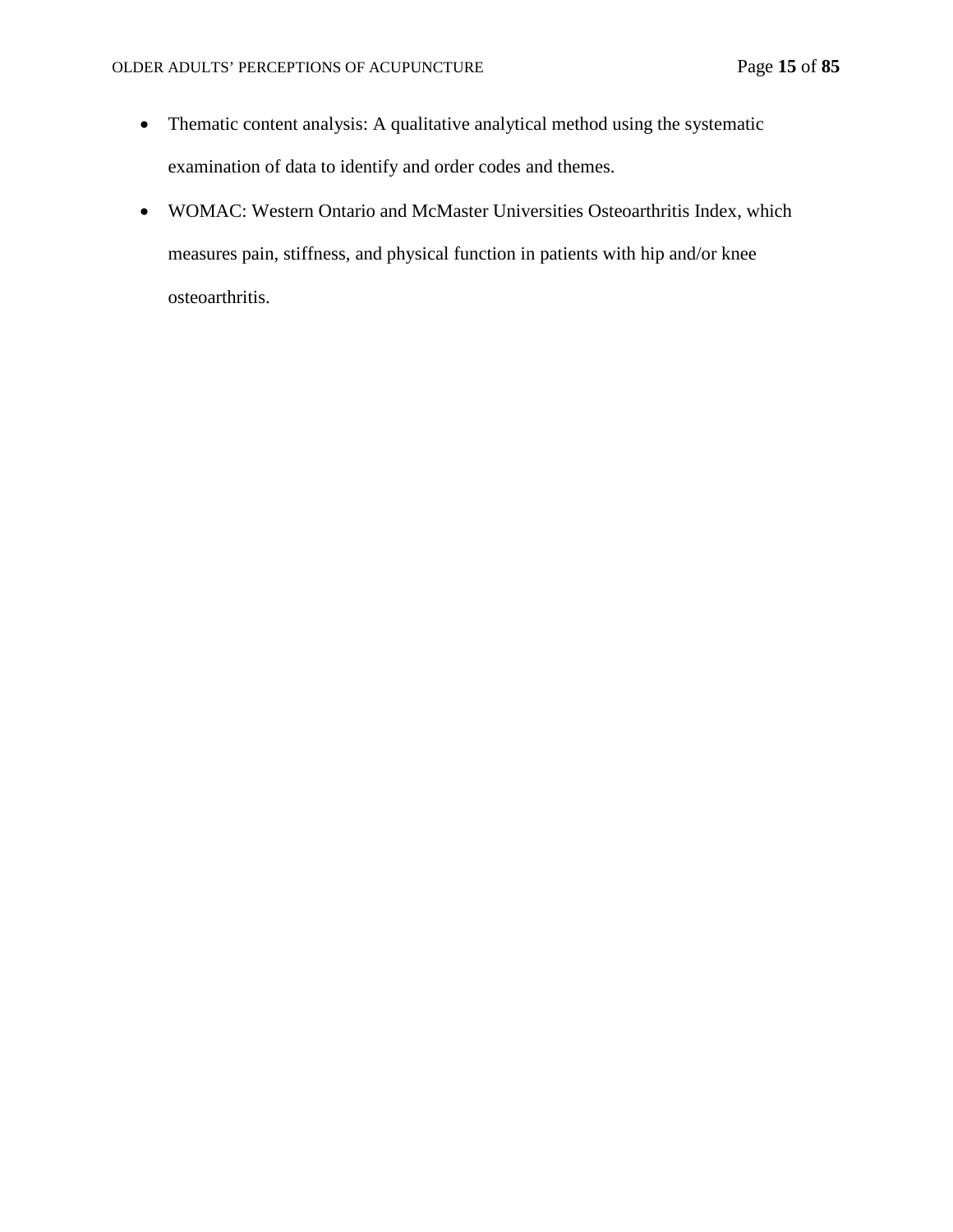### **Chapter II: Literature Review**

# **Overview**

This chapter begins with a discussion of the impact of chronic pain on the lives of older adults, as documented in qualitative studies. The next section looks at the results of two sets of quantitative trials: those investigating acupuncture treatment for chronic pain, and those focusing specifically on older adults for various other health conditions. The chapter continues with a review of qualitative and mixed-methods research into the experiences of people treated with acupuncture, including both studies nested in larger quantitative trials and stand-alone studies. It concludes with a literature review integration summarizing the existing literature and making a case for the current study.

### **Search Terms**

Different combinations of the following search terms were used in the research for this review, querying PubMed, Evidence-Based Complementary and Alternative Medicine, and Elsevier Ltd.: Acupuncture, aged, attitudes, clinic, epidemiology, geriatric, multimorbidity, pain prevalence, perspectives, qualitative study, Asset and Health Dynamics Among the Oldest Old, Health and Retirement Study, "Age Ageing"[jour] qualitative, "Age Ageing"[jour] acupuncture, "The Gerontologist"[jour] pain.

# **The Experience of Pain – Qualitative Studies**

Pain is a subjective experience that can have profound effects on the daily existence of those who live with it. A number of qualitative studies have explored how older adults experience chronic pain and how they cope with it, including why they may not seek treatment. Sofaer et al. (2005), using a grounded theory approach to explore the limitations and strategies of such people, found two inter-relating themes: desire for independence and control, and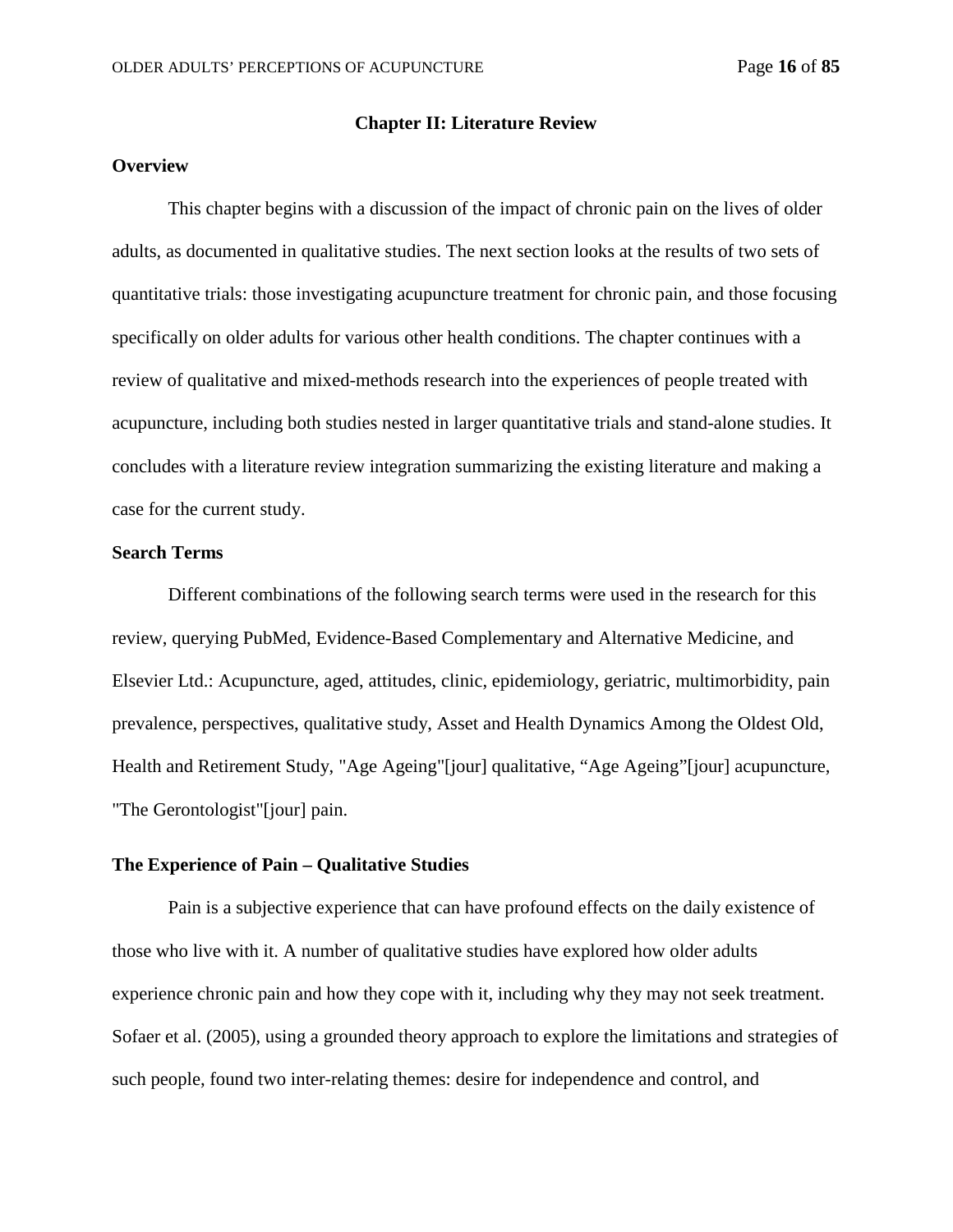adaptation to a life with chronic pain. The researchers theorized that when independence and control are effective, adaptation also tends to be. One of the strategies for adaptation that emerged was helping others, in the sense that "helping others was instrumental in distraction from pain, and that it was this that contributed to well-being" (Sofaer et al., 2005, p. 465). Other strategies included acceptance of a life with pain and participation in community activities, although it was notable that many people said they felt socially isolated. The theme of social isolation was further explored in a phenomenological study of older adults with neuropathic pain, which found that isolation – due to pain and the inability to make plans because of the possibility of another episode - extended to spouses as well as patients (Sofaer-Bennett et al., 2007).

The idea of acceptance of a life with pain also appeared in a study by Makris et al. (2015) concerning older adults with restricting back pain. Asking why such people might not seek treatment, one of three main themes that emerged was the belief, on the part of both participants and providers, that pain in older age was inevitable. In this study, however, belief in the inevitability of pain was seen not as a positive coping mechanism, but rather as a negative social attitude – ageism. The second theme was negative attitudes towards medication and surgery, which many participants had acquired through experience of side effects from prescription drugs and polypharmacy. Participants also criticized poor communication from their doctors and a lack of options for treatment. The final theme was the prioritization of other comorbidities compared to back pain; the authors noted, "Restricting back pain rarely occurred in isolation as most participants reported the presence of multiple chronic conditions" (Makris et al., 2015, p. 6). Many participants themselves gave a higher priority to other conditions which were treated by specialists, reducing the likelihood they would have their back pain addressed. Thus ageism (the belief that aging necessarily leads to pain), unsatisfactory experience with doctors, medication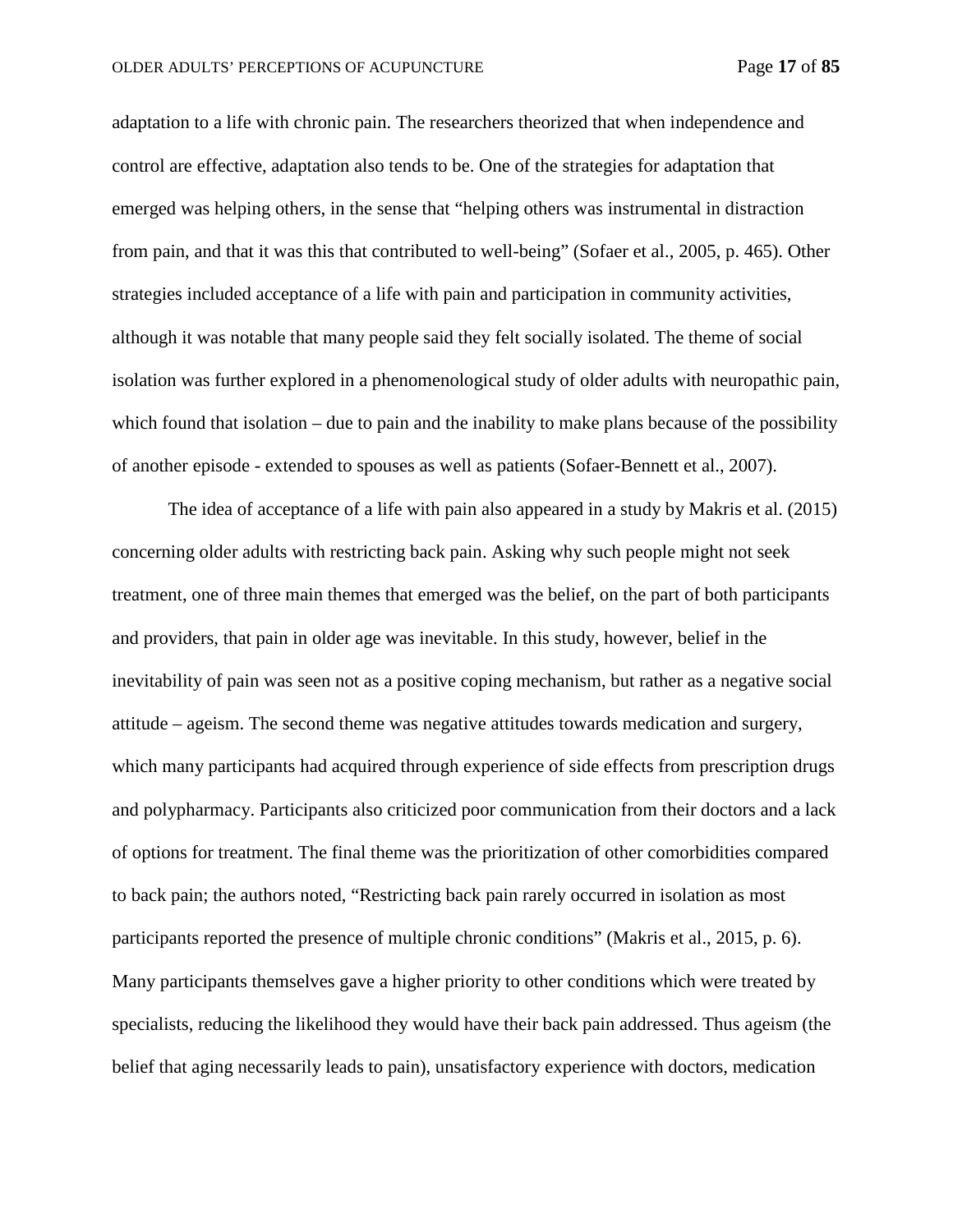and surgery, and the perceived need to prioritize other conditions over pain in those with multimorbidity, were seen as blocks to seeking care for chronic, debilitating back pain.

# **Quantitative Studies of Acupuncture**

## **Acupuncture and pain.**

Acupuncture is widely used to treat pain, and there is a considerable body of research into its effectiveness for this and other conditions, including some studies specifically focused on older people. It is beyond the scope of this review to present a comprehensive assessment of acupuncture pain trials, but research with particular relevance to the present study will be discussed.

A study that stands out for its pragmatic approach and influence on public health policy addressed low back pain in the UK. Thomas et al. (2005) applied a randomized, two-arm pragmatic design to investigate the clinical- and cost-effectiveness of acupuncture plus usual care compared to usual care only for people aged 18-65 with persistent, non-specific low-back pain. Patients were offered up to 10 acupuncture treatments, and the average number of treatments taken was eight. Six different acupuncturists were involved, and there was no treatment protocol; diagnosis and treatment were on an individual basis, including moxibustion, massage and advice on diet and lifestyle.

The results were particularly interesting, as they bucked the trend of other research which has shown mainly short-term relief for pain. Using the Short Form 36 (SF-36) Bodily Pain dimension as the primary outcome measure, Thomas et al. showed a trend over time towards less pain in the acupuncture group compared to the usual care group, which was not statistically significant at the 12-month follow-up, but became highly significant at the 2-year follow-up. Additionally, at 24 months the acupuncture group was significantly more likely to report no pain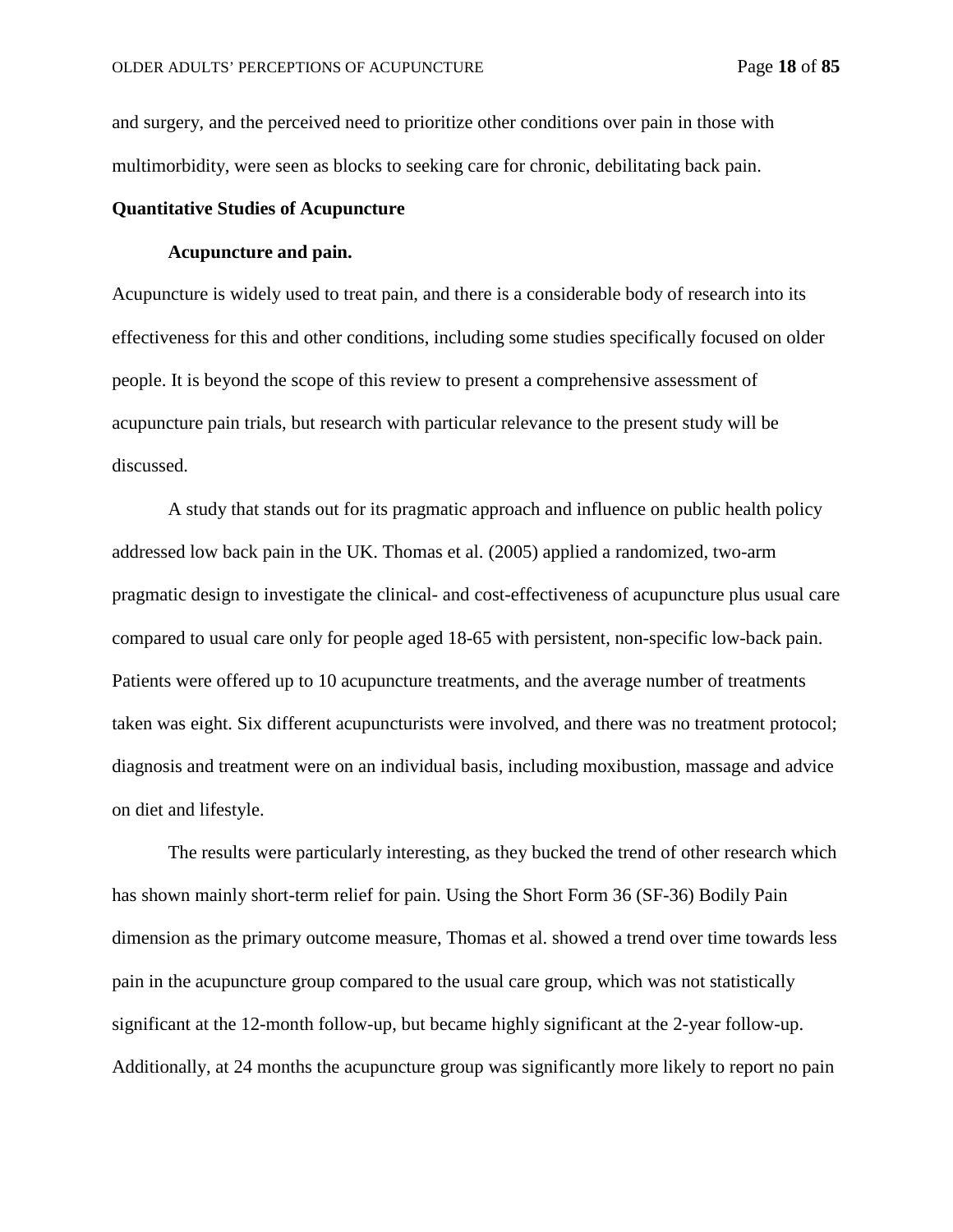events in the last year, and less likely to report the use of pharmaceuticals for pain relief. The results (the study also showed cost-effectiveness) moved the National Institute for Clinical Excellence (NICE) to incorporate acupuncture into its guidelines for treatment of low back pain under the National Health Service (NHS), using the trial's treatment plan of 10 sessions over 12 weeks (Society for Acupuncture Research: Expert Interview Series [Hugh MacPherson]*.*  Retrieved from [www.AcupunctureResearch.org\)](http://www.acupunctureresearch.org/).

In contrast, a slightly larger (294 compared to 239 participants) study in Germany found only a short-term effect from acupuncture treatment for osteoarthritis of the knee (Witt et al., 2005). There were a number of significant differences between the trials, however, any or all of which could account for the discrepancy in outcome. First, the German study included patients aged 50-75, with an average age of 64, whereas Thomas et al. excluded people over 65. It is known that as people age, their capacity to recover slows, so age could be a significant factor in duration of treatment effect (Galloway and Jokl, 2000). Second, the focus of Witt et al. was osteoarthritis of the knee, a physiologically different phenomenon than low back pain, which usually would be diagnosed differently in traditional Chinese medicine as well. Third, acupuncture in the German trial had a much stricter protocol than the Thomas et al. study. M.D.s performed the acupuncture, choosing from a list of designated points. Finally, the comparison was with "minimal acupuncture"– shallow needling at non-acupuncture points, so-called because it was judged the intervention might not be physiologically inert (Witt et al., 2005, p. 136). There was also a wait-list control group.

The outcomes for the eight-week acupuncture intervention were significantly better than for the minimal and wait-list groups, including measures for pain, stiffness, and physical function on the WOMAC scale. There was also a greater reduction in analgesic use from weeks one to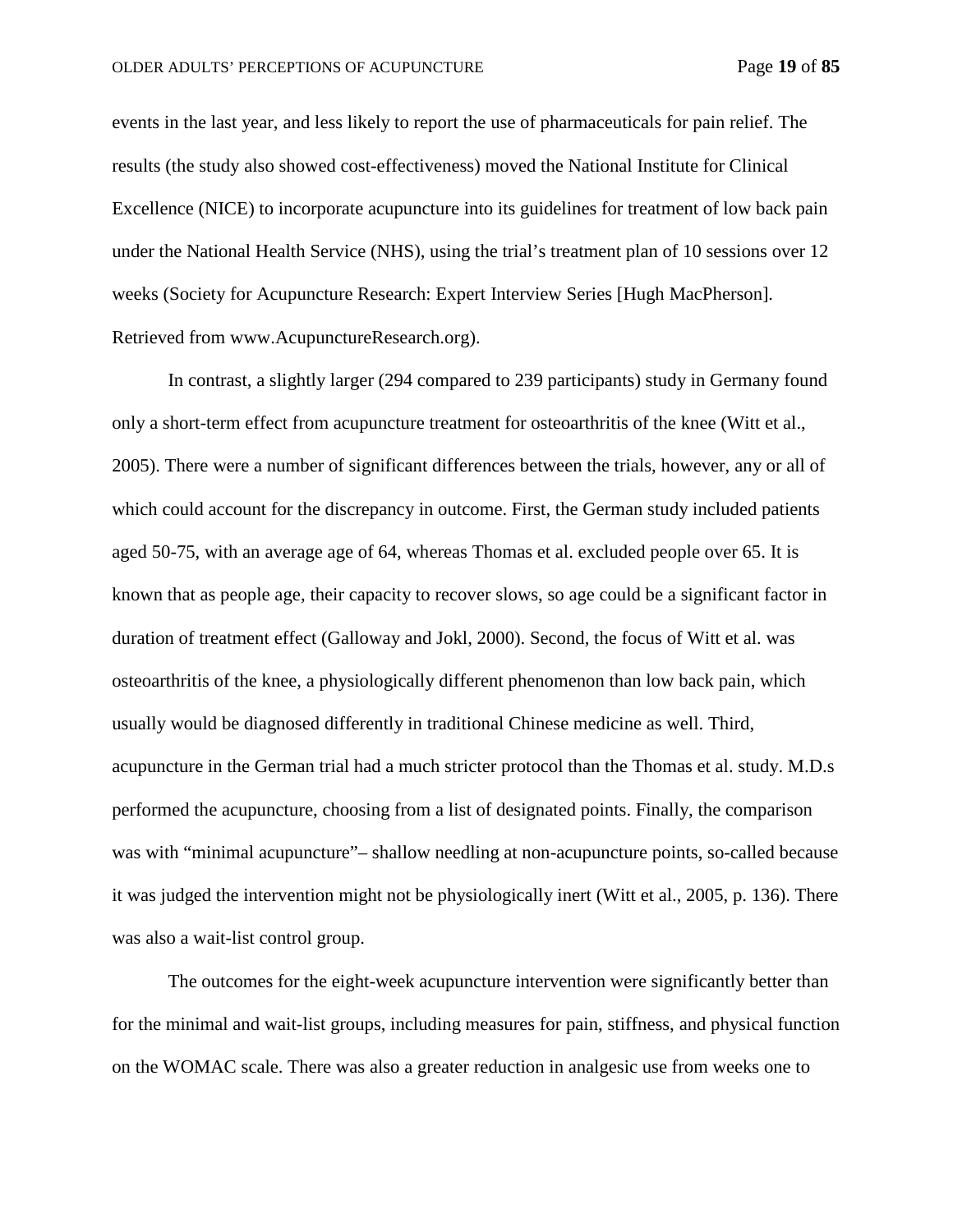eight in the acupuncture group (42% to 22%) and minimal group (38% to 23%) compared to the wait-list group (52% to 45%). However, the differences between the acupuncture and minimal groups lost their significance after 26 and 52 weeks, and the authors concluded: "Our results suggest that a single course of acupuncture treatment has only limited long-term point-specific effects" (Witt et al., 2005, p. 142). That conclusion leaves an open question as to what length of treatment is appropriate for older people with osteoarthritis, and what effect long-term acupuncture might have for them.

While Witt et al. looked at older patients, McKee et al. (2013) examined a group of middle-aged people (mean age 54), from a low-income, ethnically diverse area of New York City. The focus was again chronic pain, but in this case it was due to osteoarthritis or other neck or back pain – with back pain by far the most common condition at 60%, followed by osteoarthritis (17%) and multiple conditions (16%). The study was of a similar size to the Thomas et al. (2005) low back pain study and treatment lasted up to 14 weekly sessions, with an average uptake of 10 treatments. Of particular relevance to the present capstone study, treatments were given at four inner-city clinics staffed by student acupuncture interns from two local colleges, who were supervised by licensed acupuncturists. The practitioners were free to choose their own method of treatment and to modify the plan as needed for each individual. There was no control arm.

The results showed at least a 30% improvement in pain for 30% of participants, using the Brief Pain Inventory (BPI) and the Chronic Pain Grading Scale (CPGS). There was some attrition as only about two-thirds of people attended five sessions or more, with people citing lack of interest (27%), poor health (23%) and lack of improvement (18%) as reasons for dropping out. The researchers conjectured that the improvement rate might have been higher had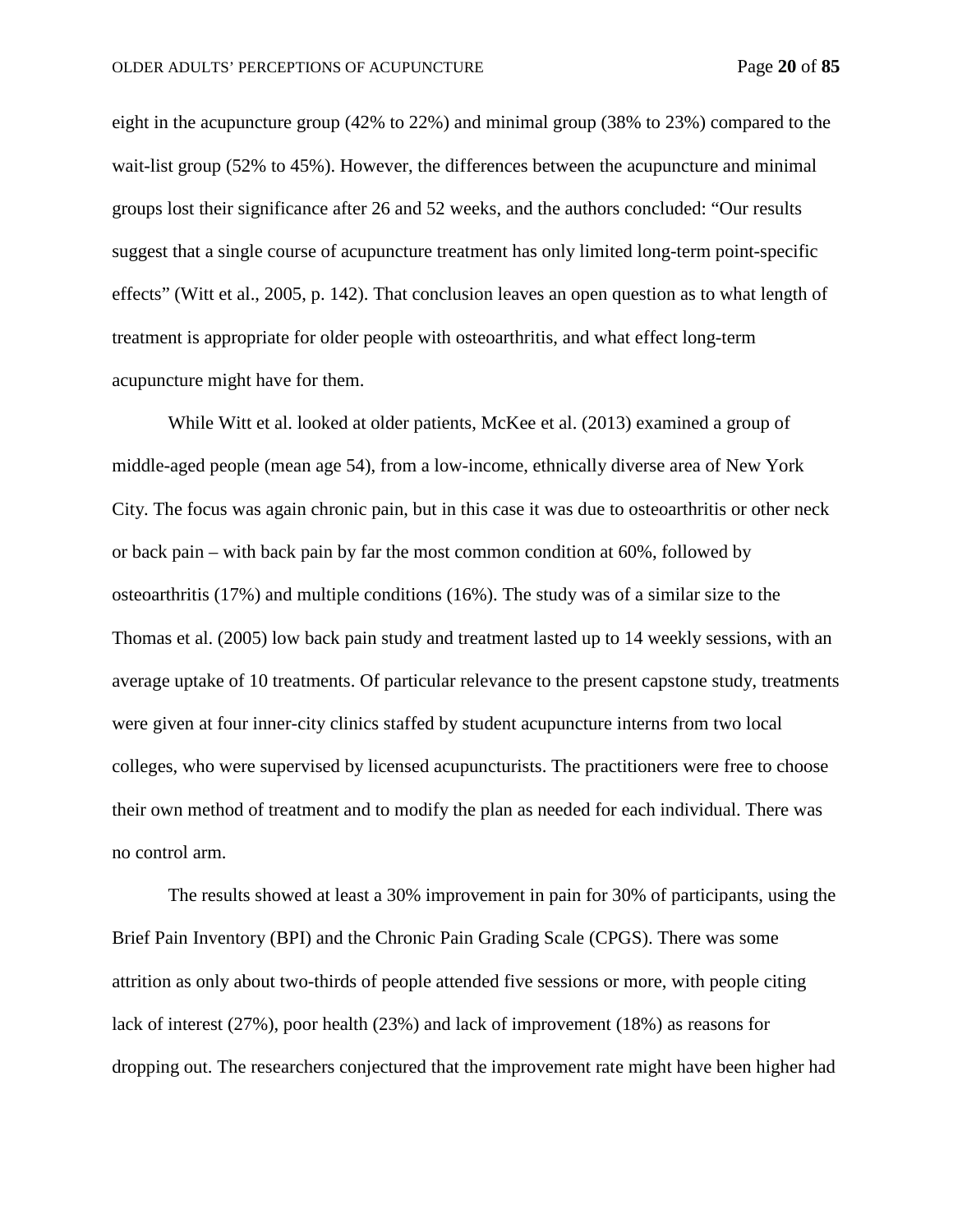the acupuncturists been more experienced, and had the academic year of the colleges not caused inconsistency in the schedule and changes in the roster of clinicians. On the other hand, they thought that the substantial variation in number of treatments given per patient might have caused misestimation of the size of the effect. Again, the question of optimal length of treatment was up in the air.

A major concern for pain patients, especially older ones, is the phenomenally prevalent use of opioid drugs, with their attendant side effects and risk of addiction (Grey & Hall, 2016). Zheng et al. conducted a trial comparing real electro-acupuncture (REA) to sham electroacupuncture (SEA) in 35 patients who used opioid-like medications (OLM) for non-malignant chronic pain. Treatment was twice weekly for 6 weeks, with a 12-week follow-up. Patients kept daily diaries of their pain, OLM consumption, and side effects, and also completed the McGill Pain Questionnaire (MPQ) and Beck Depression Inventory (BDI) at numerous points during the study.

Both groups significantly reduced their OLM consumption over the course of study, with no significance between the groups - although there was a trend to greater change in the REA arm - and total incidence of side effects also decreased. Although only 26 of 35 participants completed the six-week treatment, and three more were lost to follow up, intention-to-treat analysis insured all were included in the results. But for those who actually completed the sixweek course, OLM use was reduced by 64% in the REA group and 46% in the SEA group. The researchers theorized that the strong SEA effect was likely due to "potent non-specific effects of sham needling" (Zheng et al., 2008, p. 675). Additionally, both groups received verbal encouragement from one of the researchers; the effect of this was not accounted for in analysis.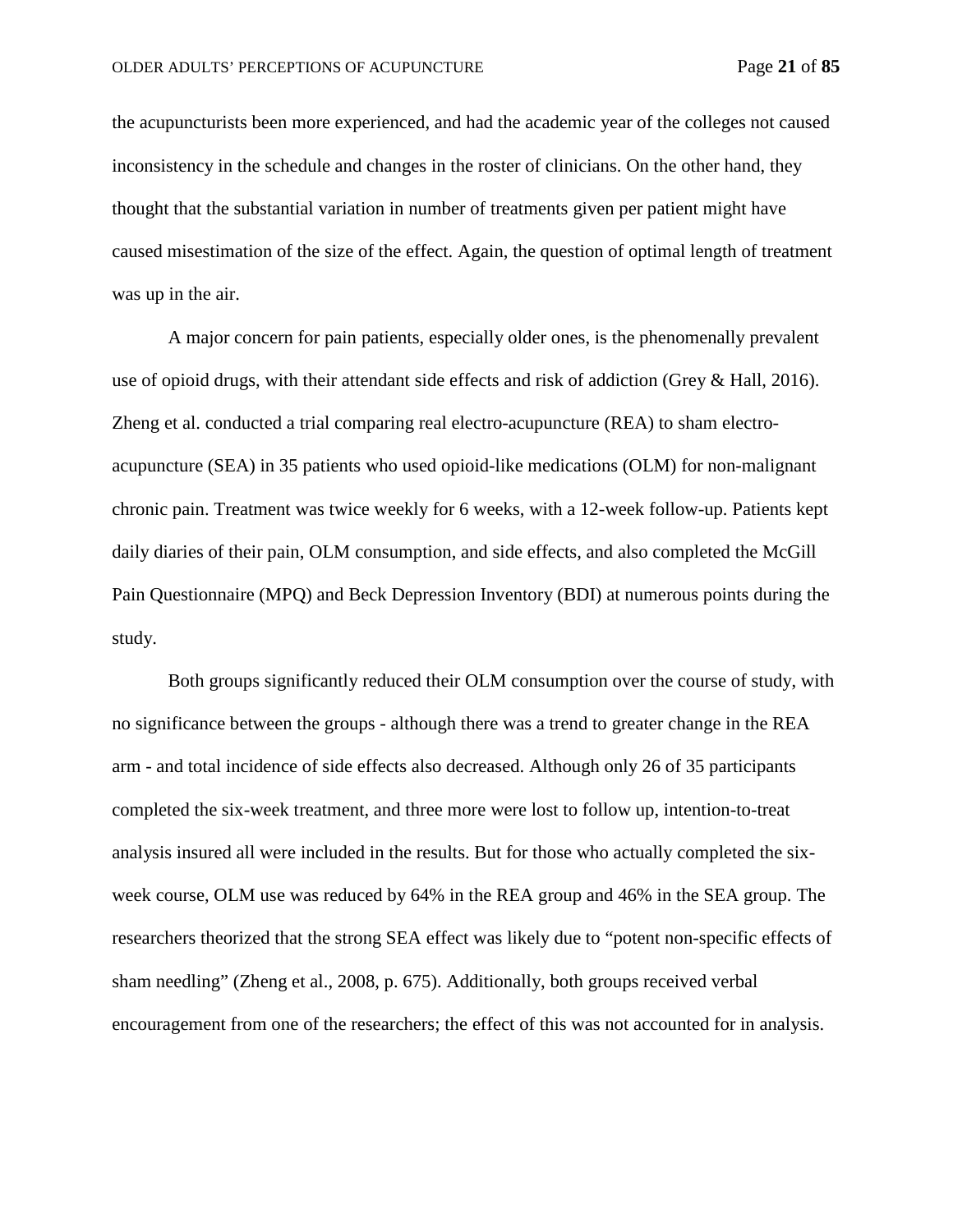Finally, the treatment effect was found to be short-term, maintained for eight weeks after treatment.

#### **Acupuncture for other conditions in older adults.**

Other studies have found positive results for different conditions which affect older adults. One of the most prevalent conditions, as previously mentioned, is depression. This was the focus of a large trial (755 patients) in the UK comparing acupuncture, counselling and usual care alone, although it was not restricted to older people; adults of all ages (18 and up) were included (MacPherson et al., 2013). Patients in the acupuncture and counselling arms received up to 12 weekly sessions, and acupuncture treatments followed a protocol allowing for some customization. The mean number of treatments, as in McKee et al.'s (2013) study, was 10. There were statistically significant benefits for both treatment arms at three months, including a reduction in antidepressant drugs, which 69% of participants were taking at baseline. There was also a notable decrease in analgesic use in the acupuncture arm at three months, but this did not hold up after the intervention was over.

Two earlier studies with smaller sample sizes were restricted to older populations with different concerns. Bergstrom et al. (1999) tested acupuncture for urge and mixed-type incontinence in 15 women with an average age of 76 who had not responded to treatment at a specialty incontinence unit at a hospital in Sweden. Most patients were treated twice weekly for a total of 12 sessions. Using Ba Liao points plus UB 23, KD 3, SP 6 and LI 11 – points chosen for their proximity to innervation of the bladder and sphincter – the researchers found significant improvements in the type and intensity of urge to void, as well as objective improvement in leakage. There was also a significant improvement in self-assessed quality of life. Moreover, the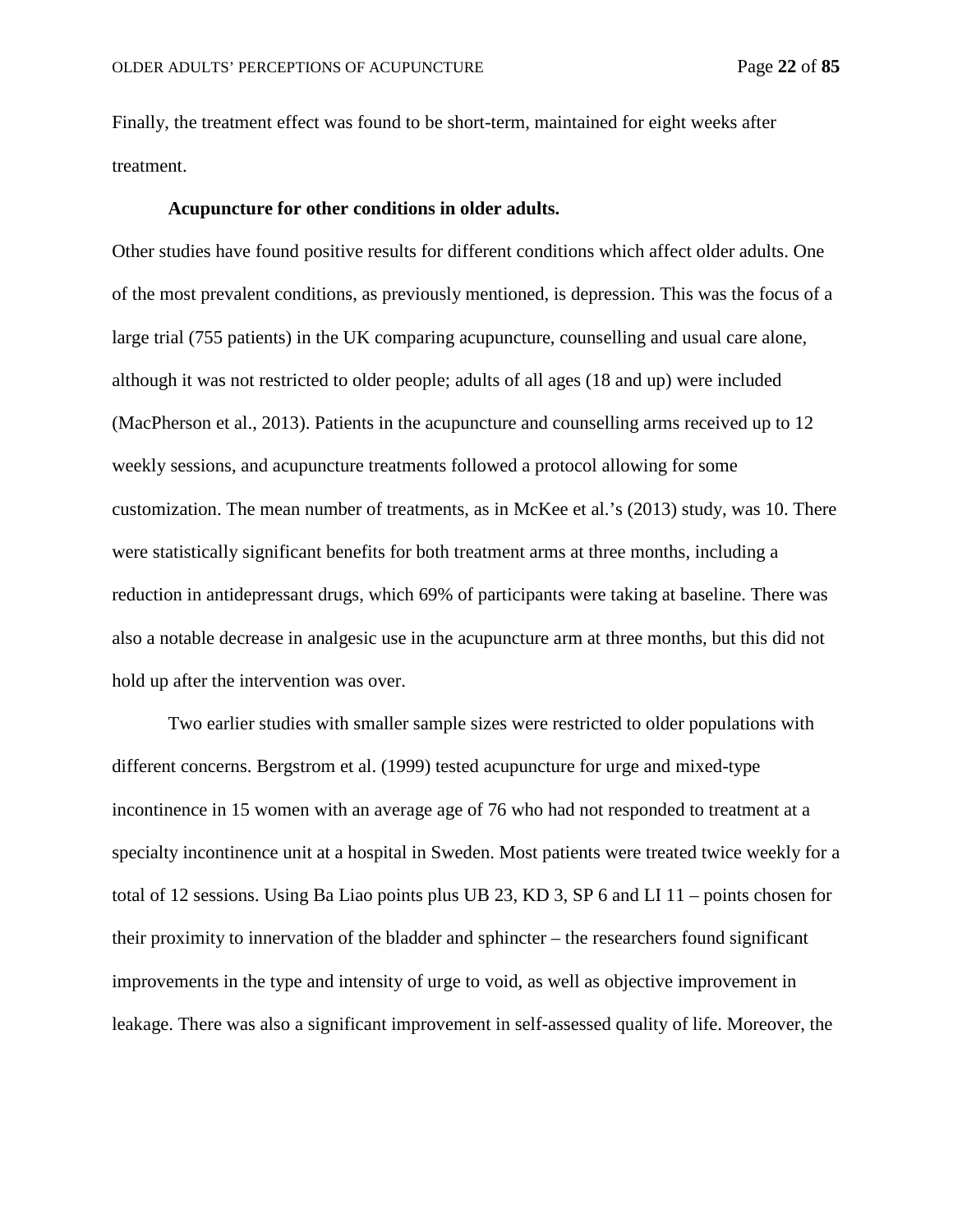improvements were sustained at the three-month follow-up. Overall, seven of the 15 participants reported they were symptom-free or much improved one month after treatment concluded.

Barad et al. (2008) found acupuncture treatment to be beneficial in 27 patients treated in a geriatric rehabilitation unit in an Israeli hospital. Patients showed significant improvement in pain, appetite, bowel function, and general well-being using a 10-point Likert scale at the beginning and end of treatment. The results were especially remarkable as patients received an average of only three to four acupuncture treatments, given twice weekly. (Points were chosen based on traditional Chinese medicine diagnosis and usually included ST 36, SP 6, LV 3, LI 4, LI 10, and KD 3.) However, it must be noted that medical and physical therapy were also part of the intervention, and there was no control group; so it is impossible to know to what extent the positive results were due to those other therapies, or simply to time. Nonetheless, the treatment proved safe and suggested that acupuncture may be beneficial in helping geriatric patients recover from acute illness or surgery.

### **Qualitative studies of acupuncture**

#### **The concept of holism.**

A smaller number of qualitative acupuncture studies have been published in the last 20 years. Such research explores the experience and perceptions of people receiving acupuncture, rather than seeking to determine its effectiveness in a clinical setting. One of the earliest, seminal studies used mixed methods to find both who used acupuncture in the U.S. and why they valued it. Cassidy (1998) distributed written surveys to 575 acupuncture patients in five different states, including room for free-hand comments on some questions and a final question which asked participants to describe their "own story" (Cassidy, 1998a, p. 18). Her results were published in two parts, with Part I establishing, first, a number of demographic features. Although it covered a swath of US states, the study sample was not notably diverse - nearly 90%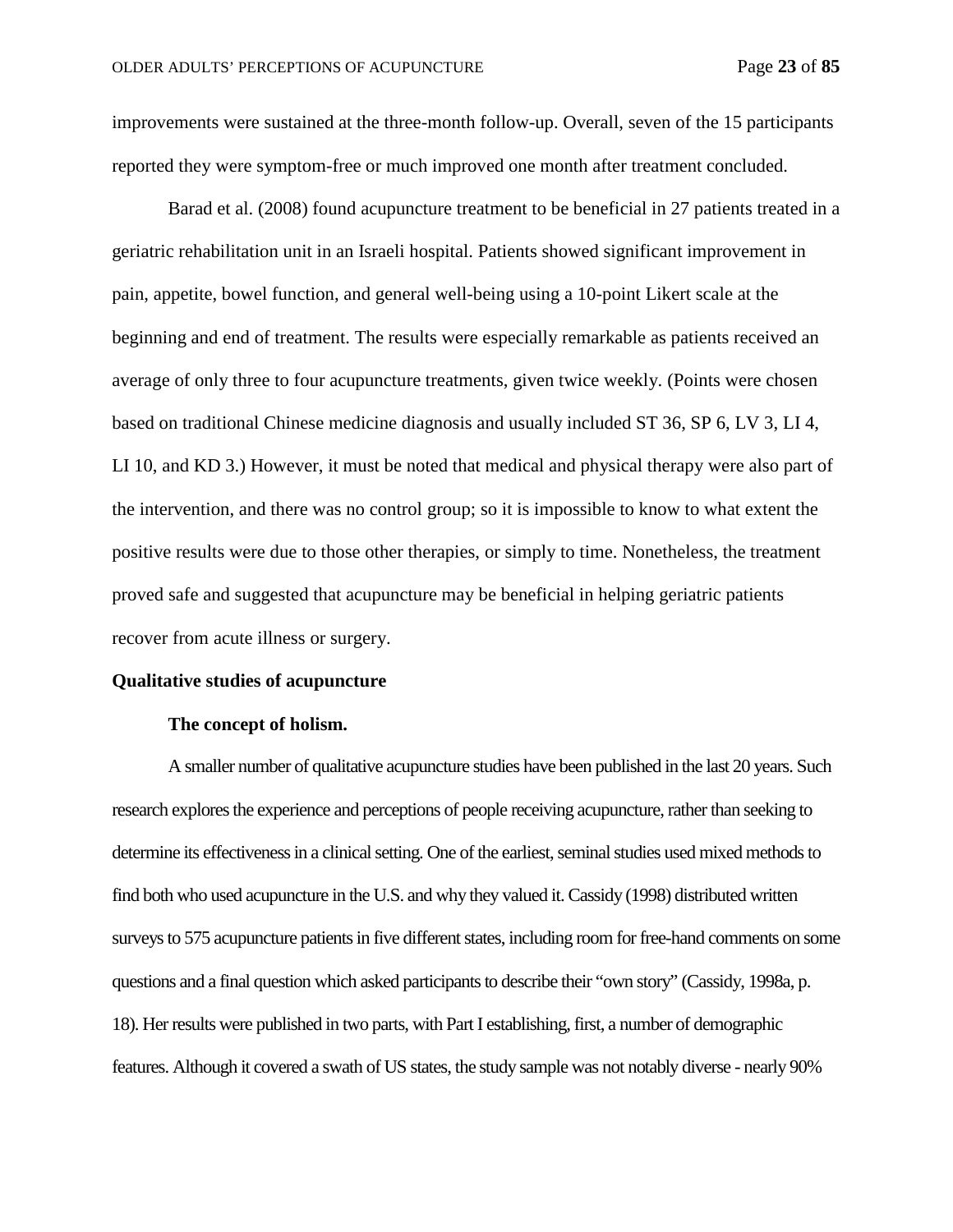white and almost three-quarters female, mainly aged 30-60, well-educated and professionally employed – and the author remarked that her sample of middle-class Americans able to pay out-of-pocket was in line with samples from earlier research (and therefore probably representative of American acupuncture users at the time). Part I also gave the results of questions as to what extent and in what ways participants believed their health and quality of life had changed through acupuncture. More than 90% said their complaints had "disappeared" or "improved," while a majority reported improved quality of life and the use of fewer prescription drugs and doctor visits(Cassidy, 1998a, p. 22).

Qualitative analysis of the added comments and story, published in Part II, found that participants valued what Cassidy called "expanded effects of care" which were "improvements in physiological and psychosocial adaptivity" (Cassidy, 1998b, p. 189). The physiological improvements in coping included reduced reliance on drugs, a lesser tendency to experience medication side effects, and quicker recovery from minor infections and surgery. Features of improved psychosocial coping included increased selfawareness and self-efficacy, a feeling of being centered, in balance, or whole, and having made significant life changes. The study also evoked themes of a close patient-practitioner relationship (which others have called the therapeutic alliance), and a sense that acupuncture treats the whole person, or is holistic.

Holism was, in fact, a core concept of Cassidy's research. She defined it carefully as a philosophy and as a theoretical model for health care, including five features: that health is a positive state; that it resides in the mind, emotion, spirit, and social body as well as the physical body; the idea of individual responsibility for health; the importance of health education; and the priority of gentle, natural, or low-tech interventions. Indeed, the idea that Chinese medicine is holistic, and that this was how participants perceived it and why they valued and used it, was central to her conclusion.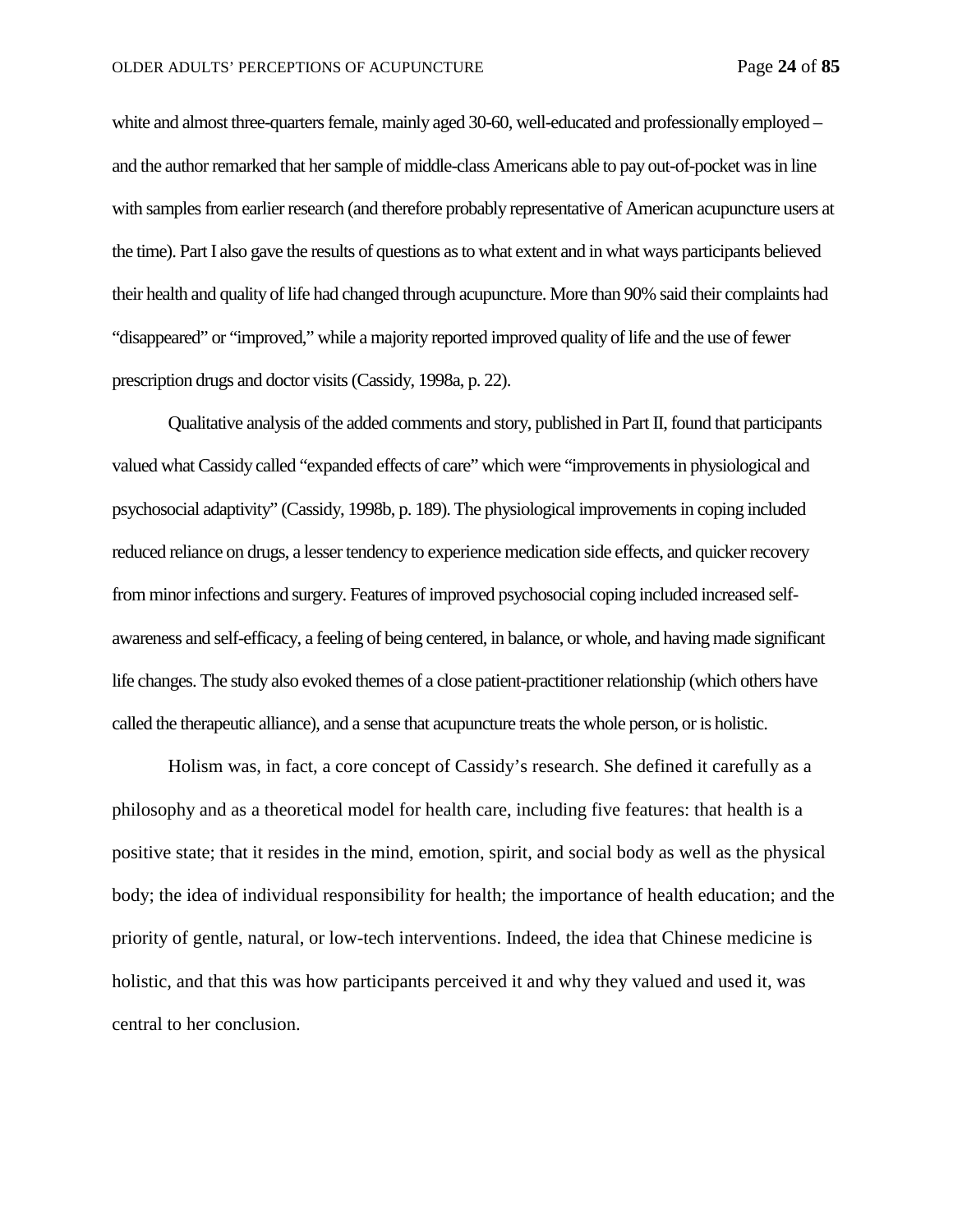There is one notable oddity in Cassidy's study, which is that her results seemed to be based on an a priori assumption that Chinese medicine works, and how it works. In doing so, she equated Chinese medicine and holistic health care before this became a discovery of her study. Moreover, the term she chose to portray how it works was "expanded effects of care", which later appeared as a finding of her research. In the results section, after briefly describing the theory of qi in Chinese medicine, she explained: "This is the first component of the 'whole body' or *expanded effects of care* [italics added] concept that characterizes both Chinese medicine theory, and holism theory" (Cassidy, 1998b, p. 195-196). Yet later, in the discussion section, she named "the expanded effects of care" as one of the "aspects of care that these respondents named as outcomes and as valued" (Cassidy, 1998b, p. 199). This term, then, appeared not to be a true finding which emerged from analysis of the results, but rather a preconception on which the finding was based.

### *Mixed-methods study in Britain.*

In a replication of Cassidy's (1998) work, Gould and MacPherson (2001) published another mixed-methods study with similar aims in the UK. Their study was smaller - with 72 respondents to a questionnaire and 11 individual interviews conducted - and more local, with all participants recruited in York, England. There were demographic similarities – 75% of respondents were women and the average age was 50 – but there were also some differences. Nine out of ten patients claimed physical symptoms as their main reason for seeking treatment, and only 9% cited emotional problems, whereas in Cassidy's study, two-thirds listed mood care or wellness care as reasons they had sought treatment, with fewer than 60% saying they had sought care for musculoskeletal problems.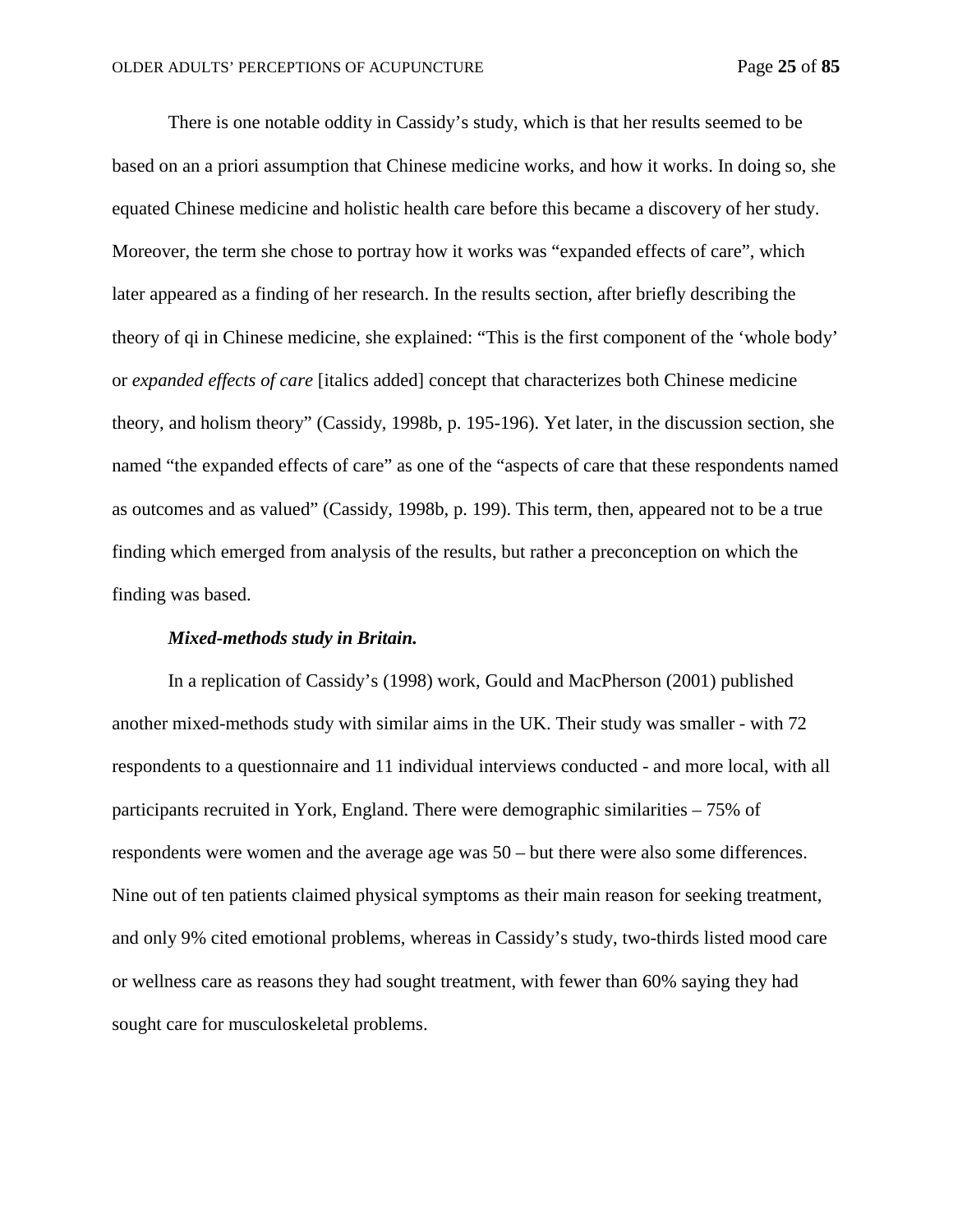Nonetheless, the results were remarkably similar, with 96% of patients reporting some positive physical changes, and more than 80% noting some positive emotional or mood changes – regardless of the reason they had initiated treatment. The qualitative portion of the study found that patients valued both the physical and non-physical effects of acupuncture, the holistic treatment approach, the close patient-practitioner relationship, and the opportunity for health maintenance, better quality of life, and preventative care, all of which echo Cassidy's results. The similarities between the studies are especially interesting to note in light of the fact there was no consistency between styles of treatment, let alone treatment protocol: Cassidy's study involved six clinics - some of which practiced different styles of acupuncture - in five American states, while Gould and MacPherson recruited from four unrelated clinics in one area of Britain.

An interesting finding from this study was two-fold: first, that non-physical changes – which included mental/emotional changes, lifestyle changes, and major life changes – were significantly more likely in those who had had more than 21 treatments. Furthermore, a majority of participants placed more value on these improvements than any other. Second, that longerterm patients changed their treatment goals over time, such that health maintenance and wellbeing came to the fore, even though most patients originally sought treatment for physical complaints. Like Cassidy, Gould and MacPherson emphasized the holistic nature of acupuncture, which they called "holism-in-action" (Gould & MacPherson, 2001, p. 267).

### *Expansion of the holism discussion.*

Building on these two founding studies, other researchers, particularly in the UK, continued to develop the concept of holism in acupuncture. Paterson and Britten (2003) conducted a longitudinal study of 23 people with chronic illness who were naïve to acupuncture, and interviewed them, individually, three times over six months to explore what aspects of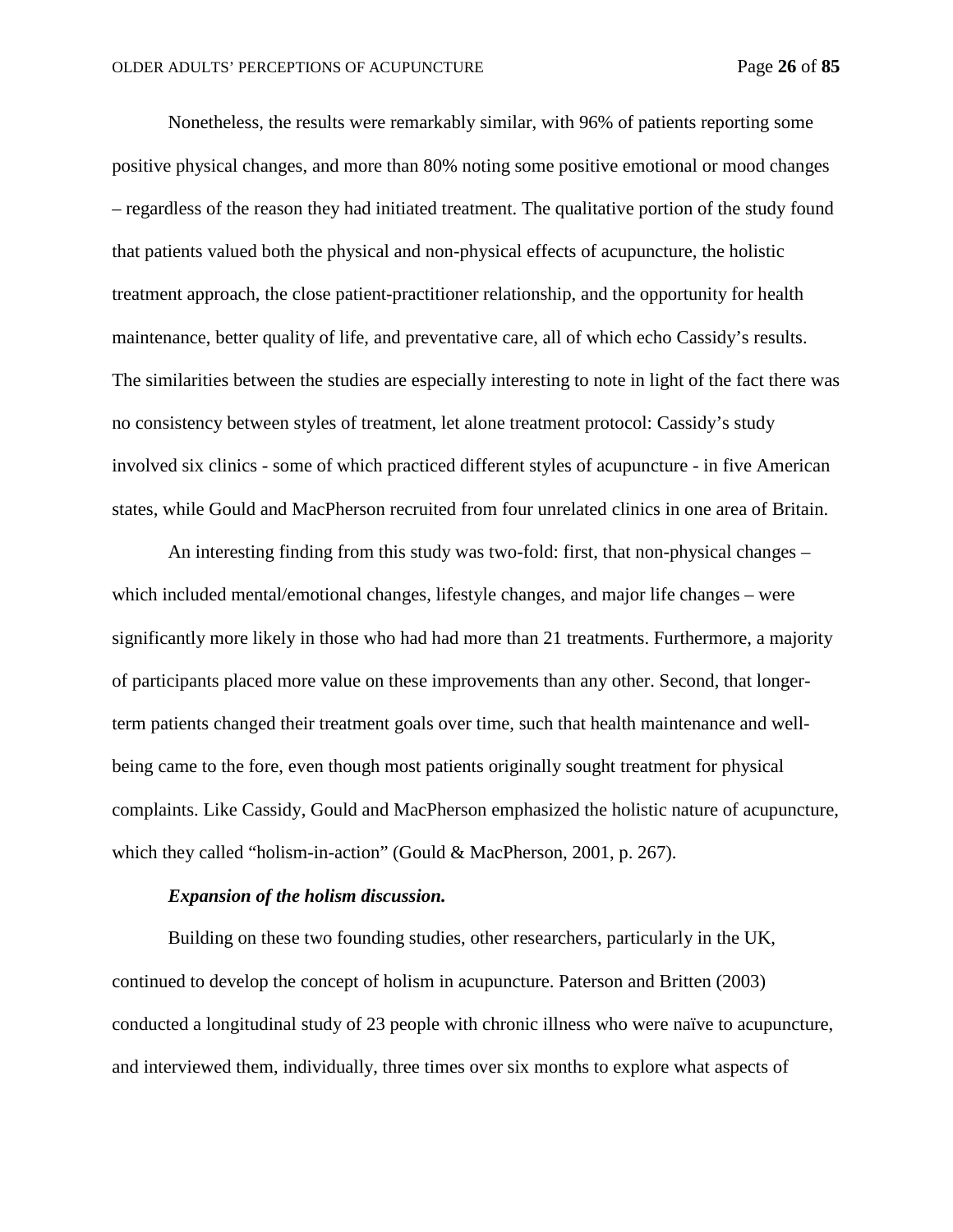treatment they perceived as important. (The study also tested the efficacy of three health questionnaires completed before each interview.) Chronic conditions (defined as a problem of at least six months' duration) included abdominal distension, asthma, emotional problems, fatigue, headache, musculoskeletal problems, psoriasis, recurrent shingles, and subfertility; it was not reported if any participants had more than one condition. Once again, participants were recruited from a number of different clinics – in this case, seven – and there was no mention of any particular style of acupuncture. The study's findings, as the authors noted, were similar to those of Cassidy (1998) and Gould and MacPherson (2001), in that participants described both "symptom effects" and "whole-person effects" (Paterson & Britten, 2003, p. 674). Paterson and Britten identified two categories for whole-person effects; "changes in energy and strength" and "changes in personal and social identity" (Paterson & Britten, 2003, p.674), which they equated with Cassidy's "improvements in physiological coping" and "improvements in psychosocial coping." A noteworthy and unique finding of this study was that the three components – changes in symptoms, changes in energy, and changes in personal/social identity – occurred at different stages of treatment and in different sequences for different individuals, and the authors concluded that while the components were distinct, they were indivisible and "linked together into a holistic whole" (Paterson & Britten, 2003, p. 680). They also suggested that six-month follow-up was a "bare minimum for measuring outcomes of acupuncture in people with chronic illness" (Paterson & Britten, 2003, p. 680), as treatment goals and expectations shifted over time for this group of patients. This observation resonates with Gould and MacPherson's determination that longer-term patients tend to change their treatment goals as they experience changes in their health.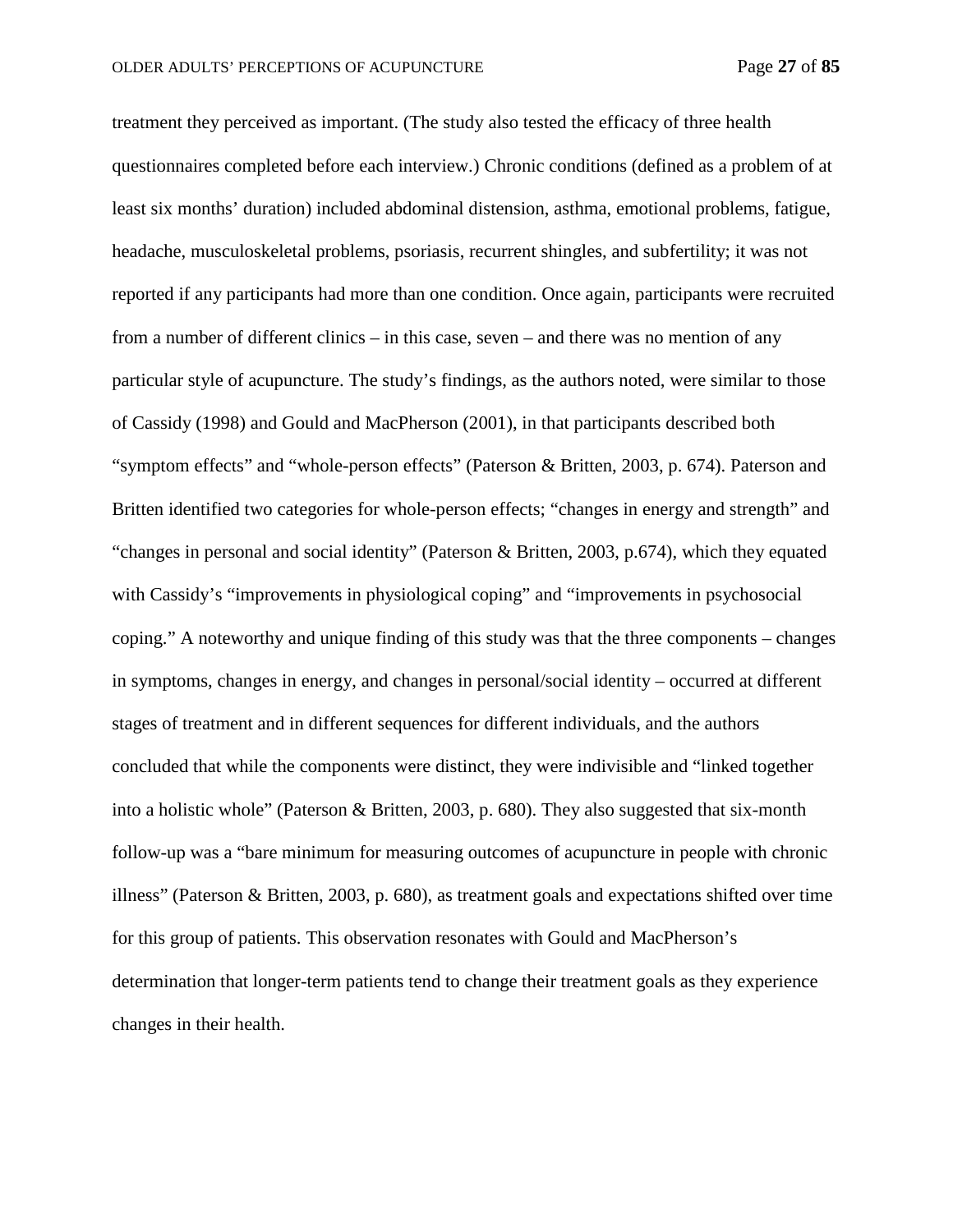The same research team returned with a paper dealing entirely with the concept of holistic care (Paterson and Britten, 2008). This was a qualitative, secondary analysis of five longitudinal interview studies from the UK and Australia, specifically aimed at defining what holistic care means in the context of people using acupuncture for chronic health problems. Similar, qualitative methods were used in the design and primary analysis of all the studies, with each participant interviewed two to three times over four to six months.

A unique feature of this study was that it included patients treated with traditional acupuncture (which was practiced in all of the previous studies, regardless of the particular style), "Western-style" (medical) acupuncture, and acupuncture delivered in a sham-controlled clinical trial. Results showed the three patient populations had very different experiences which were best described in relation to "being treated as a whole" (Paterson & Britten, 2008, p. 268). Patients treated with traditional acupuncture had the most holistic experience, felt as having multiple problems and general health treated at once, as well as developing a new understanding of how to relate to their own bodies. Western-style acupuncture, on the other hand, rarely evoked references to holism, as the treatment tended to focus on a single symptom. Moreover, patients complained of delays, limited time, and lack of patient participation in deciding how often and when they would be treated. Because most medical acupuncture took place in clinics run by the NHS, while most traditional acupuncture was delivered in private clinics, the researchers also examined medical acupuncture performed in private establishments and traditional acupuncture performed within the NHS, to determine whether the different settings were responsible for the contrasting results. They found the holistic approach was still limited in the private practice, as treatment was restricted to musculoskeletal problems, and even these were treated one at a time. Traditional treatments within the NHS, on the other hand, were given with "an explicitly holistic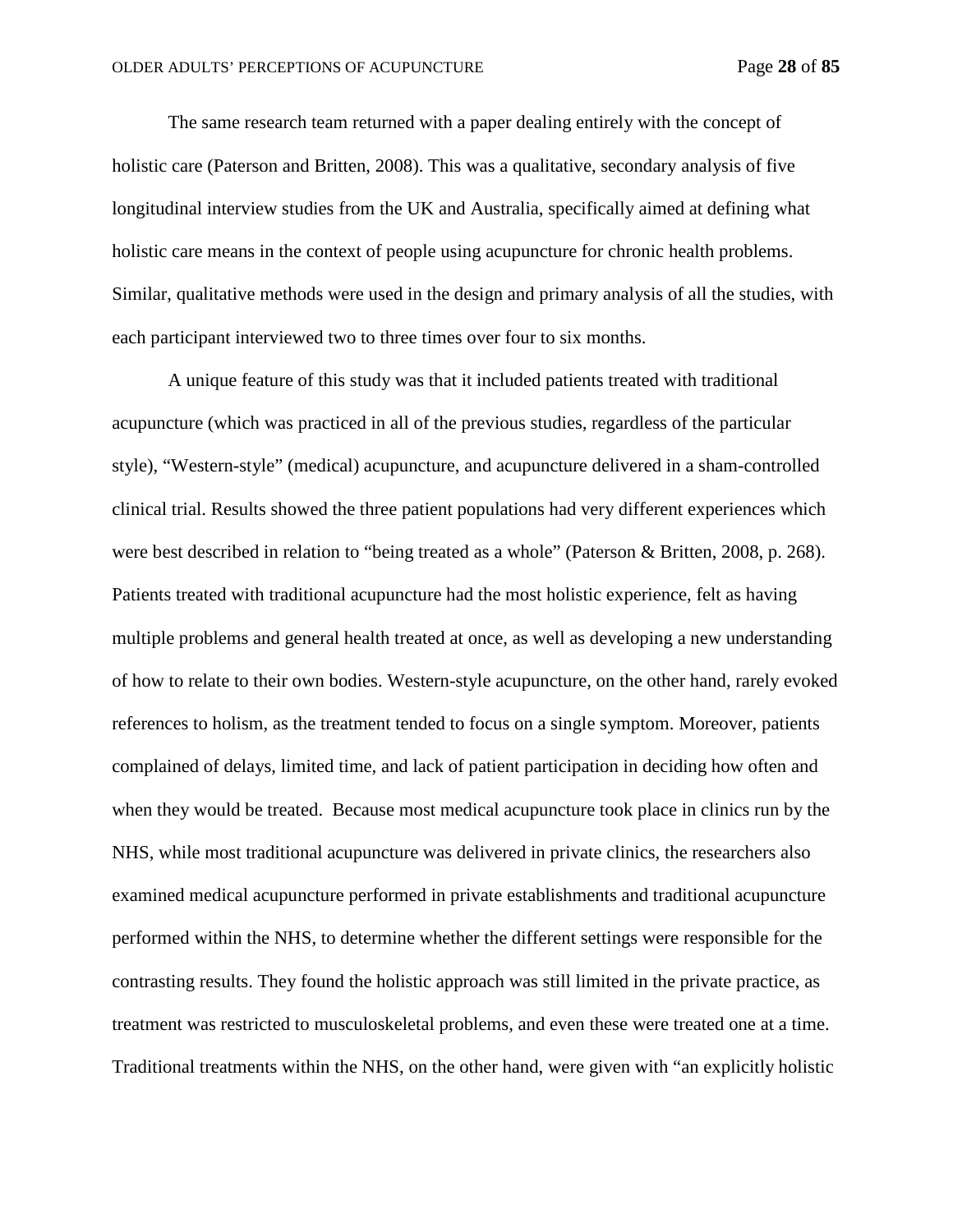approach" (Paterson & Britten, 2008, p. 271), addressing multiple problems and overall wellbeing at one time, with the exception of one pain clinic with limited resources.

Holism was largely absent in the clinical trial, where participants were treated for one condition only, with limited communication between acupuncturist and patient. Although some people were satisfied with focusing on a single health condition, other people - in all three groups - reported having either multiple health problems, or both physical and emotional distress, and these "expressed the most enthusiasm for 'being treated as a whole'" (Paterson & Britten, 2008, p. 272). Significantly to the context of the present study, the authors concluded: "Our research suggests that holism – being treated as a whole person – is most important to patients with complex problems, especially where there is co-morbidity and emotional upset." (Paterson & Britten, 2008, p. 275) They also discussed the matter of optimum length of treatment for these more complex patients. Their conclusion was that the optimum varies for each person and should be determined jointly by the patient and provider based on individual response, but they threw in what could be read as an admonition to third-party providers: that there is no evidence to their knowledge that patients demand more acupuncture than their practitioners consider they need.

## **Studies focusing on specific populations.**

Subsequent to the studies discussed above, a few studies which were part of larger quantitative trials, focusing on specific groups of people, were published. All of these studies found that attributes of holism were important to the treatment experience, although they mentioned the terms *holistic* or *holism* only in passing, if at all, without employing it as a core concept. The idea that traditional acupuncture is experienced as a holistic practice seems to have been accepted as a given by this point, beginning around 2010. The aim of the research, in each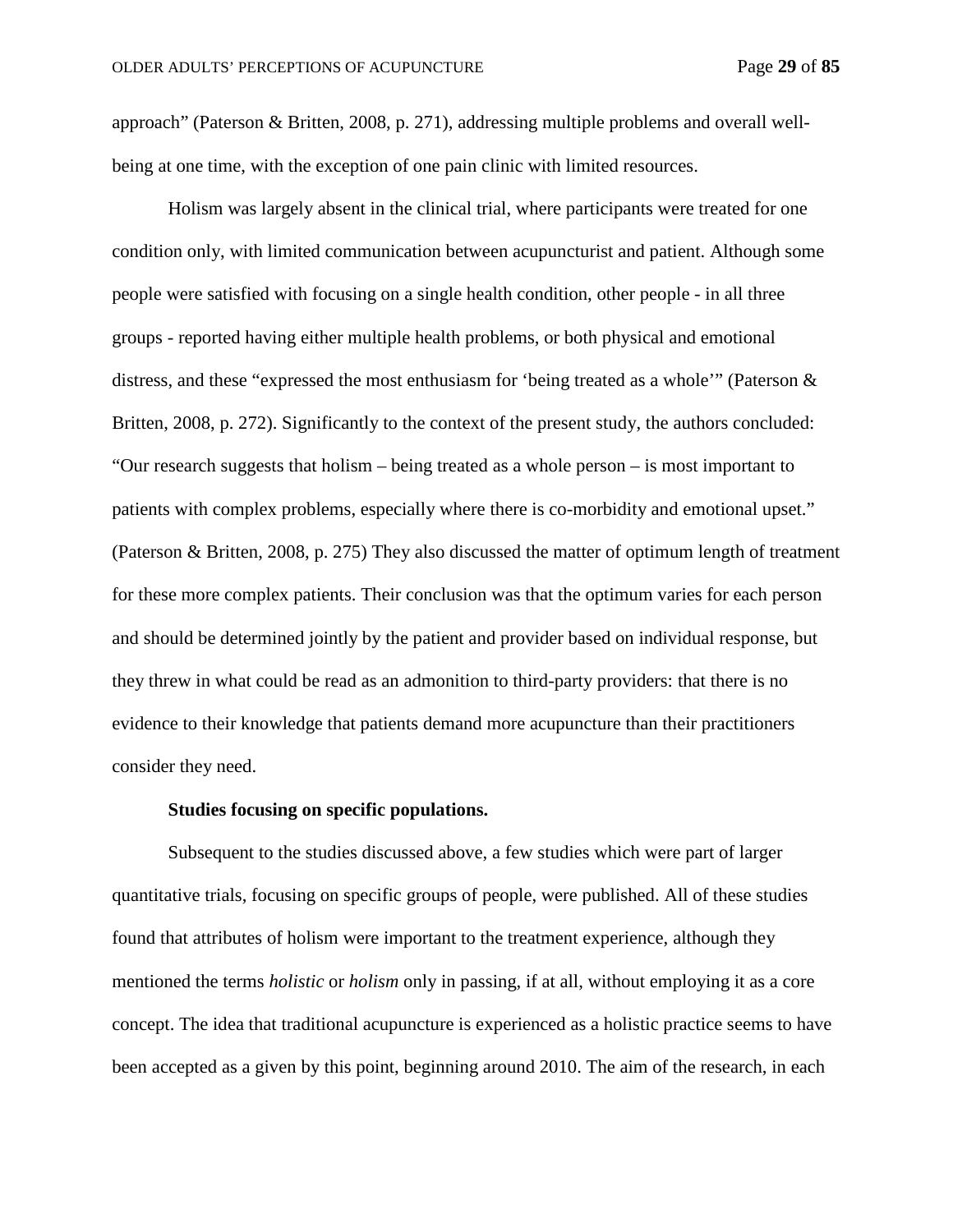case, was still broadly to explore the experience of particular groups of people being treated with acupuncture for specific conditions.

### *People with medically unexplained symptoms (MUPS).*

Rugg et al. (2011) looked at a novel population: people with medically unexplained symptoms (MUPS), who make high use of primary care, often with frustrating results for both patient and provider. MUPS manifests much like fibromyalgia or chronic fatigue, with debilitating chronic pain, fatigue, and emotional problems. There was already guidance – in Britain, where the study took place – for management of MUPS; the guidelines shared certain attributes with traditional acupuncture, such as engaging patients in an active role in their own health care and using explanatory models to link physical and psychological problems. The study used semi-structured interviews of 20 participants from a quantitative trial in which patients with MUPS were offered 12 treatments with Five-Element acupuncture over six months. Trial subjects, who had a history of at least eight doctor visits per year, were referred from four primary care practices in socioeconomically diverse areas of London. Each participant in the qualitative study was interviewed once before the trial began, and once after it ended. The demographics were similar to those of earlier studies, with a largely female (80%), white (80%), and middle-aged (56 years) population.

Although this was a narrower group of people (those with MUPS), and although a particular and perhaps less common type of acupuncture was employed (Five-Element), the results of Rugg et al.'s study were strikingly similar to those of earlier studies, and the authors cited the holistic nature of the sessions as one of the elements valued by patients. Participants said they valued time spent with a caring, attentive practitioner; they began to take a more active role in their care; and they experienced physical improvements and psychological and social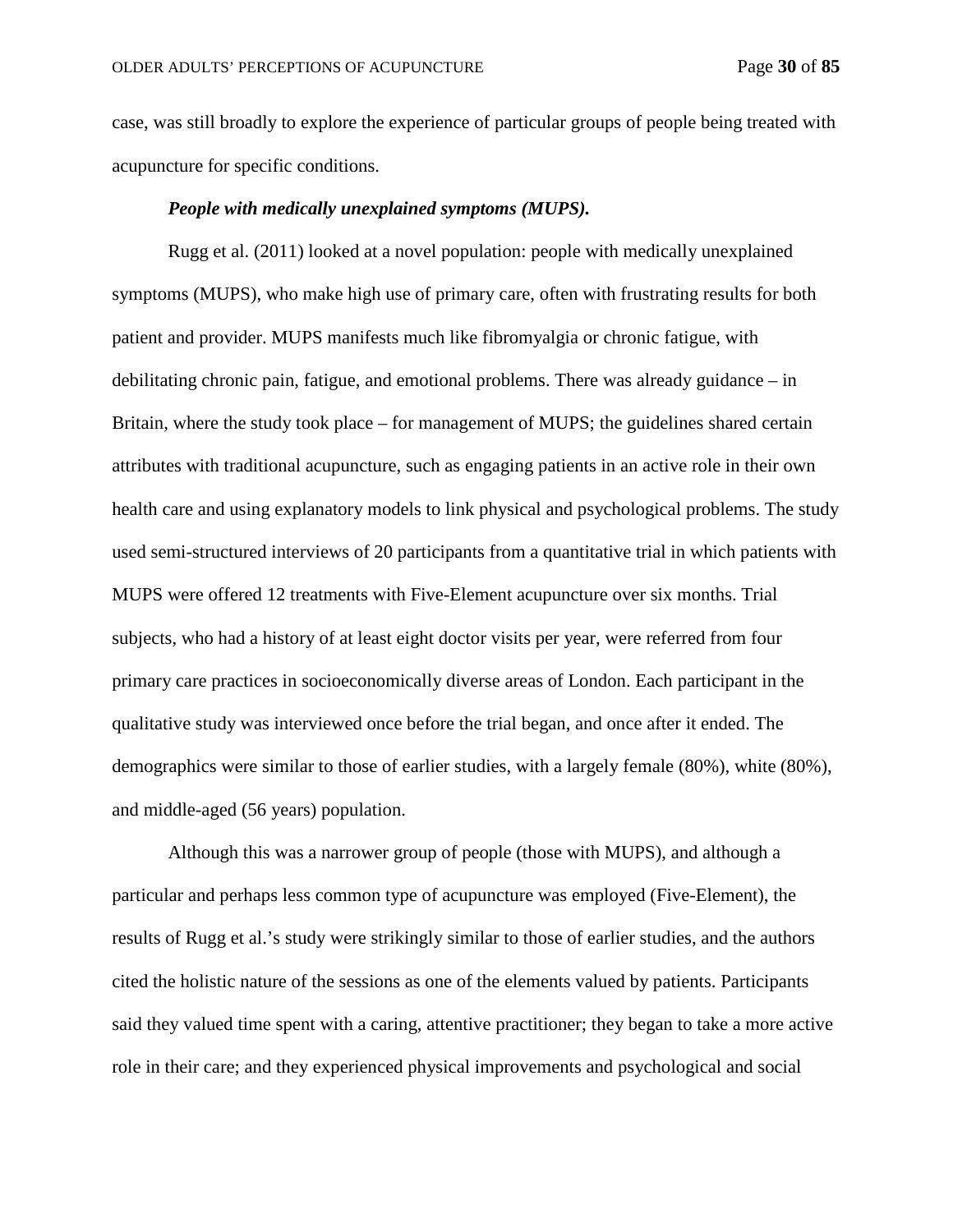changes. Worth noting is that some of the changes were unexpected – predominantly increased physical and/or mental energy and "an ability to take on new tasks" (Rugg et al., 2011, p. e312). Participants also noticed, along with less pain, improved ability to cope with pain, reduced medication and better sleep.

Although the results were comparable to those from prior studies, there were some significant nuances. First, the researchers highlighted the fact that patients were not paying for acupuncture as an important distinction (although, in Paterson and Britten's secondary analysis of five trials, the NHS and clinical trial patients were also receiving unpaid treatment), and that their population represented diverse educational and socioeconomic backgrounds. Second, like other qualitative studies nested in quantitative trials, this study helped illuminate the linked trial's results. The quantitative results showed an improvement in well-being, as measured by the W-BQ12 questionnaire - which has dimensions for energy, anxiety and depression, and positive well-being - and in individualized health status, as measured by the Measure Yourself Medical Outcome Profile, or MYMOP. However, they did not show significant change in generic functional health as measured by the EuroQol-5D. Rugg et al. theorized the lack of change in this measure was due to its emphasis on function while not providing an energy component, and they suggested another outcome tool with an energy component and specific measure of anxiety and depression would be more suitable in future trials. The issue of appropriate outcome measures for acupuncture research is an ongoing debate, as the sheer diversity of health and personal changes, let alone the intangible nature of "improvements in psychosocial coping", and the difficulty of attributing major life changes to a particular intervention, are very hard to capture with quantitative tools.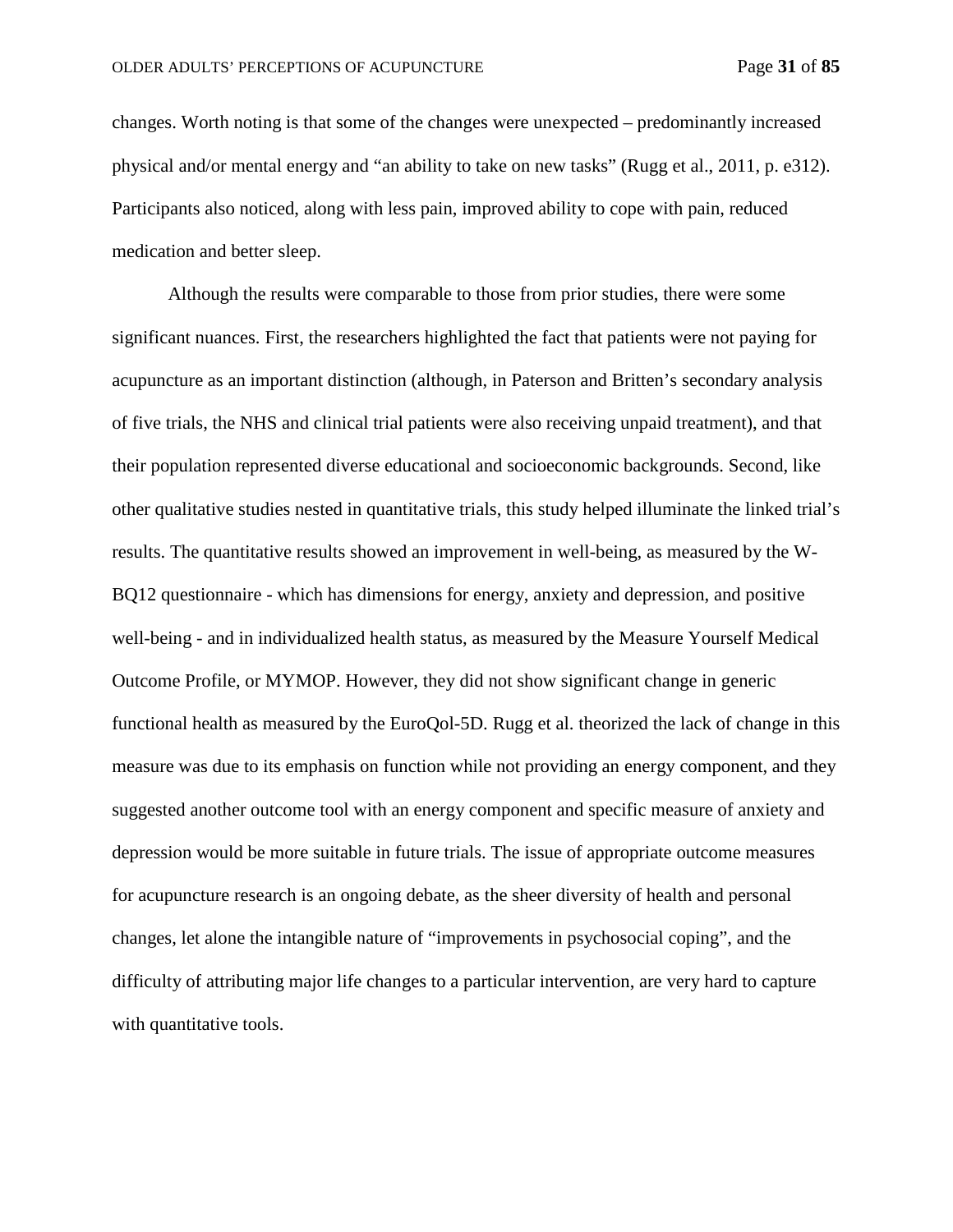The third significant nuance had to do with length of treatment. One of the important findings of this study, as in others, was that patients improved their ability to cope through taking on an active role in their health as they continued treatment. In light of this finding, Rugg et al. suggested longer-term care could add more benefit, especially "given the chronic and complex nature of the health problem and the degree of change required to move from a passive to an active role" (p. 312-313). The observation is in line with Gould and MacPherson's discovery that non-physical changes and shifting in treatment goals were more likely in patients undergoing long-term (more than 21 weeks) treatment. It also suggests that people with chronic, multifactorial conditions would especially benefit from long-term acupuncture.

### *Low back pain.*

Two further UK studies which were part of larger clinical trials supported the broad findings of all the studies discussed above, namely multifaceted improvement, the importance of the therapeutic relationship, and the patient's active role in health cultivation, ultimately leading to long-term personal or behavior changes. The first (Hopton et al., 2013) was nested within a trial of acupuncture for low back pain, and was aimed mainly at determining acceptability of the treatment. Two of the three major themes derived from the study were "facilitators of acceptability" and "mediators of acceptability" (Hopton et al, 2013, p. e56806); the first included the now-familiar factors of reduction in physical and mental/emotional symptoms, increased physical activity, more relaxation, and medication reduction, while the latter involved the therapeutic alliance, lifestyle advice, and the patient's engagement in recovery. (The final theme of barriers to acceptability included needle-related discomfort, temporary worsening of symptoms, pressure to continue treatment, and cost.)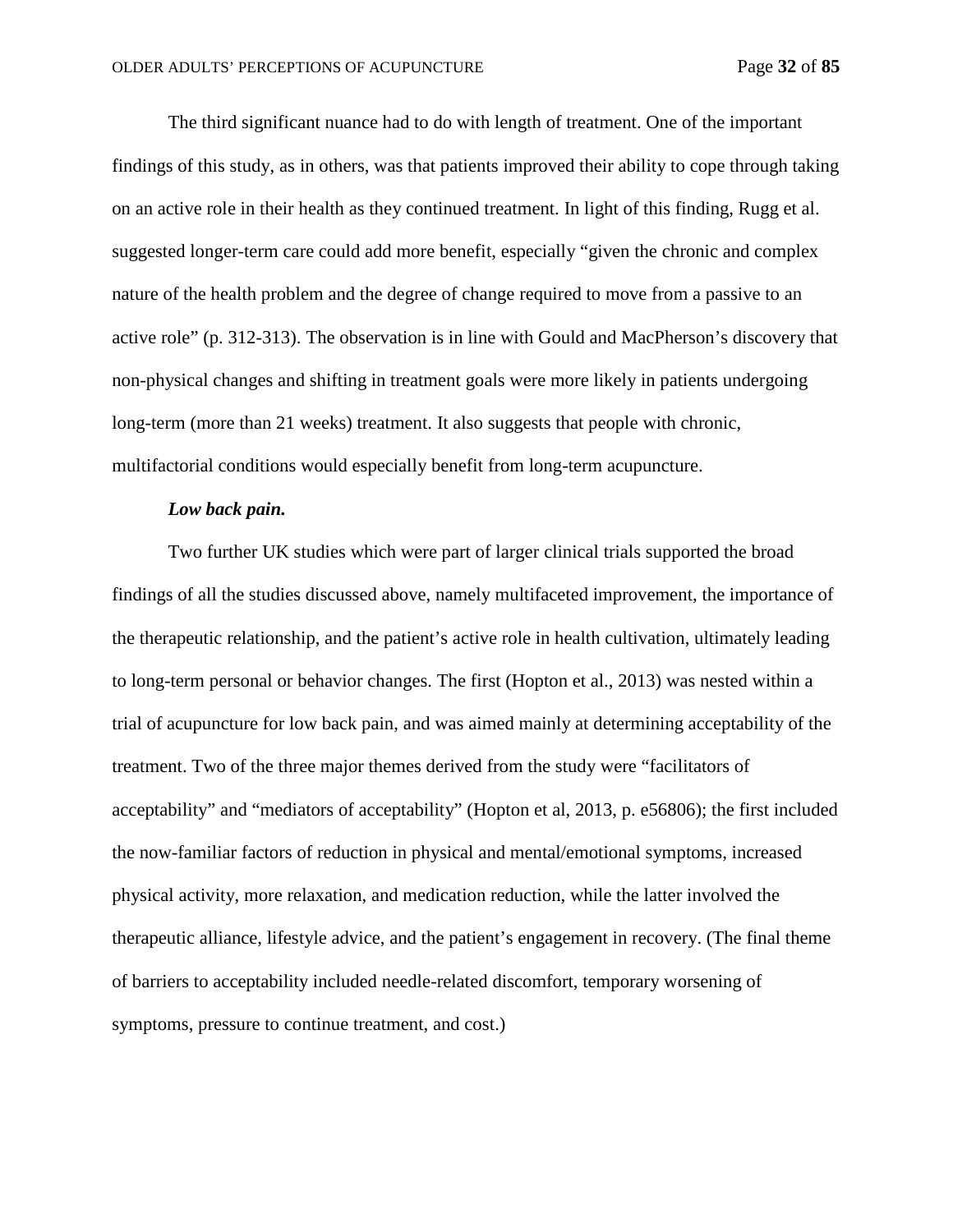The study was small  $-12$  interviews  $-$  and specific demographics were not given, although participants in the larger trial were aged 18-65, and the interviewees were chosen to reflect the diversity of participants in the larger trial. Ten of the 12 were women, and only half expressed satisfaction with their back pain at three months after the trial, although a majority said they were satisfied with their acupuncture treatment.

# *Depression and comorbid pain.*

The second study (Hopton et al., 2014) was larger and more complex, employing 52 phone interviews of three groups drawn from a RCT investigating the use of acupuncture or counselling compared to usual care for people with depression and co-morbid pain. The focus of the study was the experience of depression and processes of change within both acupuncture and counselling. Traditional acupuncture was used in the RCT, including "the integration of relevant lifestyle support into the treatment strategy based on acupuncture-specific advice if considered appropriate by the acupuncturists" (Hopton et al., 2014, p. 2). Results within the acupuncture group showed that change sprang from three stages: the development of a therapeutic relationship; individual diagnosis and treatment (vs., presumably, disease-specific protocol), and engendering changes in health behaviors. Interestingly, while the characteristics of holistic care described by Cassidy (1998) and Paterson & Britten (2008) were found in both these studies, the language shifted from discussing holism to emphasizing the therapeutic relationship.

A final, noteworthy point from Hopton et al. (2014) had to do with the duration of the treatment effect. The researchers noted that, regarding musculoskeletal pain, several people felt relief lasting only a few hours or days after a session, but improvement tended to build up as treatment continued.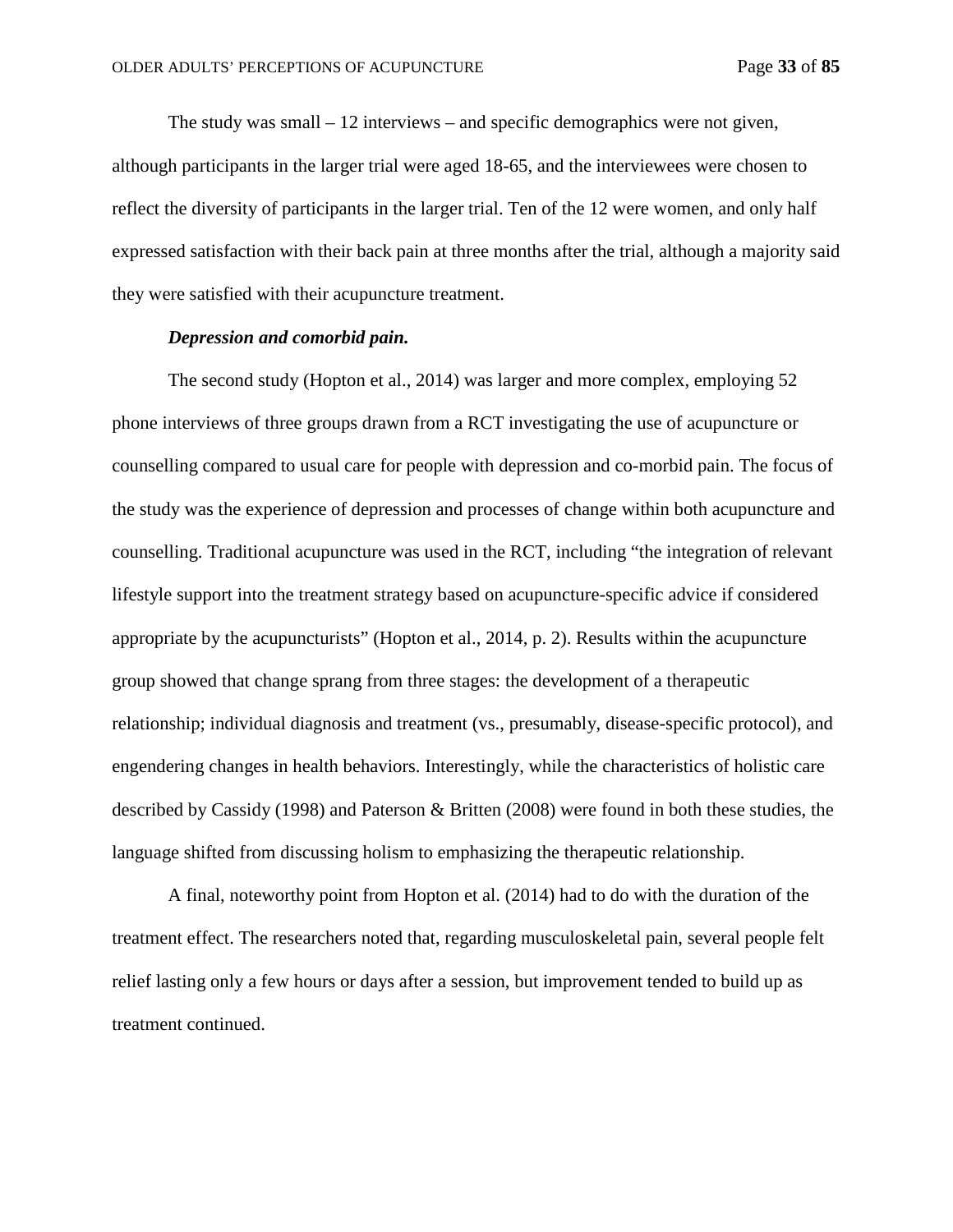# *Research with special significance to the current study.*

The last three papers to be discussed have particular relevance to the current study, albeit for different reasons. The first, a study from China, involved a group of young women receiving acupuncture for chronic pelvic inflammatory disease. On the face of it, there is not much in common with the present study. However, the chronic nature of the women's complaints, and the study's focus – to explore why these patients persisted in treatment for three months or longer – do share some key concerns with our study. Liang and Gong (2014) interviewed 15 women, twothirds of whom were infertile and seeking to become pregnant. The four main themes to arise from the results were patient characteristics, including the force of their desire to become pregnant or avoid more serious disease; the patient-practitioner relationship, focusing on the caring nature of the practitioner; the characteristics of acupuncture, including the option of using modalities such as moxibustion, massage and cupping, its lack of serious side effects, and its holistic nature; and the clinic environment. An important aspect of the environment was its communal nature; participants interacted with one another in the clinic to share concerns and progress, and the authors found "the mutual support gained from each other is a complementary benefit to visiting the doctor" (Liang & Gong, 2014, p. 4).

There were some serious limitations to Liang and Gong's study, first and foremost that the second author was the attending acupuncturist for all the participants, most of whom were still undergoing treatment. The emphasis on praising the acupuncturist's personal style as the most important part of the patient-practitioner relationship suggests that some bias may have existed. The researchers also incorporated findings not in the scope of their study, namely that their results "pointed to the outcome of acupuncture as effective in genuinely improving illness, and not just a placebo" (Liang & Gong, 2014, p. 4). Nonetheless, their work contributed two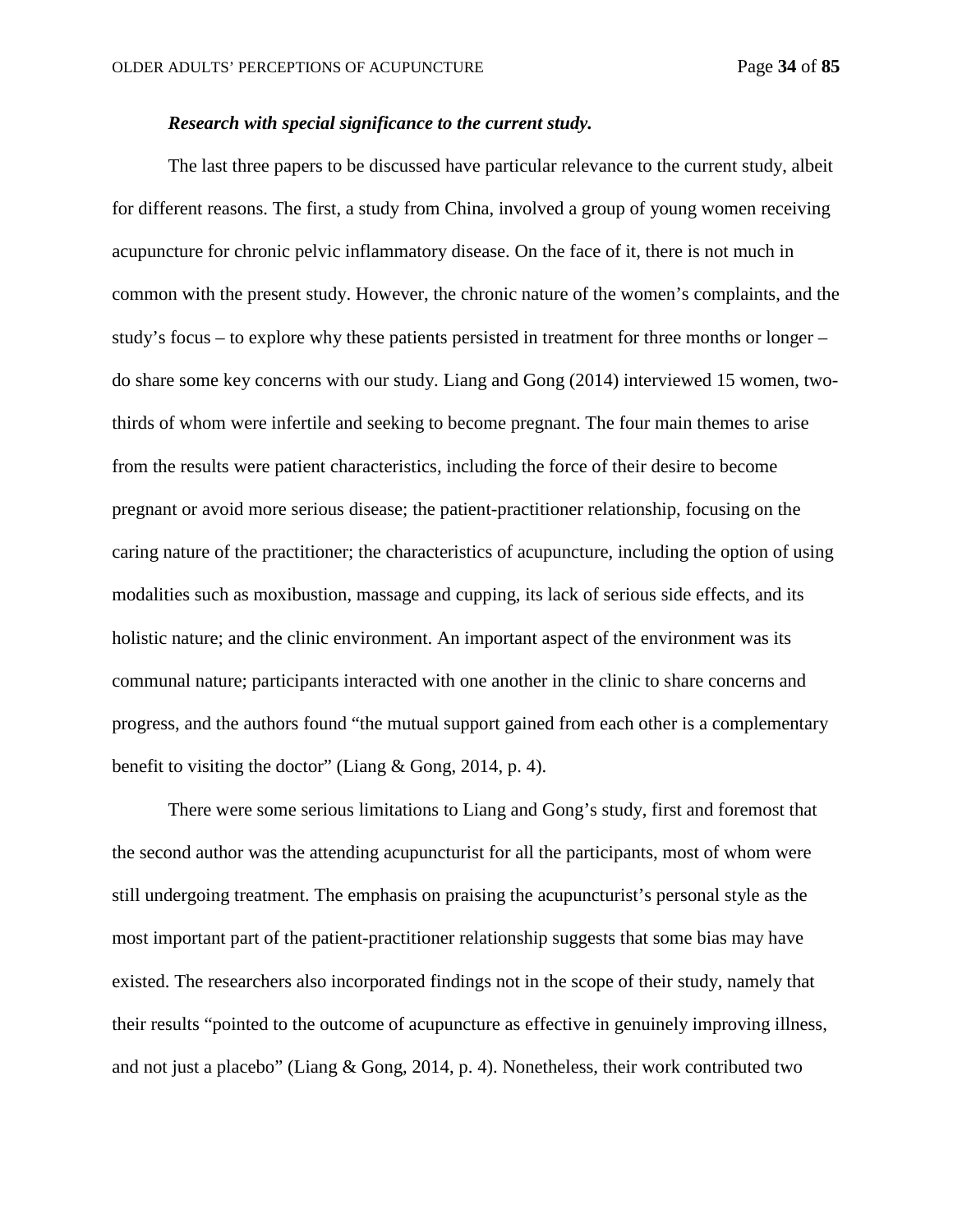noteworthy insights. The first was the significance of social/emotional benefits patients experienced in the communal clinic setting. The second was the finding that participants experienced hope, confidence, and a sense of responsibility for their treatment, and that this emotional support was an especially important motivation to persist in treatment given the heavy psychological and physiological burdens of chronic disease and ineffective treatment. The latter finding adds to the body of knowledge suggesting that a holistic approach with a strong therapeutic alliance is tremendously important to patients with chronic disease.

The contribution of a communal setting to patient outcomes is an important finding of the present capstone study. The community acupuncture clinic, a popular style of clinic in the US, is one such setting, and was the focus of a recent study in Portland, Oregon. Tippens et al. (2013) examined patients' perspectives on care at two clinics run by Working Class Acupuncture (WCA). As the name suggests, the clinics aim to attract people who may have lesser financial means, and more than half the study respondents reported making less than \$35,000/year. The study method was somewhat similar to that of Cassidy (1998) in that it used written surveys with one open-ended question: "Is there anything you would like to share about your experience at WCA"? (Tippens et al., 2013, p.2). A total of 265 people responded to the question, with two main themes emerging: aspects of health care delivery unique to the community setting, and patient engagement in health care. Among the valued aspects of community care were a "warm" and "welcoming" environment, and patients described the group feeling as "more powerful and comforting" and offering a "sense of well-being, healing and striving for health" (Tippens et al, 2013, p. 4). The theme of patient engagement in health care echoed similar findings from other studies, including the promotion of feelings "of personal control over their care, health, and wellness" (Tippens et al., 2013, p. 5) as well as improvements in energy and well-being.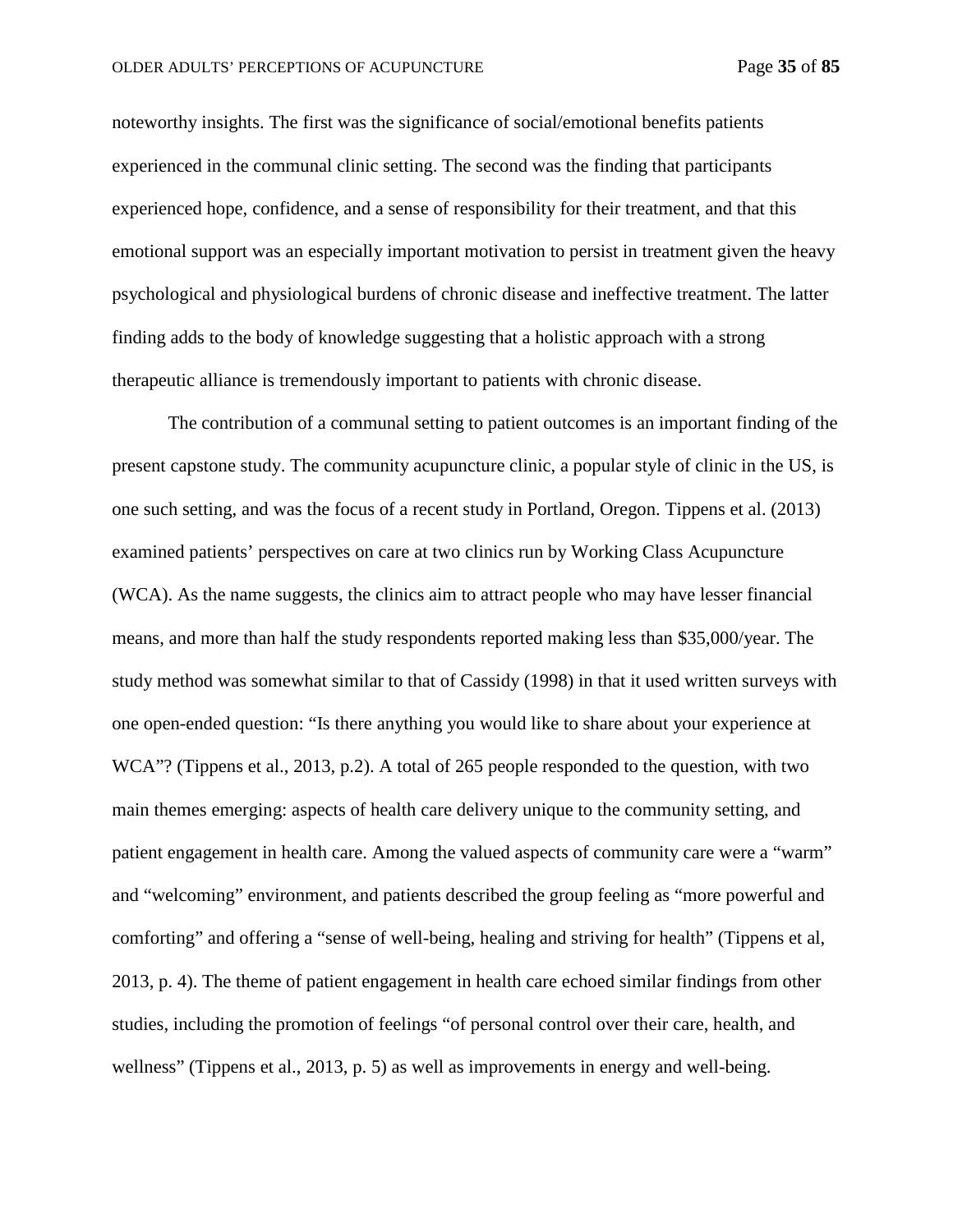Two findings unique to the study were, first, the extent to which the community model promoted a sense of cohesion, although this may in part have been due to the liberal political bent of Portland (the responses included such statements as "American health care system beware!"). But the authors found that "the mission and philosophy of the clinic appears to encourage and support patient engagement in care by providing a strong sense of allegiance and purpose," (Tippens et al., 2013, p. 5) – suggesting that patients not only felt satisfaction in flouting the status quo, but also bonded with others at the clinic in such a way as to enhance their health outcomes. The second finding was more of an observation - that because community acupuncture, through its low cost, allows people the option of more frequent treatment, it "raises pertinent questions about the dose-response relationship of acupuncture and health outcomes" (Tippens et al., 2013, p. 6)

The third study with particular relevance to the present one was, like the two Hopton studies in Britain, nested in a larger quantitative trial. Kligler et al. (2015) conducted interviews with 37 people who had been part of the ADDOPT trial – in which they were treated with acupuncture for chronic pain - discussed earlier in this review. The study's similarities with ours were: 1) it looked at an ethnically diverse, mainly low-income population; 2) it drew from an inner-city location; and 3) acupuncture was given at clinics staffed by student interns from a local acupuncture college – in fact, another branch of the same college which staffed the clinic in our study. No specific demographic information was given for the participants in the qualitative study, but in the larger study, the mean age was 54, and 53.5% were Hispanic, while 42% were from households earning less than \$20,000/year.

The aim of the study was to explore the acupuncture treatment experience of people from this population, as it had not been the focus of research to date. The authors' conclusion was that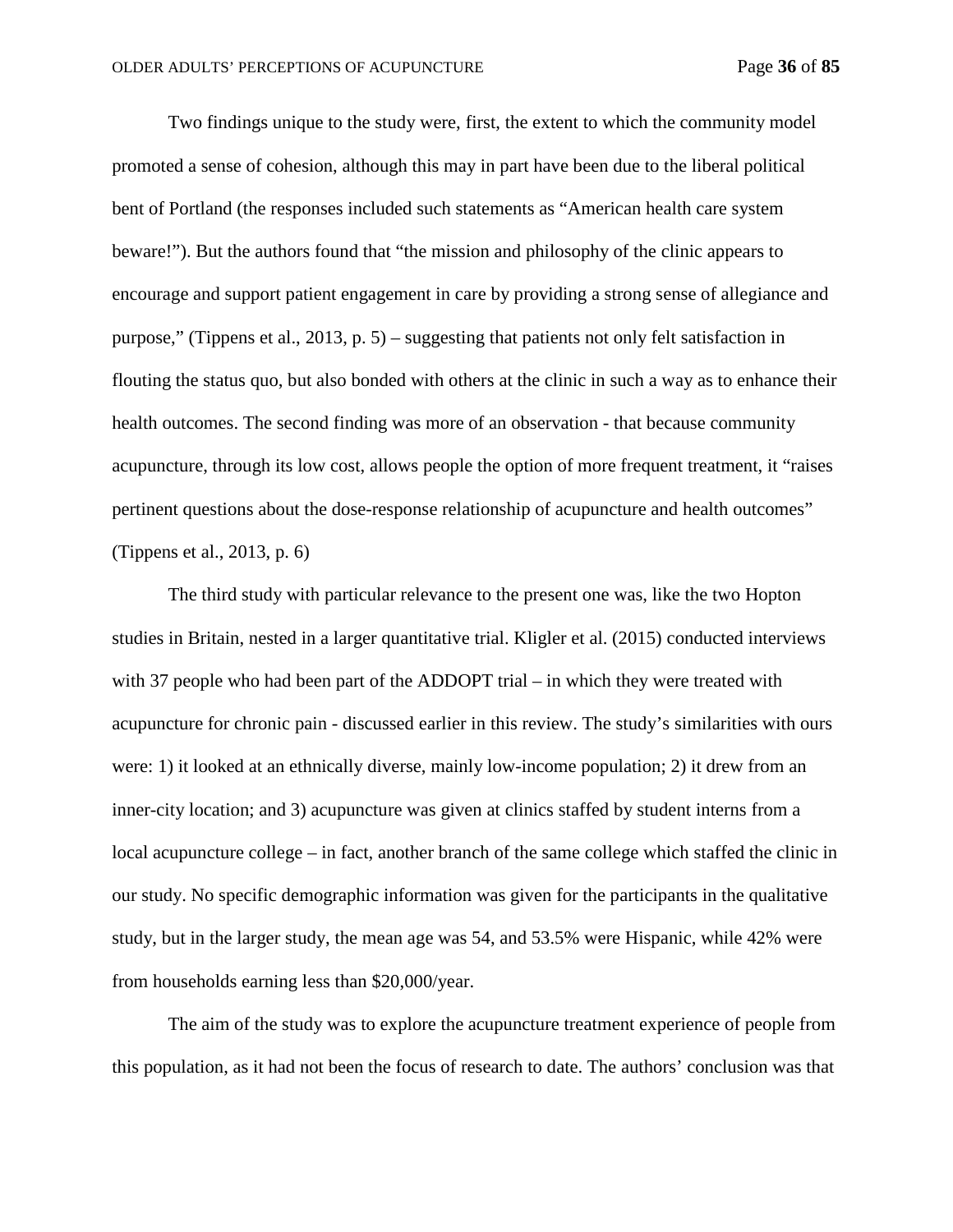their results were very similar to those from studies of other populations, in terms of the benefits patients experienced, including a close and caring patient-practitioner relationship, the sense of being treated as whole, a deep sense of relaxation during treatment, multifaceted improvements, and the development of self-efficacy. Also notable, however, was the finding that many patients found the pain relief only temporary. The study also looked at reasons for trying acupuncture and barriers to using it. Among the most prominent motivators was a negative feeling about medications – that they did not work, caused side effects, and were not natural. The major barriers were cost and access. Thus, while this low-income, ethnically diverse, inner-city population had the same, beneficial holistic experience as more middle-class acupuncture users, they did not necessarily have the resources to continue with it after the trial was over. A notable limitation to the study was that it was conducted six to 18 months after the intervention, so relied on participants' long-term recall.

#### **Literature Review Integration**

Pain and depression are two common and often interrelated symptoms, which may create a higher symptom burden in older people with multimorbidity. Qualitative studies have found that chronic pain reduces mobility and engagement in social or communal activity, which can lead to isolation and strain relationships with spouses or other family members. Nonetheless, many studies suggest that pain is both underreported and undertreated in older people, in part due to beliefs on the part of both provider and patient that pain is a natural and inevitable element of aging. Research has also suggested that sufferers of chronic pain may not seek relief due to poor relationships with doctors and mistrust of medications and surgery, often after negative experience with side effects or due to fear of polypharmacy.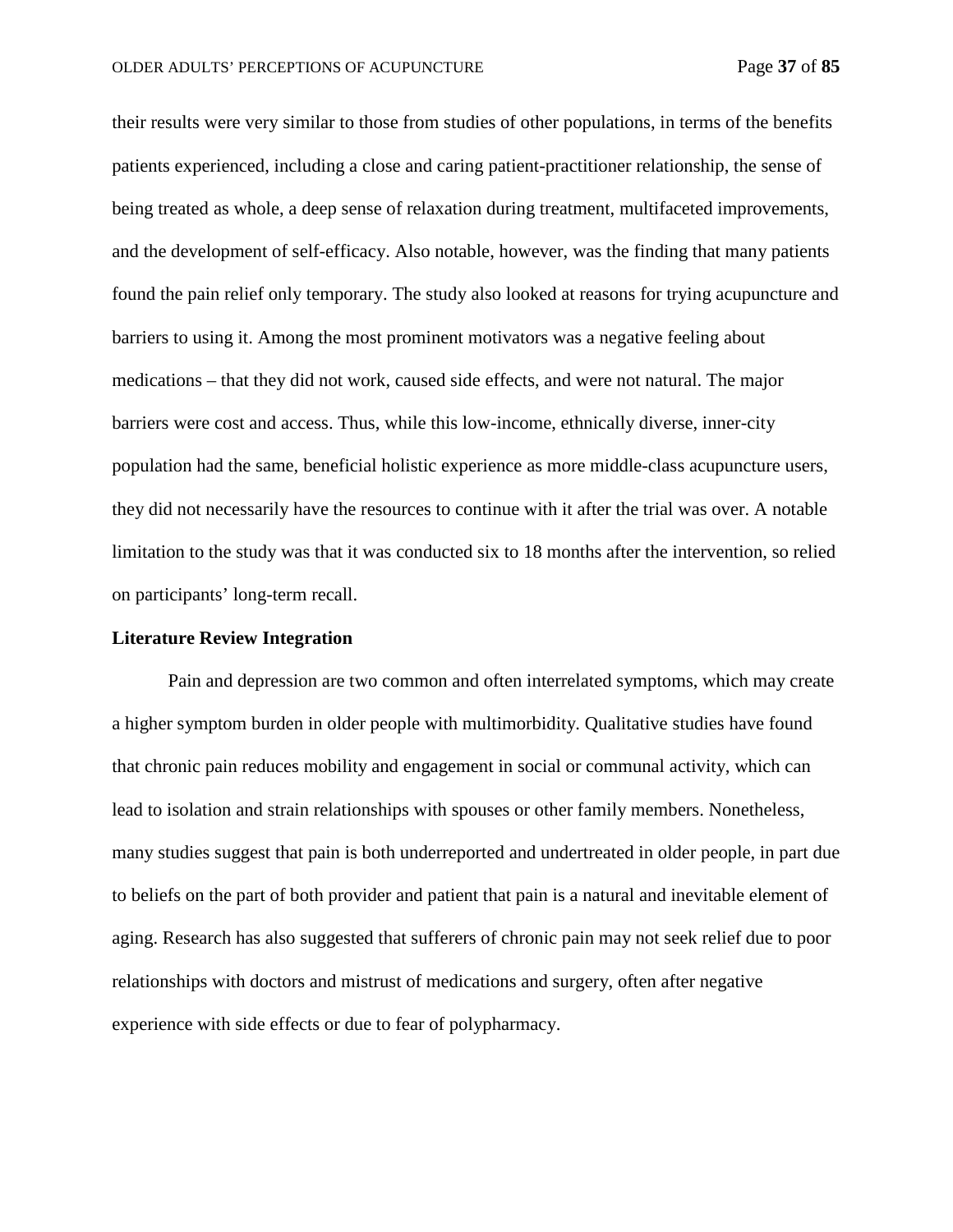Acupuncture is commonly used to treat pain and numerous studies have provided evidence that it is effective for certain types of pain relief, including neck or back pain and pain from osteoarthritis, in people of all ages. Fewer studies have focused on older populations, and these have often trialed acupuncture treatment for other conditions, including major depression, rehabilitation from acute illness, and urinary incontinence, with some evidence of success.

Qualitative studies have found that people perceive and experience not only pain or other symptom relief from acupuncture, but a wide range of benefits – including mood lift, increased energy, and stress relief - that together may be described as enhanced well-being. People value acupuncture for its holistic approach and effect, and return to their acupuncturist for treatment of new complaints as they arise, or for general health maintenance, these studies suggested. Many people described the relationship with their acupuncturist – the therapeutic alliance – as an important component of the treatment process. Furthermore, significant reduction in prescription drugs and the ability to avoid surgery as symptoms improve are common findings of many qualitative studies, although these results have not always been quantified.

None of the qualitative acupuncture studies to date, however, has focused on an older population. A few involved people with complex chronic conditions (although it was not reported whether multiple conditions existed), and these studies suggested that such people would a) benefit especially from a holistic health care approach, such as traditional acupuncture; and b) benefit further from longer-term treatment with acupuncture. It is the present study's aim to explore the effect of long-term, holistic care in the shape of traditional acupuncture on older adults with multiple chronic conditions, a subject which has not been addressed in the literature.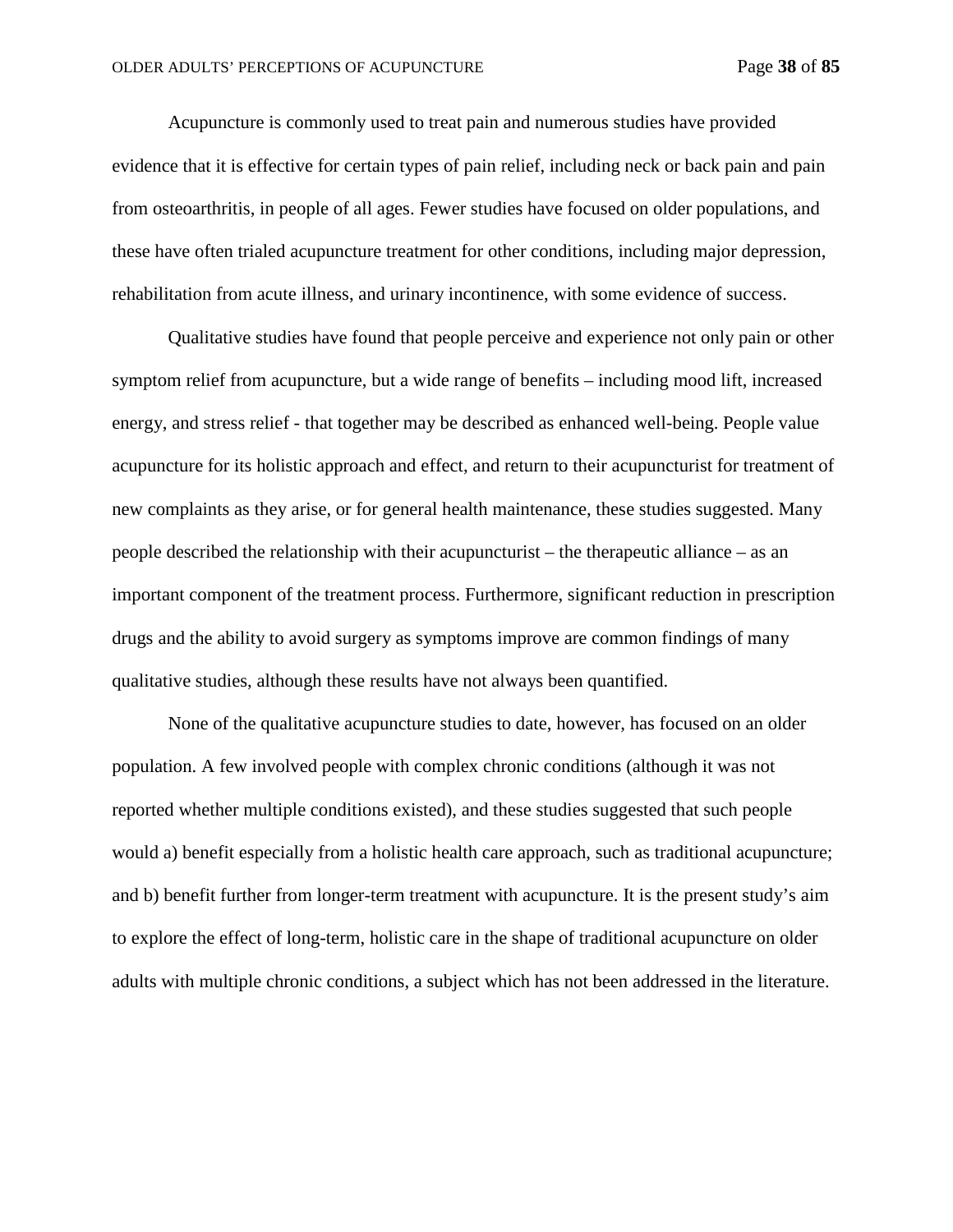### **Chapter III: Methodology**

### **Design and Ethics**

This was a qualitative study which used thematic content analysis of semi-structured, one-on-one interviews. Study participants were recruited using purposive sampling, a method commonly used in qualitative research to select individuals who will be able to purposely answer the research questions posed (Cresswell, 2007). The study was approved by the institutional review board of Yo San University. All study participants were guided through a written, informed consent process before being interviewed.

### **Study Sample**

Participants were recruited from a free acupuncture clinic for low-income seniors in San Diego, CA. We chose to study the patient population of this clinic for three primary reasons: 1) it has a core of patients who have been receiving weekly acupuncture treatments over a period of years; 2) the patients are all older adults; 3) most of the patients suffer from multiple chronic conditions. The clinic is jointly run by a local charitable organization – which provides the location - and a local acupuncture college, which staffs the clinic with student interns, who are supervised by licensed acupuncturists/instructors employed by the college. Patients must state they are at least 60 years old and have low income to be treated at the clinic; however, they are not required to show proof of age or income.

#### **Recruitment and Interviews**

The principal investigator (RP) recruited patients directly from the clinic through verbal interaction while onsite. Inclusion criteria comprised: being aged 60 or older, self-reporting at least two chronic conditions, having attended regular acupuncture sessions (in most cases, weekly) for at least 12 months, and being conversationally fluent in English, as the interviews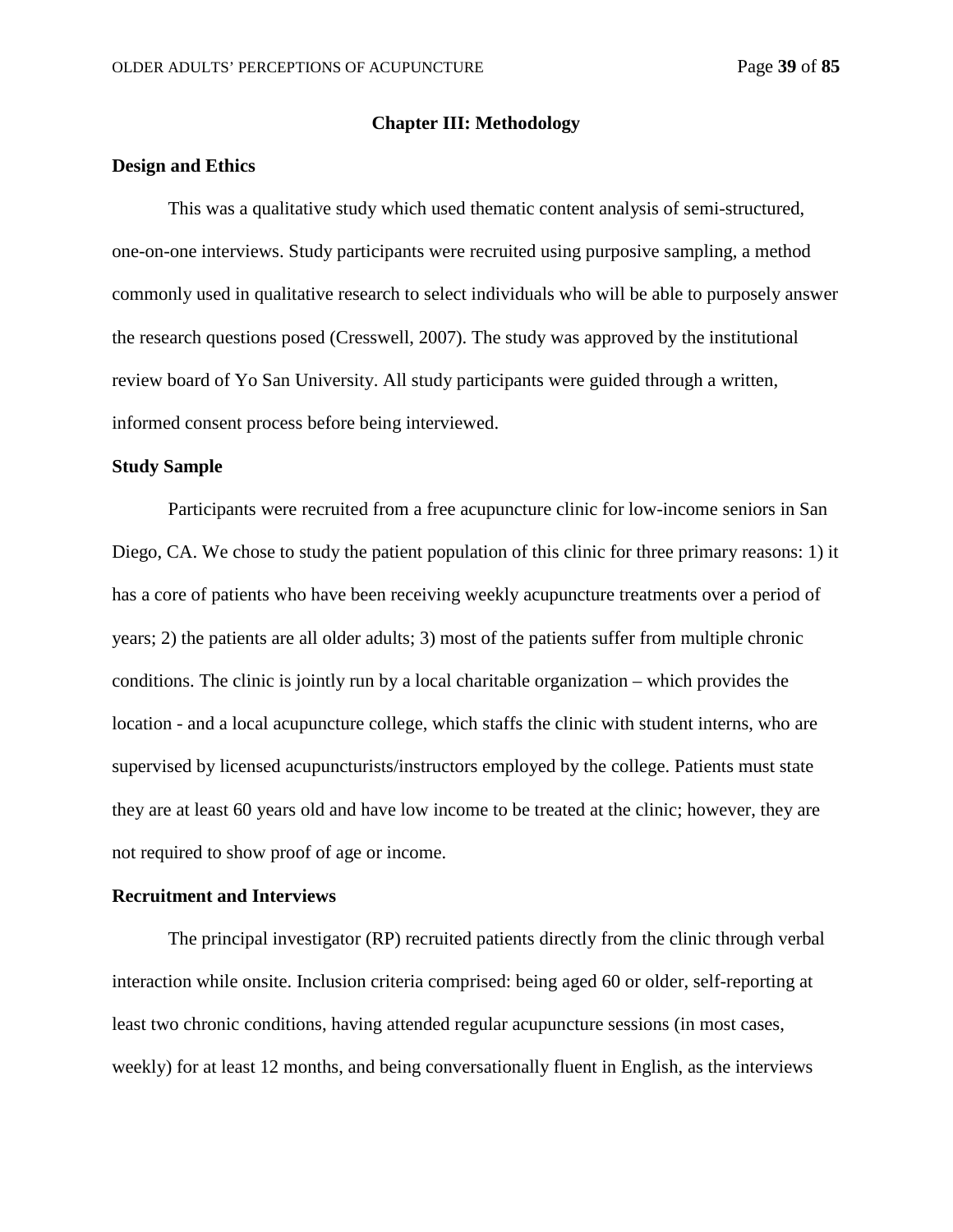were conducted in English. A total of 22 agreed to be interviewed, although three of these subsequently were not reachable as the clinic entered a new semester in which fewer student interns were signed up; therefore, the clinic reduced its patient roster, the three dropped out, and the researcher was unable to contact them by telephone. A further two changed their minds and declined to be interviewed. These two were the oldest clinic patients, both over 90. Whether by chance or circumstance, four out of the five who could not be interviewed were men, whereas two-thirds of the participants successfully recruited were women. In total, 17 patients were interviewed; two of the interviews were subsequently disqualified as it turned out the interviewees (one of each sex) did not fully meet the inclusion criteria. This left 15 participants. Although small, the sample was the same number as that studied by Liang and Gong (2014), while Hopton et al. (2013) interviewed 12 people as part of a larger RCT and Gould and MacPherson (2001) conducted 11 interviews in a mixed-methods study. Moreover, our study population was diverse, with fewer than half identifying as non-Hispanic white; additionally, of the non-Hispanic whites, two were born and raised outside the US. Data were not collected for education level or household income, but during the interviews it became evident that the participants covered a variety of social and economic backgrounds – despite all having fixed or other low income at present.

Interviews took place in a private room in the same building as the clinic. Most patients were interviewed following their acupuncture treatment, although in two cases participants traveled to the site on a day they were not scheduled for treatment. We wanted to choose a site that would make it convenient for participants to incorporate the interview into their schedule; home interviews were considered, but rejected because some patients had unstable living arrangements. As the clinic was an environment the patients seemed to feel comfortable in and to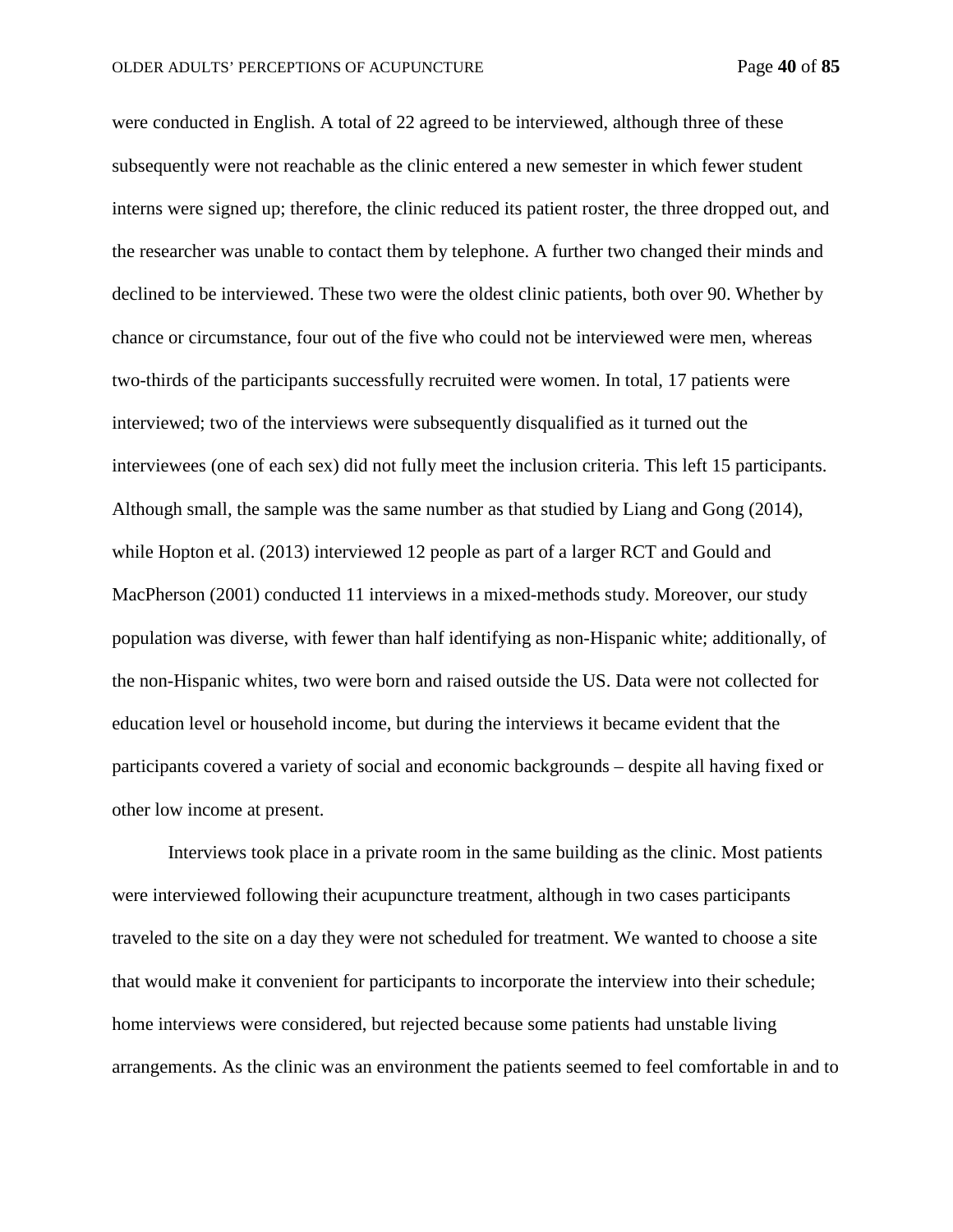enjoy visiting, it was chosen in lieu of home. RP, who was trained in qualitative research methods, conducted all the interviews between March 2016 and July 2016. She was known to some of the participants as a former student acupuncture intern, and later a licensed volunteer acupuncturist, at the clinic, and had given acupuncture treatments to six of them at some time in the previous five years. She did not work at the clinic consistently during that time, and most recently spent three months as a volunteer there between May 2015 and August 2015. At the time of the study, she was a licensed acupuncturist and doctoral candidate at Yo San University, and the participants were informed of this.

The interviews were semi-structured, using an interview guide based on the purpose of the study, existing literature, discussion with an experienced qualitative researcher, and clinical experience. The guide had a backbone of questions supplemented by probes designed to prompt more in-depth answers when necessary. The initial guide was used for the first three interviews; after these were transcribed and read, it was modified with two additional questions and used for subsequent participants. The average interview length was 24 minutes, with a range of  $14 - 42$ minutes. The shorter times occurred during the first few interviews, before the guide was modified. The interviews were recorded and transcribed verbatim and then checked for accuracy. All personal identifying details were removed before data analysis began.

#### **Analysis**

We used thematic content analysis (Braun  $\&$  Clarke, 2014) to order the data and identify emergent concepts and themes. The coding began with structural coding and later expanded to include descriptive coding. In structural coding, codes are developed from the interview questions themselves; as the structural codes did not allow all of the salient content to emerge,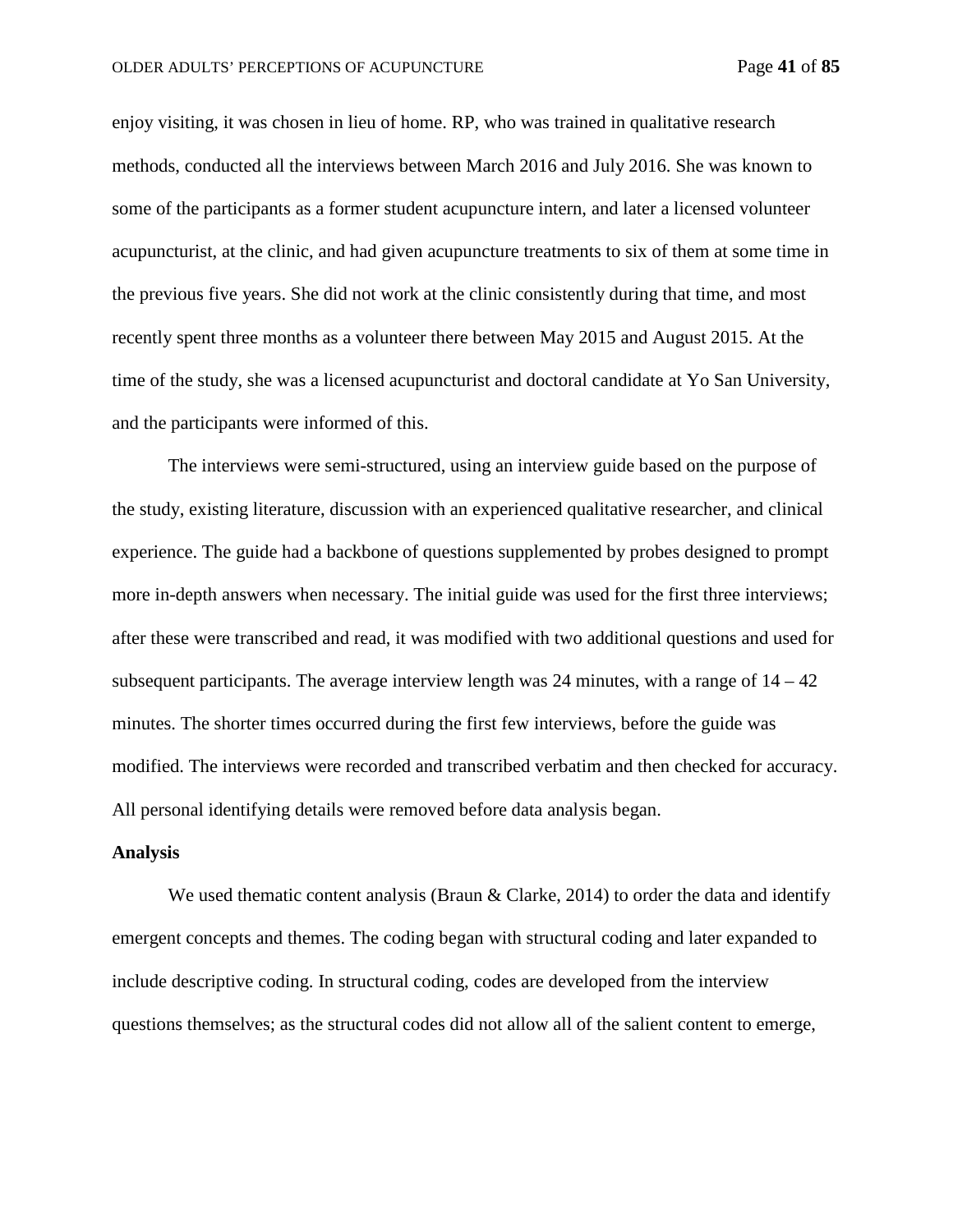we added descriptive coding, which is based on the content of the participants' answers (Saldana, 2013; Hurst, 2015).

In the initial coding process, JL and RP independently coded the same three interviews, selected for depth and richness of content. These codes were compared and discussed to resolve differences between the readers. Ultimately, a total of seven interviews were read and coded by both researchers. Two of these transcripts were re-coded a second time by both researchers and compared again to establish inter-rater reliability; eventually all the transcripts were re-coded by RP with the final codes. The data analysis was ongoing, such that early transcripts were coded before interviewing was complete; thus as further transcripts were analyzed, codes were further refined as new content emerged, in an iterative process. RP kept reflective memos to record initial impressions, thought development, and possible emotional or intellectual biases throughout the process. Keeping memos is a component of "confirmability" (Cobb & Forbes, 2001): the leaving of an audit trail such that an independent reviewer can go over not only the raw data, but the analytical process, to verify the study's outcomes.

All coding was done without software, using the comment feature of Microsoft Word to highlight data and label codes as they were identified from the transcripts. The codes were next organized in an Excel spreadsheet, with corresponding excerpts from the text ordered alongside each code, allowing comparison between and within categories as the coding process evolved. In addition, SimpleMind Desktop (SimpleApps, xpt Software & Consulting B.V. and ModelMaker Tools, the Netherlands) was used to help the researchers visualize the relationships of content to codes and codes to themes (the emergent organization of language) both within and across interviews.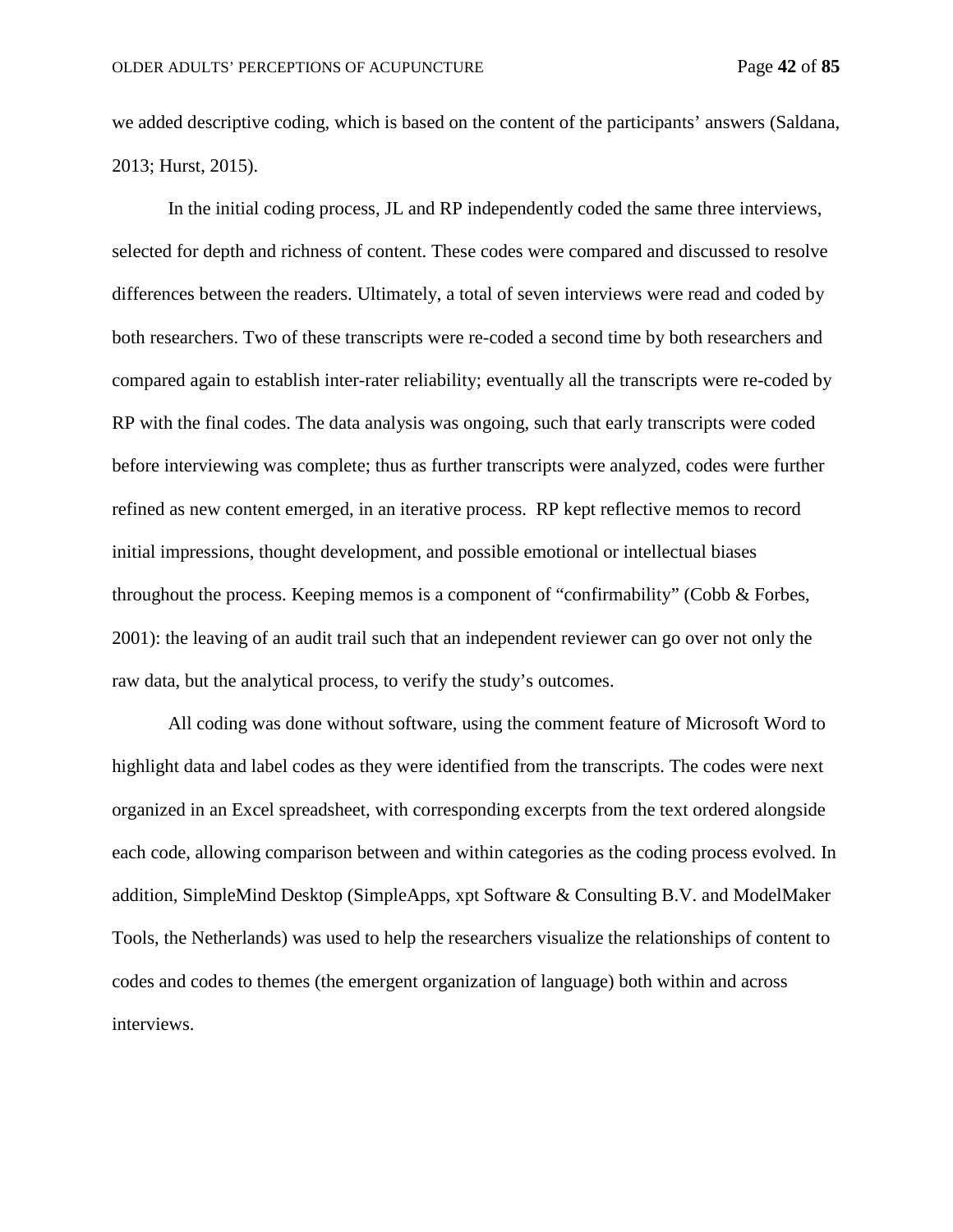### **Chapter IV: Results**

### **Study Sample**

The study population included 10 women and five men. Fewer than half  $(n=7)$  were non-Hispanic white, while more than a quarter  $(n=4)$  identified themselves as Hispanic/Latino, and two each as African-American and other racial background. The mean age was 70.5 years, with a range of 62-83 years. Patients had attended the clinic for a mean of 5.3 years, with a range of 1- 15 years. (For full demographic results, see Appendix A: Table 1). The mean number of selfdescribed comorbidities was 4.4, with a range of 2-11. (For full comorbidity results, see Appendix B: Table 2). Notably, although during the interview the majority of participants said their initial reason for coming to the clinic was pain, patients listed anxiety as equally prevalent, and depression nearly as prevalent, as chronic pain.

## **Transportation**

Although the clinic was no-cost, it did entail travel, in some cases with considerable time and effort. Mean travel time was 33.5 minutes. The most common form of transport was by car; eight participants drove themselves, sometimes with a walk of up to 20 minutes after parking, as parking near the clinic was scarce and expensive. Four people walked, with times varying from 5-30 minutes; one participant rode a bike and took the bus, which took 45 minutes; and two participants relied on public buses. They had the longest commute time, about an hour and a half each. It was thus clear that this cohort was relatively mobile and independent, but also dedicated to their weekly acupuncture treatments.

#### **Themes**

Our results offer valuable insight into the meaning that regular acupuncture treatment has for older adults with multiple chronic conditions and why they persist in treatment over a long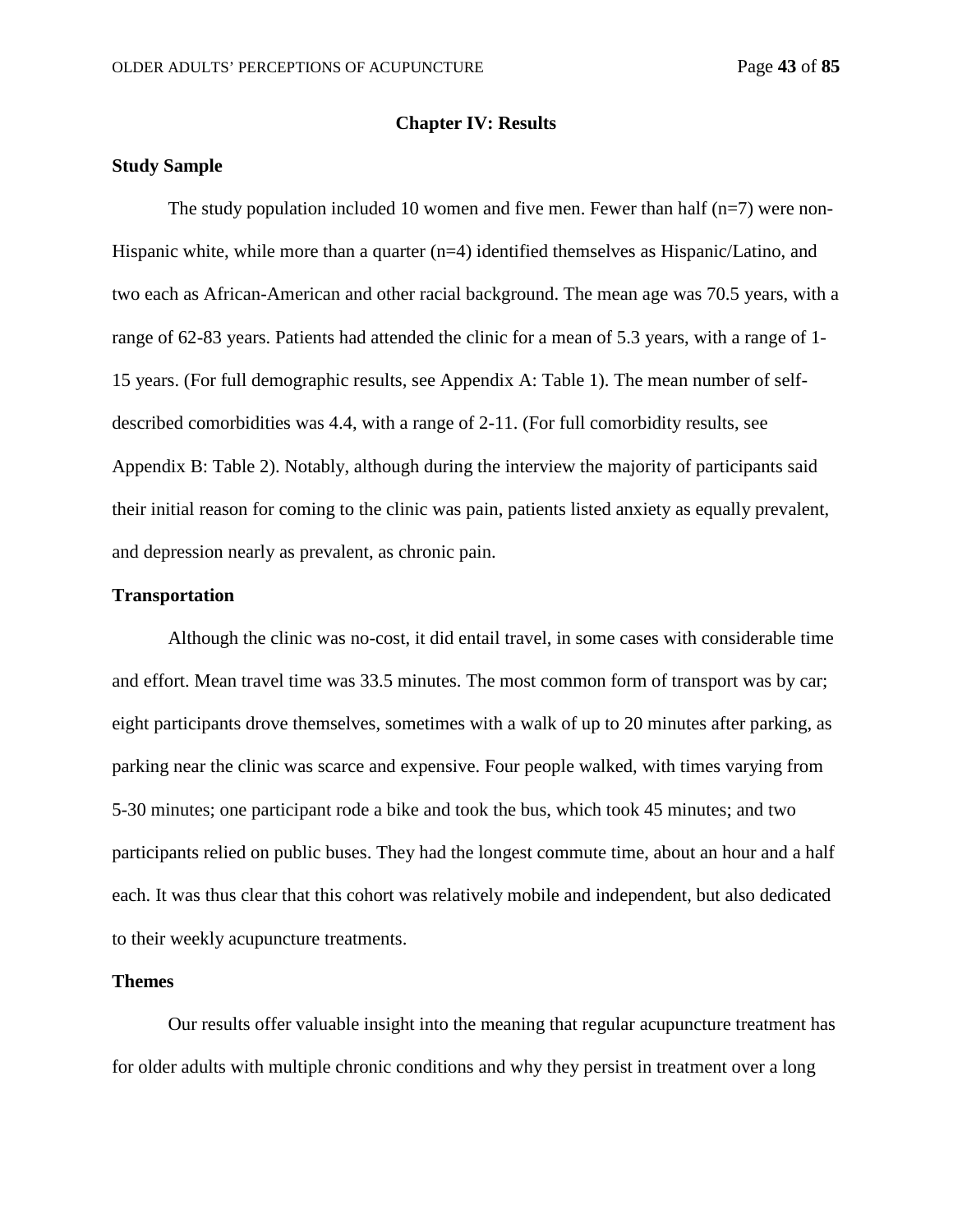time when cost is not a barrier. While we found the positive benefits experienced by these patients were similar to those described in earlier studies of younger populations (Cassidy, 1998; Gould and MacPherson, 2001; Paterson and Britten, 2003; Rugg et al.,2011; Liang and Gong, 2014, Kligler et al., 2015), the unique characteristics of this group and of the clinic resulted in a particular significance to their lives and, consequently, a strong and sometimes urgent desire to continue treatment. The codes coalesced into five themes: (1) mind-body effects; (2) the enhanced therapeutic alliance; (3) liked best; (4) the conventional health care system; and (5) importance of regular schedule. All five themes share the core concept of *reasons to continue*.

## **Mind-Body Effects**

Mind-body effects comprised four interconnecting categories: quantifiable or symptom changes, such as pain reduction; subtle effects, for example a sense of "flowing better"; the treatment experience; and the concept of benefit.

## **Quantifiable/symptom changes.**

The most oft-cited type of symptom relief was from pain, but patients also described improvements in conditions such as digestive disorders, nocturia, and skin rashes. A few patients attributed improvement in lab results, for instance regarding cholesterol levels, other blood markers, and glaucoma, to their acupuncture treatment, and others believed it had lowered or stabilized their blood pressure. The most prevalent measurable marker of relief was reduction in pain medication. Five patients reported cutting back or eliminating prescription drugs, in some cases dramatically:

*I was on 20 bottles at one time. Then when I started acupuncture, I'm only down to about seven. Six or seven.* (P15, 62 years old).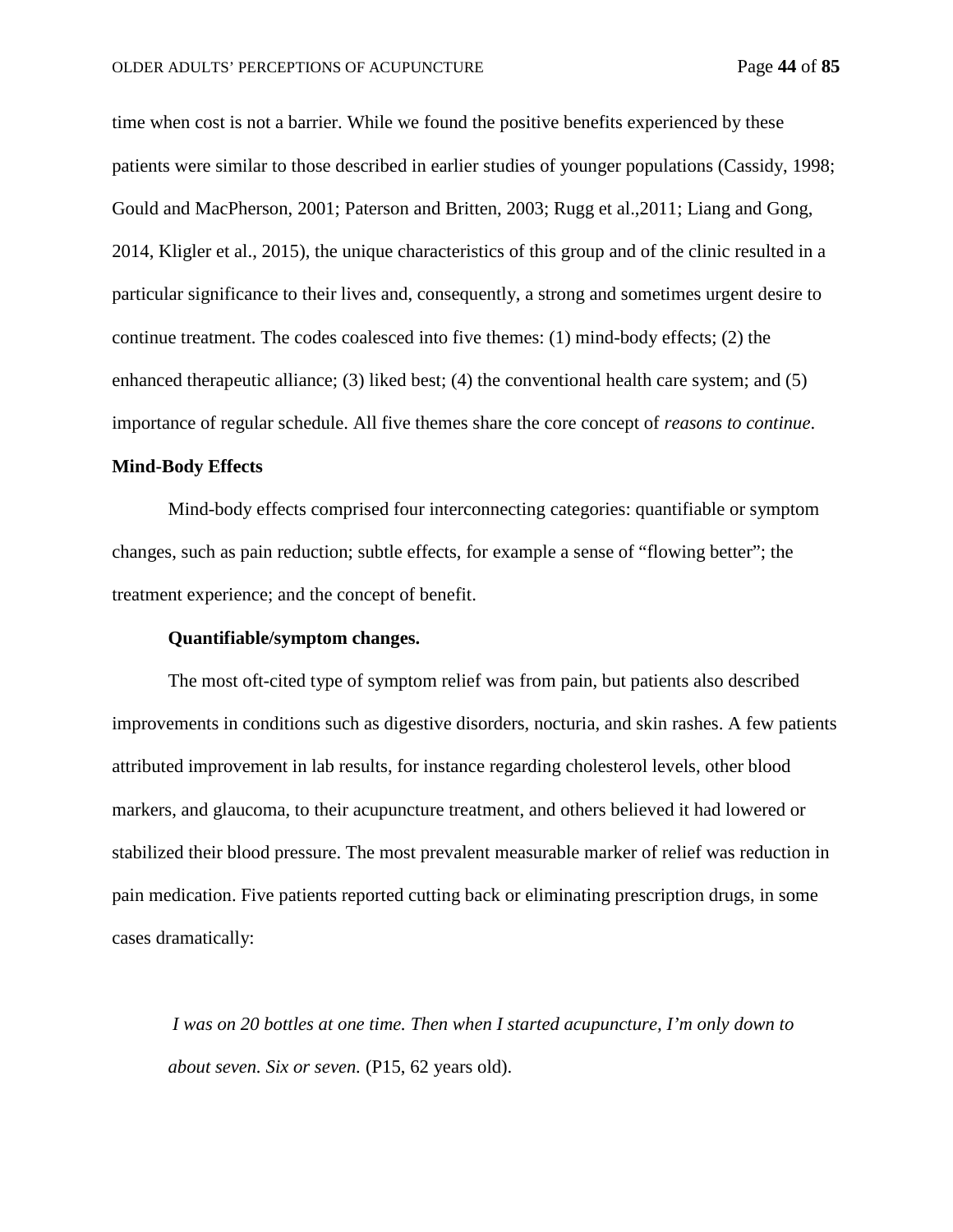*I have been treated for depression and all that through my, through my other plan, [a name] plan, and for almost three and a half years I was heavily sedated – medicated. I was taking 22 different kinds of pills…That was before I started acupuncture. And after I started acupuncture, I told my doctor I'm feeling better, I've tried it all and I want to stop my medication, she says 'Don't just stop one day to the next. Please, I'll wean you off of it.' And took her a long time to wean me off of it, but I'm now med-free.* (P12, 65 years old)

#### **Subtle effects.**

Subtle effects were more often noticed as a change in feeling, or a perceived increase in capacity, than as a specific improvement. Patients remarked on increased energy and motivation, a sense of inner balance or improved orientation, and mood lift. An example of the almost ineffable nature of such changes came from one patient who said that after acupuncture she was "able to actually feel like myself."

Some participants used simple language but expressions that suggested a momentous effect, as in "I'm getting back my health," or "I mean, it's so overall, I mean - it's kept me healthy." Others noted specific improvement which expanded into a sense that their overall health had been maintained, as this patient, discussing what had improved:

*And then my cholesterol has been like even. They tried to put me on cholesterol medication prior to my moving out here and acupuncture and - it's been good, you know? I've not got a high reading on any of that stuff. So I, maybe it's just my belief, I do believe that it's been acupuncture that's kept me so healthy at this age.* (P4, 83 years old)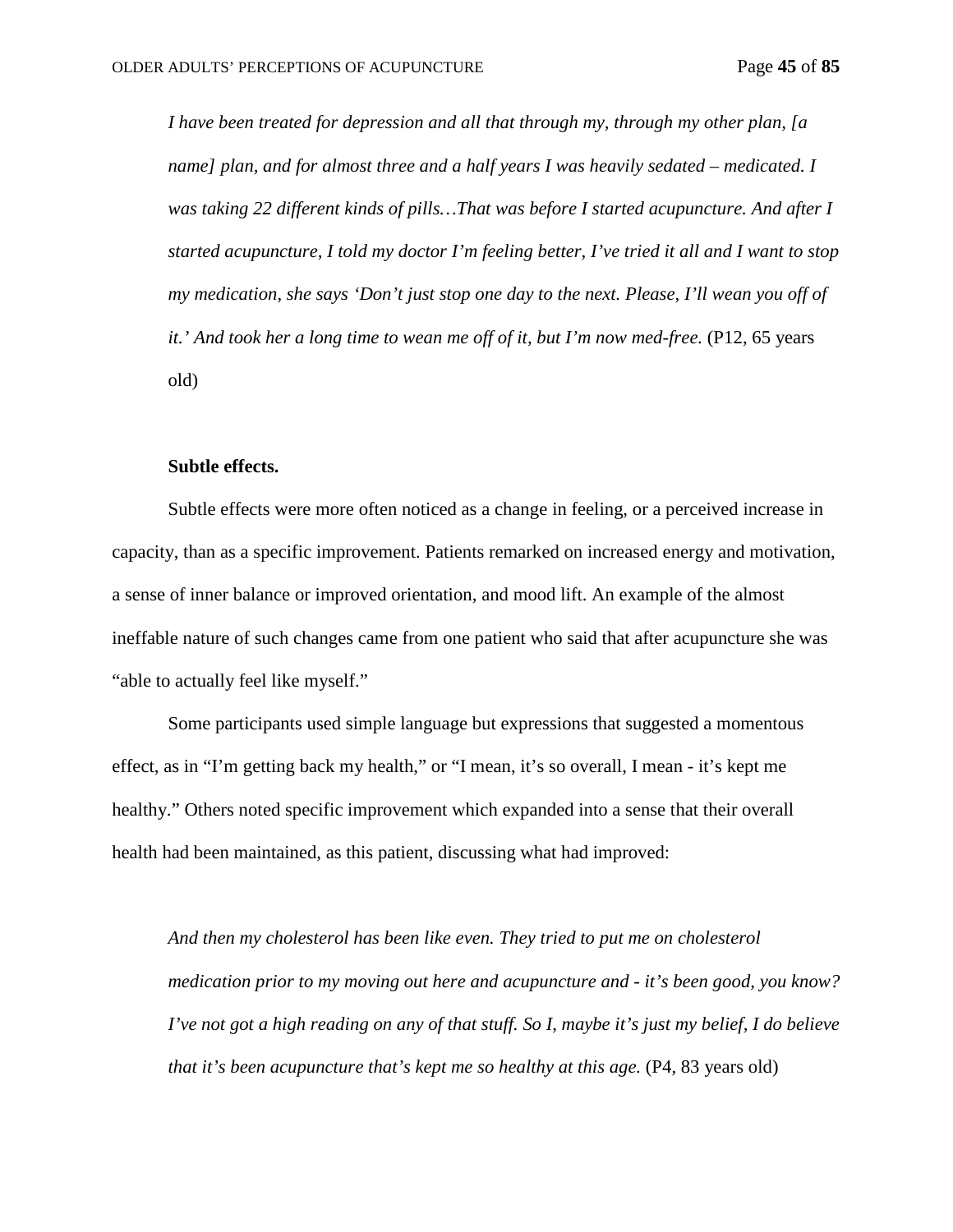# **Treatment experience.**

Most patients said they felt deeply relaxed and calm while undergoing treatment; two women likened the experience to meditation. Other feelings noted while lying on the table were "comfortable," "cheerful and happy," "like floating," and "in balance." But not all experience was positive; one participant said he felt "nothing different" after the needles were inserted, while another spoke of being "anxious and uncomfortable" and still another found it drained her energy. All three of these people felt they benefited from the treatment, though. The feeling immediately post-treatment was intense for several patients:

*I usually sit in the car for a few minutes after an acupuncture treatment, and I am so relaxed that I have to open the windows to be sure that I'm awake enough to drive home.* (P14, 77 years old)

*But when I leave, I feel, I don't know how to explain it. I just, I need to really sometimes just sit in my car and come down from it, because I feel really good. I guess that's how you feel when you take drugs.* (P4, 83 years old)

*I've left a couple of sessions euphoric. I mean, I just, the needles went in good, and the massage, and the communication – I just, yeah, I've gotten some good sessions.* (P10, 79 years old)

### **Concept of benefit.**

The feelings described above were distinct from the answers patients gave when asked directly about benefits. In response, they spoke of improvement over time. Frequently the improvement was multifaceted, including pain relief, better sleep, reduced medication, regulation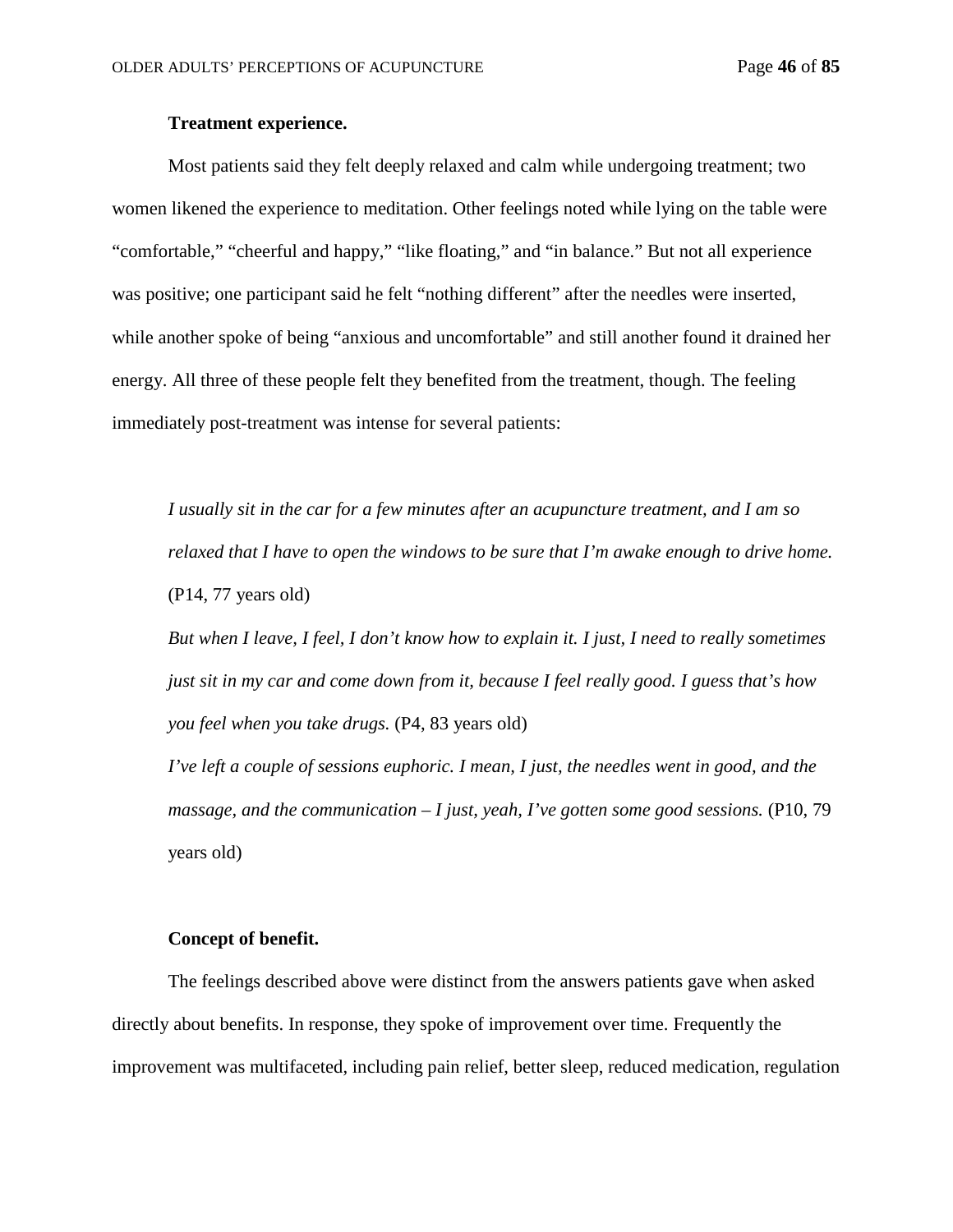of blood pressure, and increased wellness. Patients also said they had maintained abilities or regained the ability to do enjoyable things; one was proud that she remained free from dependence on doctors and drugs at her age. Two patients answered with more deeply personal tales: one spoke of the compassion she felt from the staff and for other patients, while another told of a pivotal gain in self-esteem and personal development after encouragement from the supervisors:

*And I see how much I've changed. So. I didn't expect that. That was just…And that was because of the, the caring attention that I got from people who listened. That's number one. I mean, if I were to train practitioners, I would tell them that's more important than the needles, it's more important than lying around on whatever you call that, table. For me that's number one. I may be, you know, it may not be number one to other people, but it's number one. Caring, focused, helpful attention.* (P11, 75 years old)

These last two perceived benefits were related more to the enhanced therapeutic alliance than to acupuncture treatment itself.

#### **The Enhanced Therapeutic Alliance**

 The therapeutic alliance – a close, personal working relationship between patient and practitioner – is an important component of acupuncture in the Western world (Cassidy, 1998; Paterson and Britten, 2008). Our study sample, due to its long relationship with the clinic, experienced benefits that may have gone beyond the patient-practitioner alliance documented by those researchers. Patients formed relationships not only with their acupuncturists, but with the clinic supervisors and their fellow patients; and they developed a role in relationship to the clinic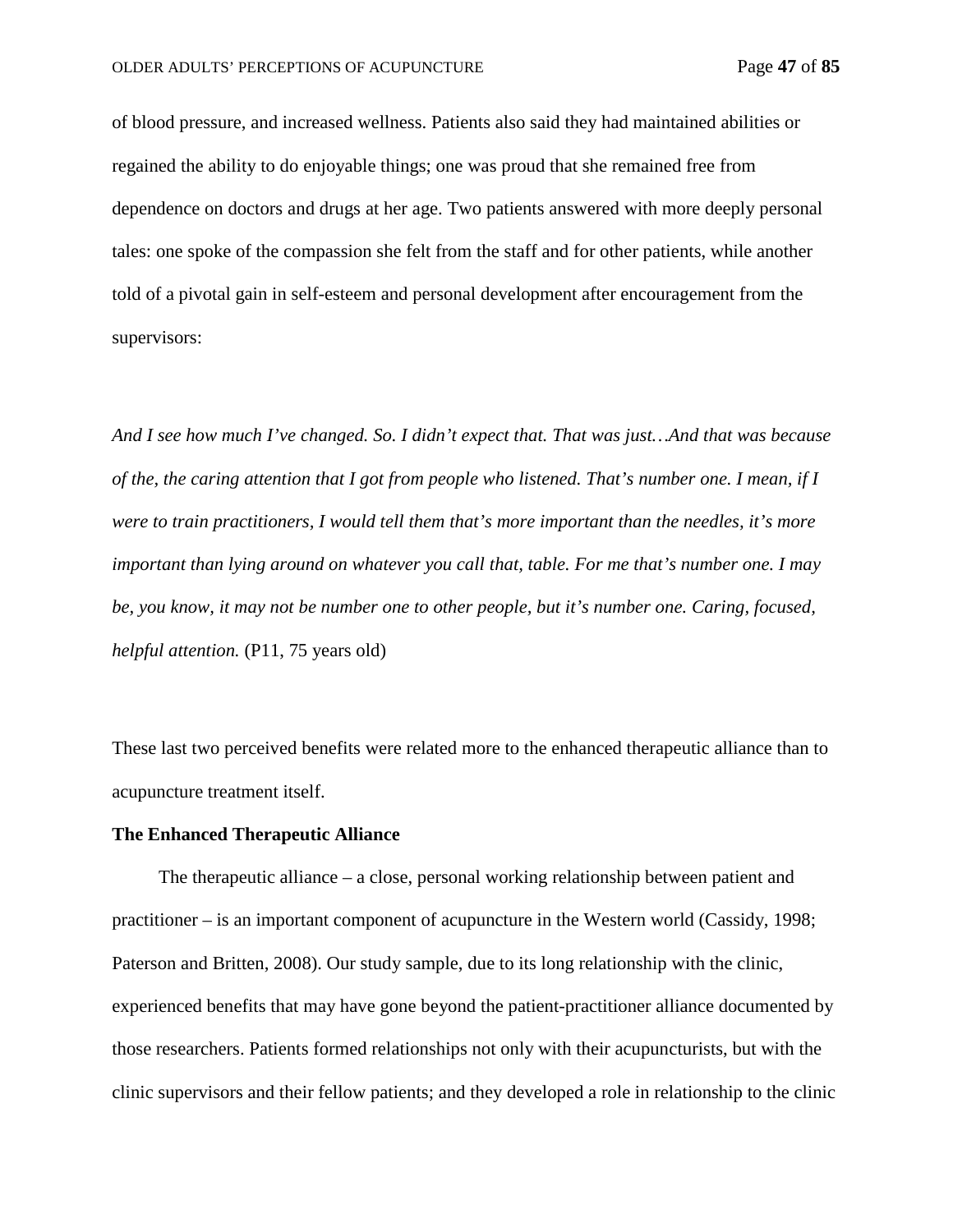environment itself. Of these three, the relationship with individual acupuncturists was the most transient.

#### **Relationships with acupuncturists.**

 The acupuncturists were all student interns who were usually present for three to four months, meaning the patients were treated by at least three to four different individuals every year. Thus, while there was a personal relationship with each acupuncturist, there was also a relationship with the concept of *student intern* or *therapist*. One patient said she learned from them; another emphasized her awareness that they were learning from her. When asked how they felt about the interns, some participants focused on their technical skills, in a few instances criticizing a particular intern's skills – although in all of these cases they clarified that most of their experiences had been good. Three patients spoke of how they generally enjoyed the company of young people, who they described as "ambitious" and "just getting started in life", or even "fun":

*Cause they're gonna make me feel better, they're young, you know, it's nice chatting with young people, I don't do that much, during the day. I'm surrounded by cranky old people [laughs].* (P7, 65)

Other patients spoke in more personal terms, using words like "fondness," "friendship," and "special connection." Three people noted the interns' attentiveness, saying they "treat you like you're the only one," and "I don't get that attention from anybody." Nonetheless, several people said that having the same acupuncturist treat them consistently was not important.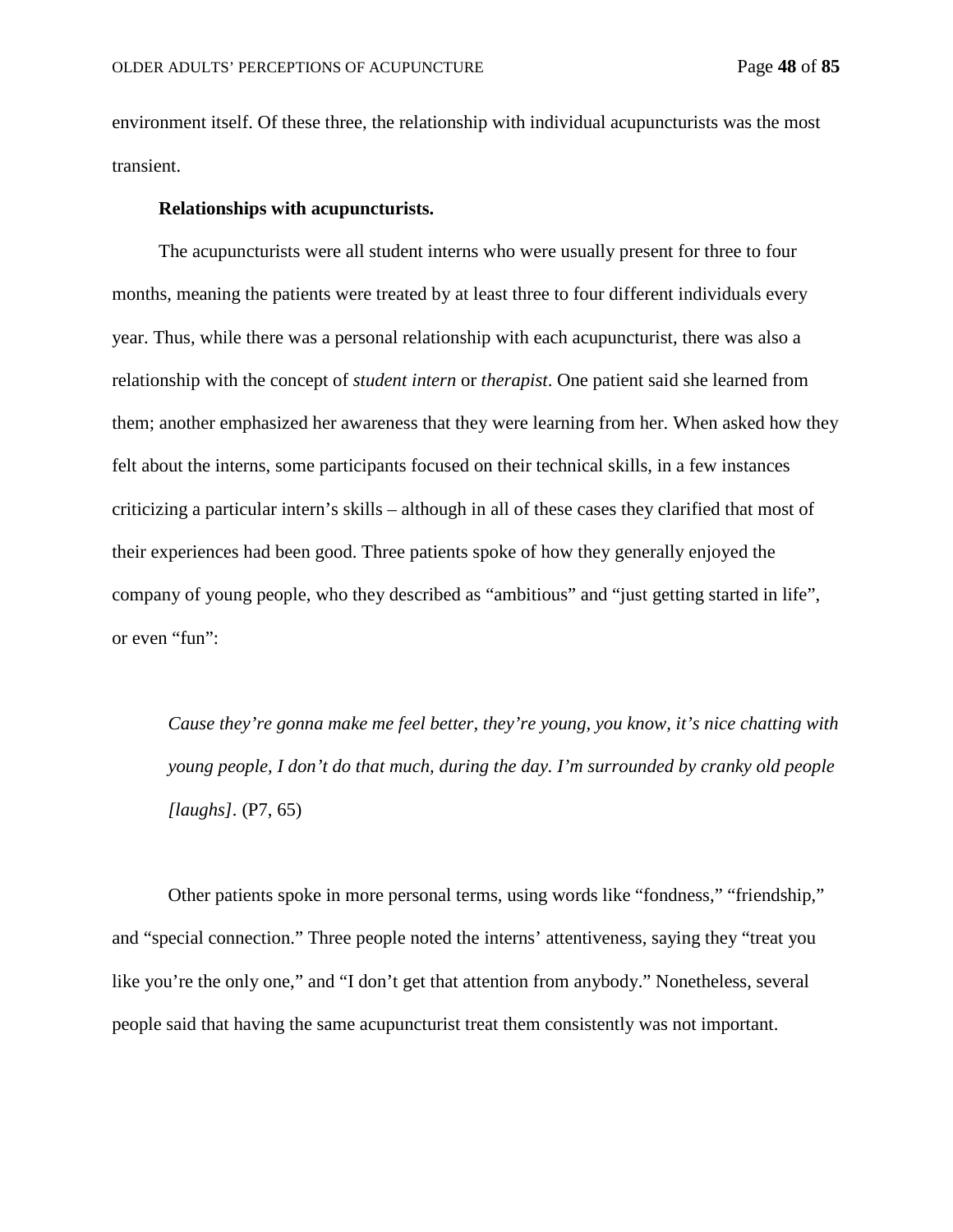## **Relationships with supervisors.**

Relationships with the supervisors were more longstanding, and in most cases were described in more intimate terms. Three patients used the same words to portray this relationship: "I love them." Others described the supervisors as "welcoming", "caring", and "compassionate", and said they felt "very attached" and "connected" to them.

*It's just a lot of…the care, the care is genuine. I almost call it loving care, you know. It's just*...*I love it.* (P13, 71 years old)

Supervisors were valued for practical as well as emotional support. Many patients said they had been given advice, particularly dietary, but also regarding various lifestyle and medical aspects. Some of this advice is commonly given by acupuncturists; at the clinic, it was dispensed by both the students and the supervisors in different ways. Such close personal attention was an important part of the treatment experience.

### **Relationships with other patients.**

Due to the long-term nature of treatment, patients developed relationships with one another. These ranged from minimal to intimate, and varied in quality. One participant spoke of irritation with other patients; others, however, spoke of a "special bond", "friendship", and said the clinic patients were "special people", and "like family." Several people expressed empathy, compassion, or tolerance for their fellow patients: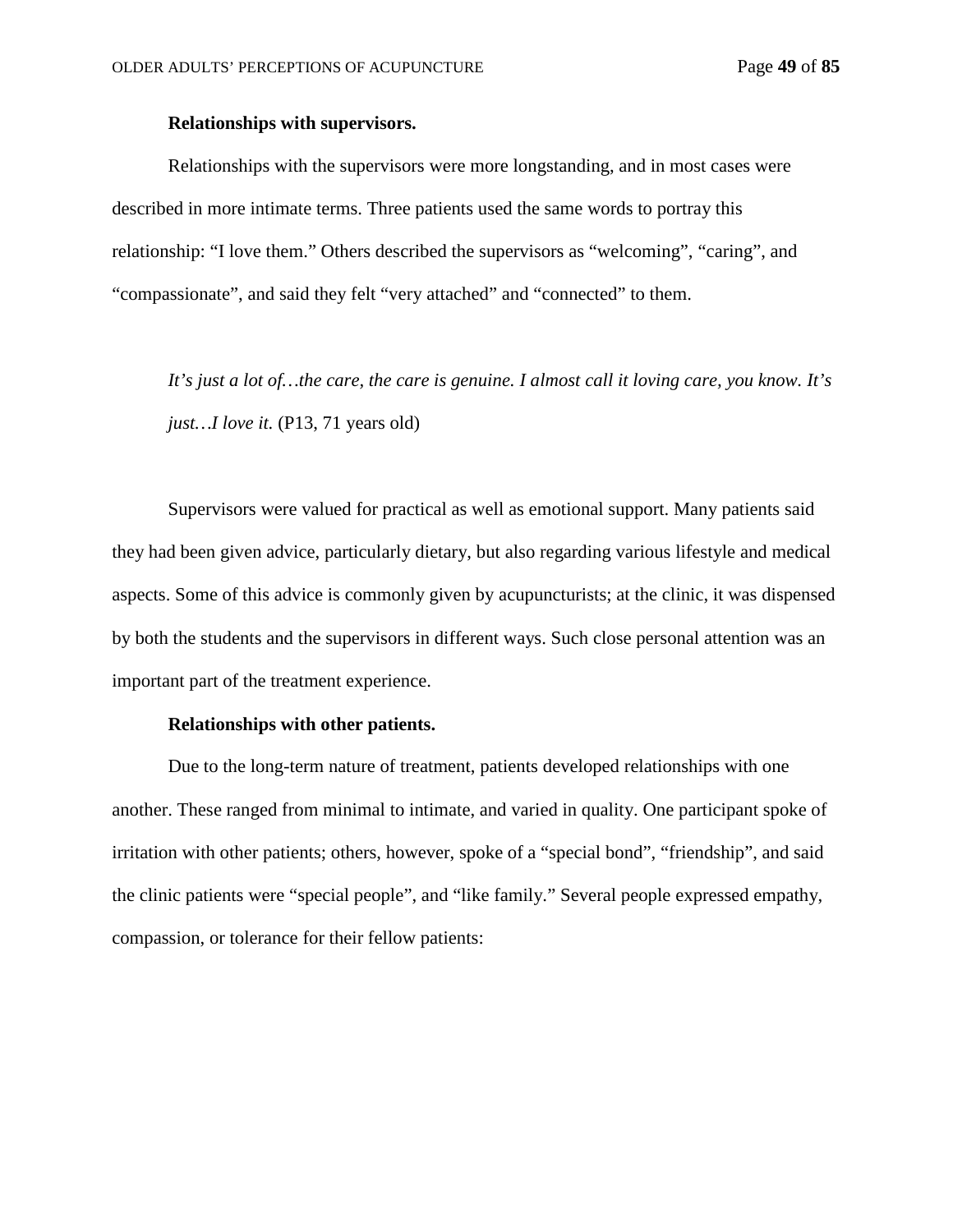*And the people here, you know they're looking for well-being and you feel their pain and you want to…you know. I became good friends with [a name], who has so many – poor guy, went through so much.* (P8, 66 years old)

*And I think, ah well, this place is for sick people. Something is wrong with the people that come here to get well, right? So if anybody complains or says something to me, I'm not gonna respond, you know, in a violent way or, you know. Because I know they are sick also like I am sick.* (P6, 65 years old)

Patients seemed to have developed a concept of the clinic as a whole, rather than concentrating solely on their own health care or their one-to-one relationship with an acupuncturist. The whole encompassed their social relationships within the clinic – with interns, supervisors, and other patients – and the clinic's role as a central hub where they absorbed lifestyle advice and brought concerns and information about their other medical care. It was the basis for the feeling, among some patients, that this was a "special" group of people who were "like family", and among others, for the sense of empathy or compassion for others being treated at the clinic.

## **Liked Best**

There was also a distinction in how patients described what they liked best about acupuncture from their other portrayal of its benefits. When asked what they liked best, only three participants mentioned symptom improvement. Most people, instead, used the word "feeling": "feeling on top of the world," "feeling in control of my health," feeling relaxed and calm, feeling optimistic and motivated.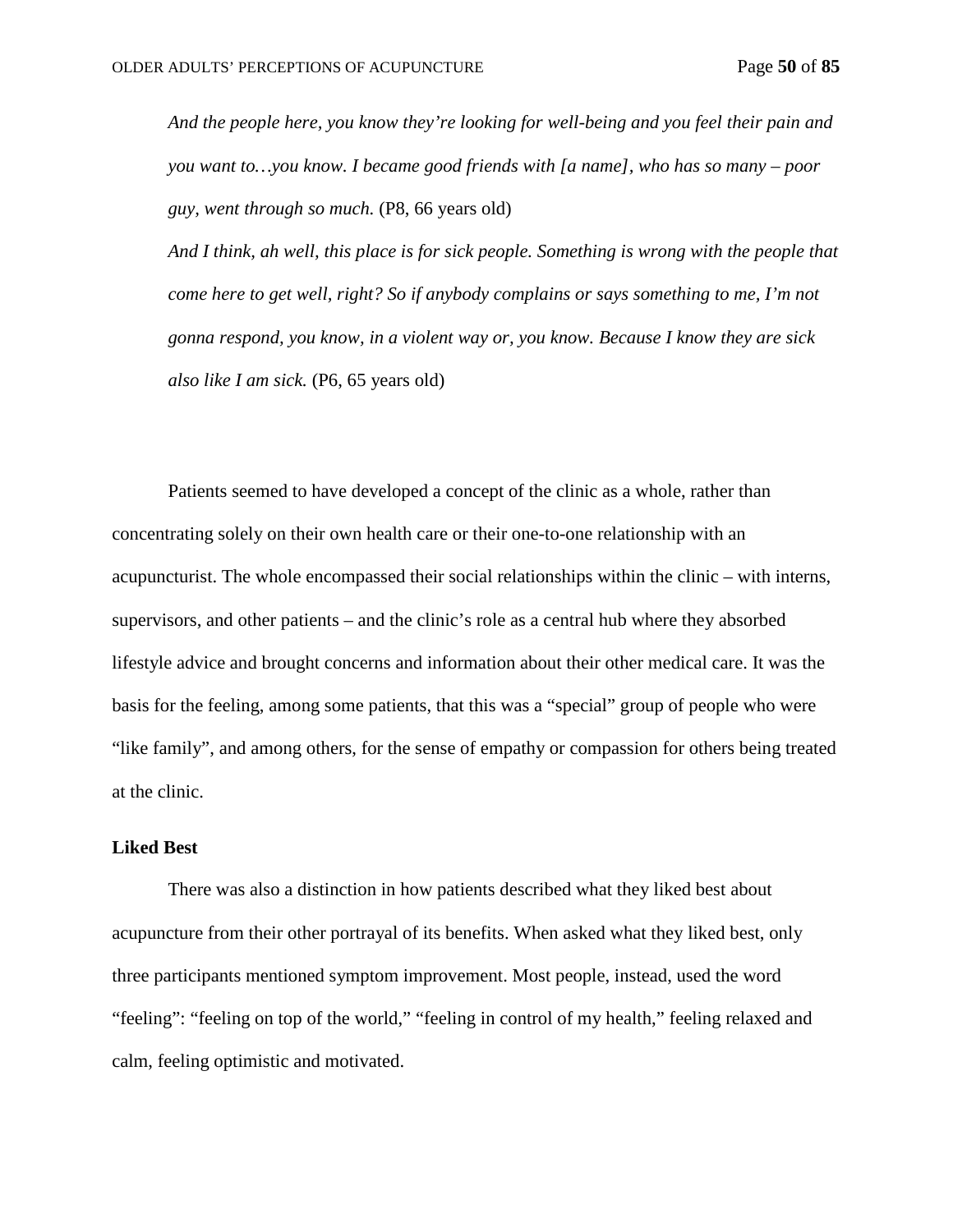*I feel more, the word is together. I have more energy. More optimistic. You know, not feeling well is a real downer. Even if you're not depressed. Which I'm not. If you don't feel like doing anything, it's not a really good feeling. So I like the feeling. I'm feeling motivated.* (P11, 75 years old)

*I leave feeling better. That's what I like best about it. You know, just how I feel. Not necessarily, and the pain's reduced too, but that I, you know, feel better.* (P7, 65 years old)

For the most part, these feelings were separate from the very transient euphoric feelings experienced during and immediately after treatment. They represented an increased capacity for coping that could be carried forth into the days ahead.

#### **Context of the Conventional Health Care System**

This was a study about acupuncture. No questions were asked about conventional medical care - what earlier studies have labelled "biomedicine". Here we call it the conventional health care system because, more than medicine, it was the entire system - including the navigation through insurance plans, the laboratory testing, the doctors' waiting rooms, and the panoply of prescriptions - that patients talked about. While questions were not asked about it, patients provided numerous comments on it – about as many as they did on acupuncture benefits, which was the focus of the interview - and far more than they devoted to Chinese medicine. It emerged, during data analysis, that participants talked about the conventional health care system in order to explain or understand their perceived need and desire for acupuncture treatment. It was the background which illuminated their perceptions of the care they received at the clinic.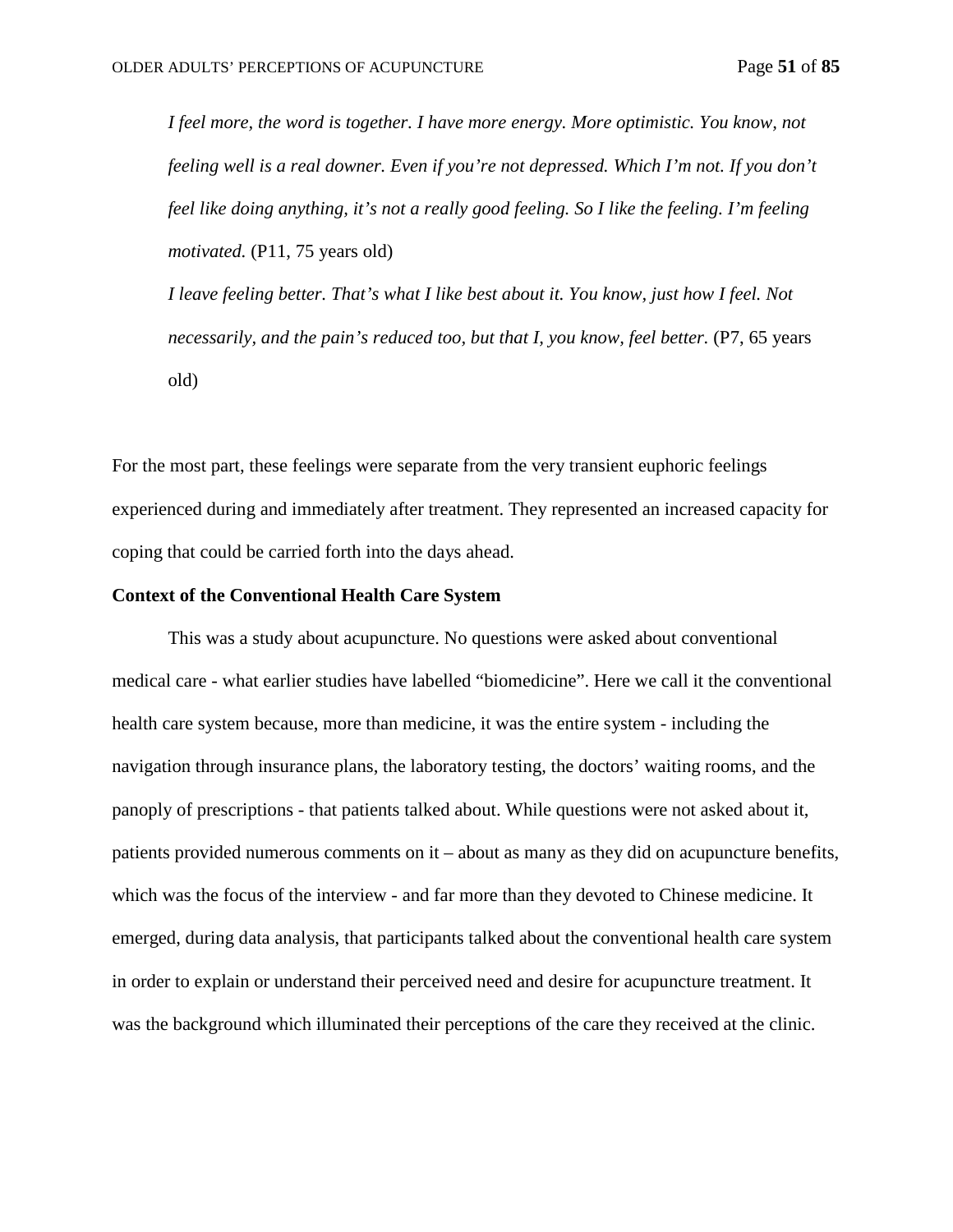Two-thirds of the patients expressed a strong desire to avoid medication or invasive medical procedures. For several, the aversion was based on experience with side effects:

*Gosh, I don't remember, there were so many, they were trying different medications but they were making me so nauseated. What else? I was taking quite a lot, but I don't remember. That's another thing, my memory's not that good. But yeah. I just remember counting them, I go 'no way am I going to keep doing this'*. (P15, 62 years old)

*I've had arthritis for very long, long, long - it's chronic. And the pills, Celebrex, and all the hundred pills, that make your stomach worse. So I take a pill for one thing, and it worsens another thing. So now I have indigestion, a stomach pain, and that's the worst.* (P5, 72 years old)

However, through their narratives, many patients also made it clear that they used the conventional health care system extensively. Several spoke of regular visits to multiple doctors, or numerous lab tests, or ongoing treatment, including effective medication. One person acknowledged the limitations of acupuncture compared to Western medicine:

*I mean I wish it could cure my bladder problem, and I wish it could cure my heart problem, but I know this is not going to happen in acupuncture, it's not going to happen anywhere. You know, you've got to go to a doctor and get the pills, you know what I mean?* (P13, 71 years old)

While there were a handful of positive or neutral comments about the conventional health care system, the overwhelming majority were negative, despite – or perhaps because of –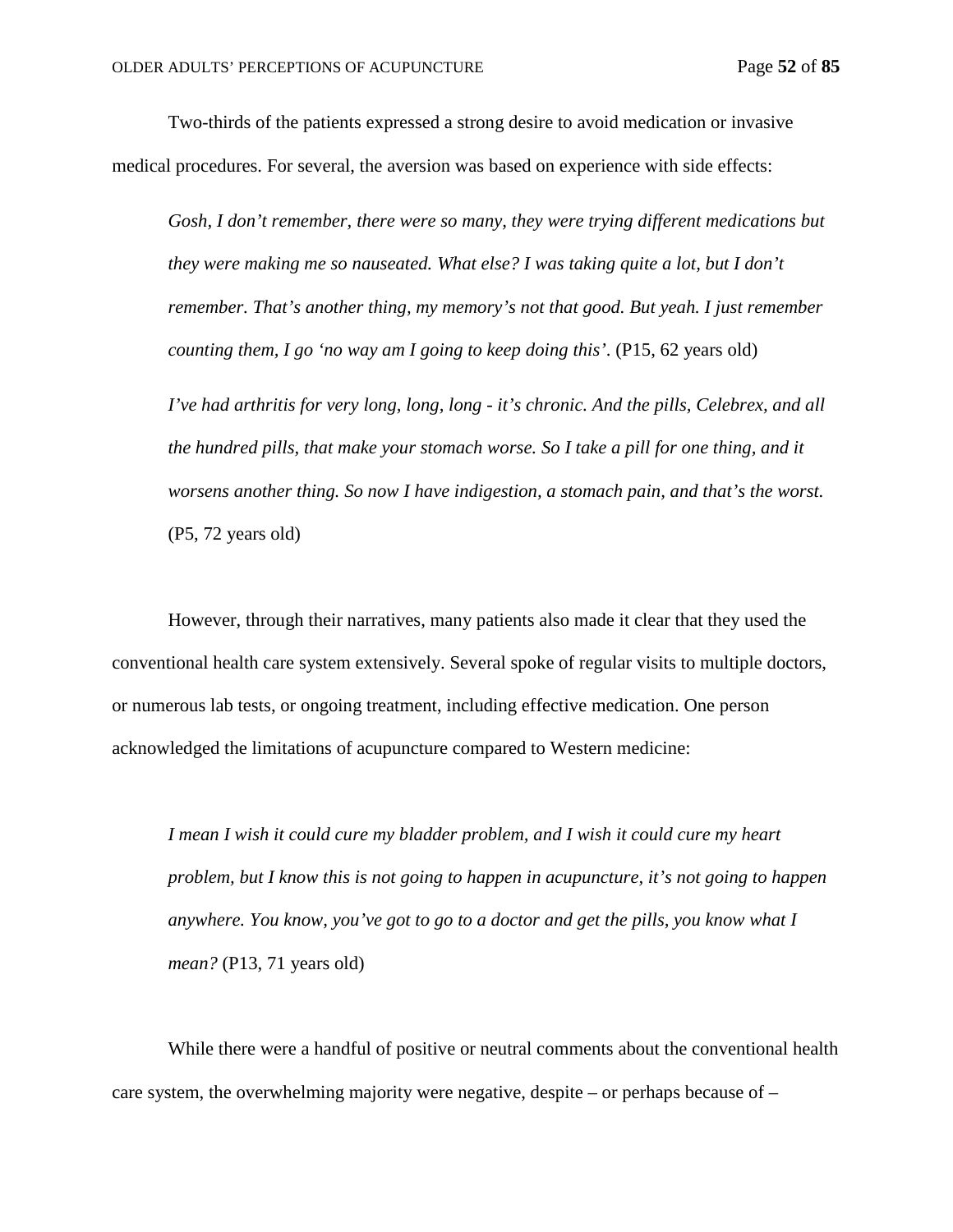patients' extensive use of it. Three people criticized it for treating symptoms rather than seeking and addressing causes, and there were numerous complaints about being treated, as one man put it, as "just another number." People related tales of ineffective or inadequate care, poor communication, unsatisfactory diagnosis and treatment and unnecessary or unsuccessful surgery. Several patients spoke of how "it's all about drugs", and contrasted the dependence on drugs to acupuncture:

*Like I said it's all about drugs. All they want to do is sell you a pill. The pharmaceutical industry, that's why they're so big and it's crazy. And I love that the acupuncture is the complete opposite of that. Completely opposite.* (P9, 67)

*I often wonder why this is not included in health care. I think that, I don't know, maybe, maybe it's the pharmaceutical company that keeps it out. Because if you don't need the medication, if acupuncture keeps you feeling wonderful and helps your pain wherever it is, why would you have to take medication?* (P4, 83)

The overall feeling for the conventional health care system may have been most succinctly expressed by one woman who said, "Doctors are just, something. But they're not healers."

#### **The Importance of Regular Schedule**

We asked how long the treatment effect lasted. Responses varied from two hours to two weeks. Two participants said their pain relief typically lasted only hours, although both of these women also mentioned conditions that had improved over time. One participant spoke critically of the short-term effect of acupuncture: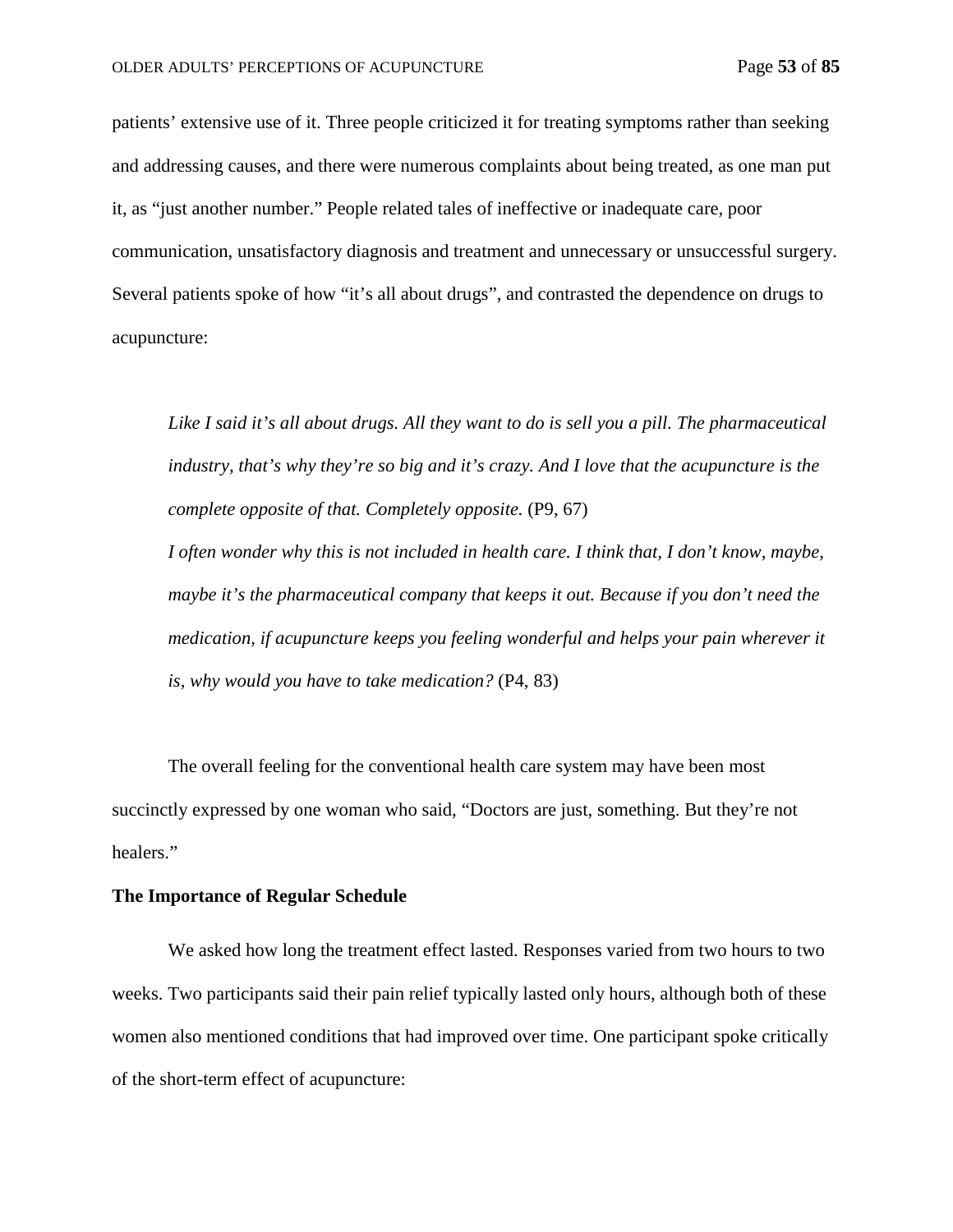*My complaint is that, that it's just, it doesn't seem to last. It seems to, you know, you have to do it every week.* (P11, 75 years old).

However, most people cognitively grouped the observation that their pain relief was relatively short with the anticipation of returning to the clinic each week, and did not see the need to return as a problem:

*And I feel, I feel on top of the world usually after a treatment for like five days straight. And then, then you know, it's time to come back again.* (P9, 67 years old)

For this reason and others, patients highly valued the regular schedule. Their patience was tested three times a year when the clinic closed for a two- to three-week break between college semesters. One participant described arriving at 6:00 am on the first day to be early in line to ensure a spot on the roster, while another spoke of waiting for hours outside in the cold rain for the same reason. One woman said she wished the clinic would never take a break, and others said they felt health conditions starting to worsen, or new problems arising, during the time off. The passion displayed in these narratives was not always reflected in the reasons they cited: people said the regular schedule was important because it facilitated health maintenance, because it helped them exercise discipline over their own health, because the treatment effect did not last, and because they looked forward to it. Perhaps a more telling reason, given by multiple patients, was that they could incorporate their visits to the clinic into their lives. For them, the visits seemed to comprise an important part of their lives.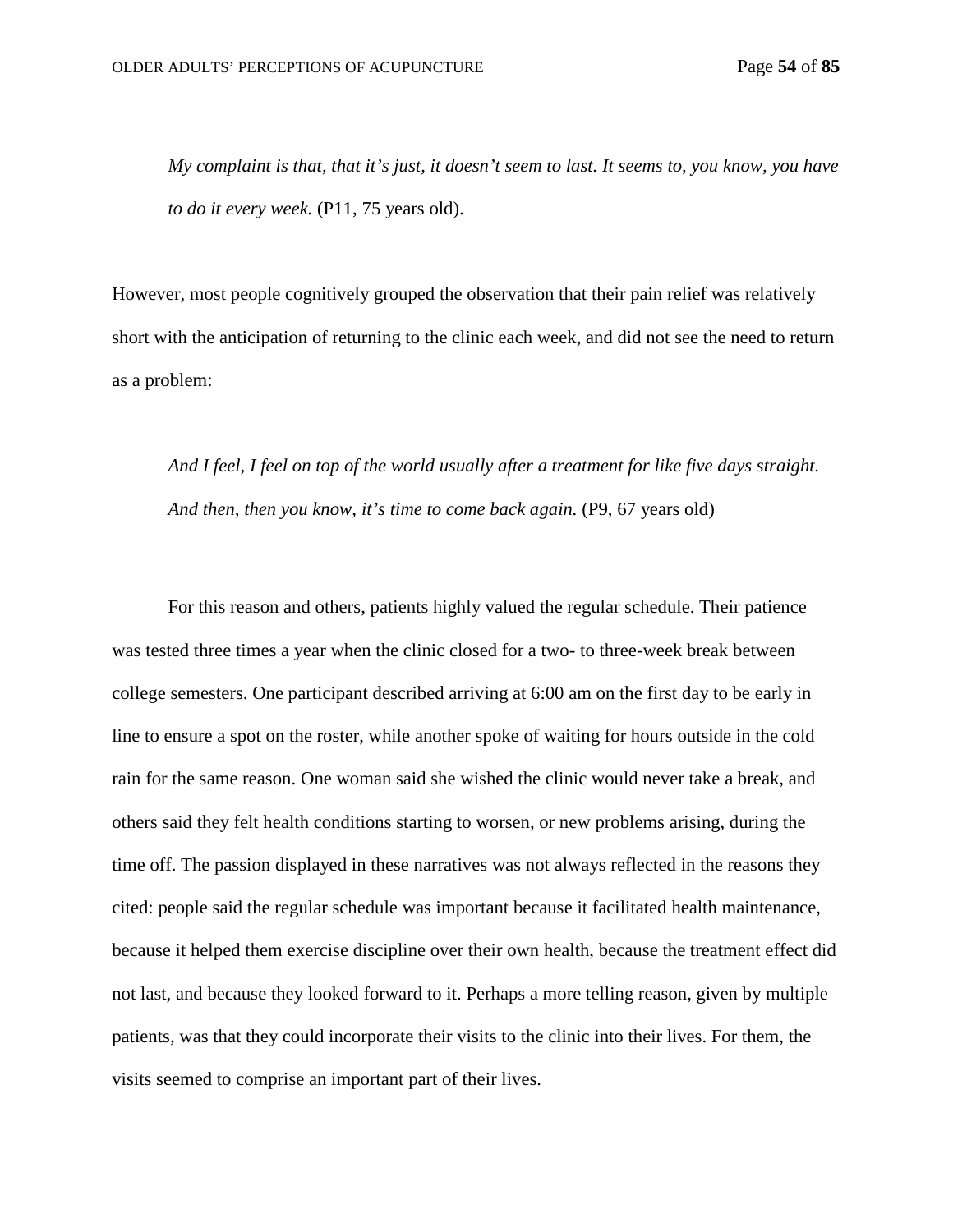## **Reasons to Continue Treatment**

The themes discussed above are all subsumed under the core concept of *reasons to continue*. The reasons can be described further as social need, subtle need, and urgent need. Social needs included the caring atmosphere, social connections, and habit. Subtle needs ranged from "feeling better", to maintaining health, to being "a health junkie." The urgent needs included hope of improving illness as well as a strongly expressed desire to stay in the realm of the mentally and physically able:

*I need the companionship. I need the treatment. I need to feel at ease. Otherwise I'd go back to my other, prior, way of being treated, is being heavily sedated or medicated. And I'd rather not go back to that. And that's why I keep coming here. Because that, acupuncture treatment itself does more so for me than all the combined medication I ever had in my whole life. I mean that's why I keep coming.* (P12, 65 years old)

*People say why you have to come endure this rainy season and cold? Because I take this as a matter of life and death because my heart is out of whack, you know, and sometimes I feel depressed, so I have to come here, because I feel like dying sometimes. So I have to come here.* (P6, 65 years old)

For older people suffering from multiple chronic conditions, subtle needs may quickly become urgent needs if not attended to. They are also more likely to experience isolation and loneliness, leading to increased social need. Thus the strongly expressed desire to continue treatment was a natural response by this group to the benefits they perceived from acupuncture.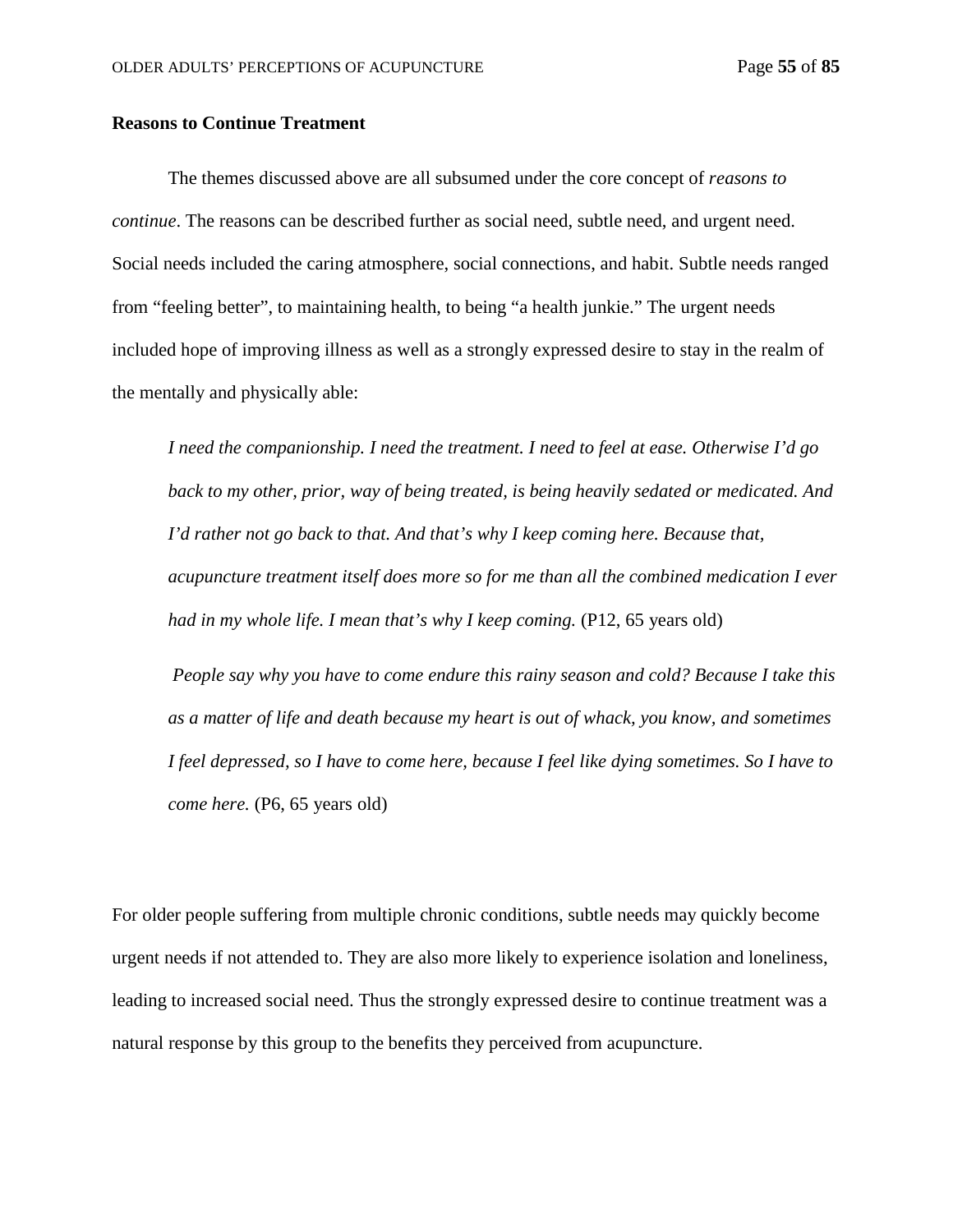#### **Chapter V: Discussion**

## **Comparison with Existing Literature**

The mind-body effects of long-term acupuncture treatment described by patients in this study are similar to those reported in previous qualitative research of shorter-term acupuncture therapy in the U.S. and the U.K. Cassidy (1998), Gould and MacPherson (2001), Paterson and Britten (2003), Rugg et al. (2011), and Kligler et al. (2015), all described symptomatic relief and psychological benefits such as stress reduction, increased energy, and more motivation. Kligler et al (2015) also singled out "the experience of deep relaxation and quiet during the acupuncture treatment" (p. 5) as a distinct and important component of therapy for patients with chronic neck, back, or osteoarthritis pain; that jibes with our finding that many patients felt intensely relaxed during treatment, but also distinguished the feeling from other benefits they experienced.

While the effects were similar, the study population was different. Many previous qualitative studies have looked at populations with an average age of 45-56 (Gould  $\&$ MacPherson, 2001; Paterson & Britten, 2003; Rugg et al., 2011; Hopton et al., 2014), while Cassidy (1998) described a cohort predominantly aged 31-60 and Liang and Gong's (2014) study of women with pelvic inflammatory disease reported a mean age of 32. Our study sample, in contrast, had a mean age of 70.5. This may be the first qualitative acupuncture research to concentrate exclusively on an older population - and the first to focus on a cohort with multimorbidity. Moreover, these findings are valuable as they highlight how long-term acupuncture therapy addresses characteristics and needs which are unique to this demographic.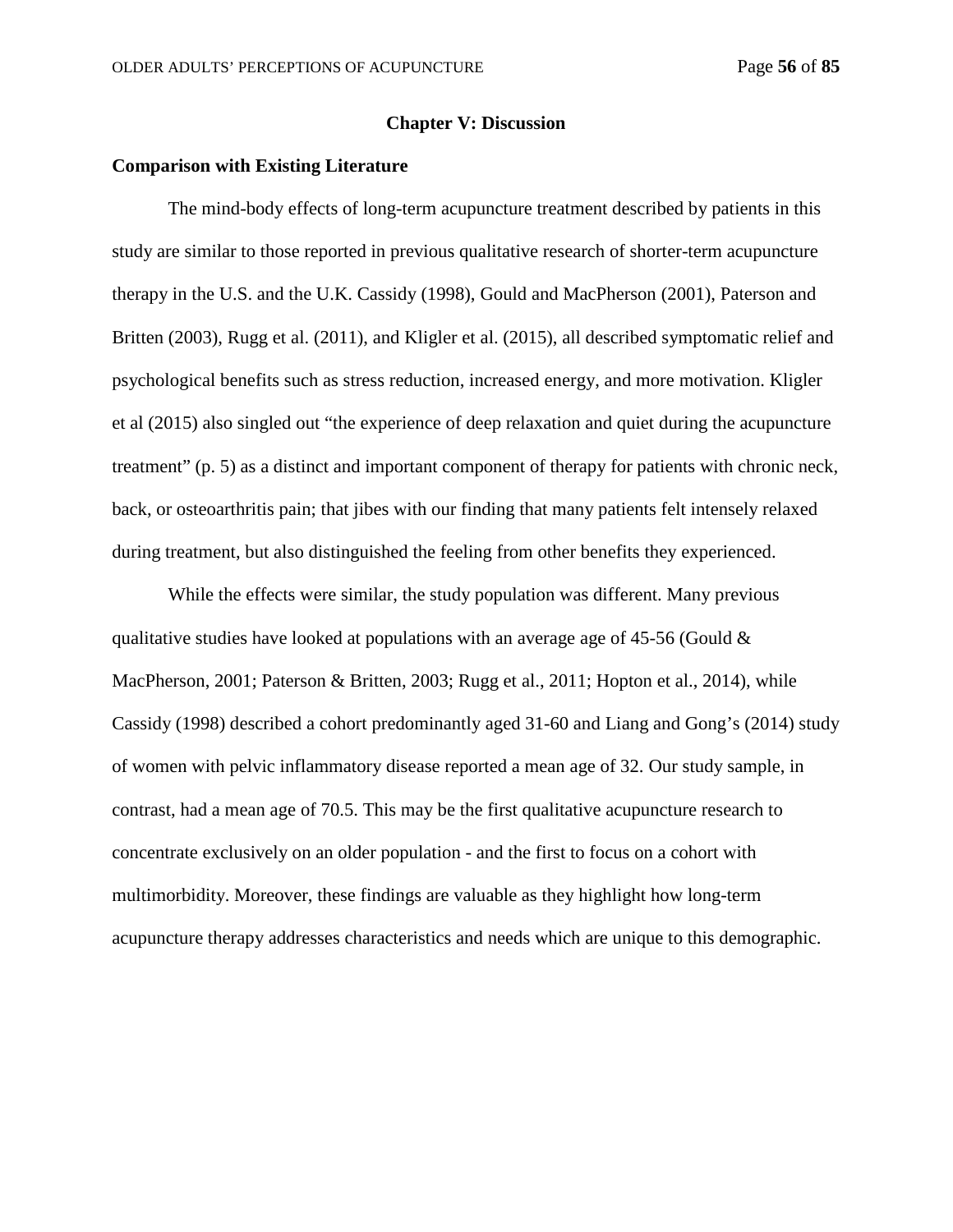## **Unique Characteristics and Needs**

The prevalence of anxiety, depression and chronic pain was an important feature of this study. Chronic pain and depression may be hard to separate, especially in older people (Sofaer et al., 2005; Hopton et al., 2014). That we found improvements in both mood and pain, as well as a widespread disaffection with conventional health care, suggests that long-term acupuncture has particular potential benefit for an older population. It should also be noted that older people are especially vulnerable to loneliness and isolation. While not a benefit specific to acupuncture, social contact and the sense of belonging and being cared for were important aspects of the clinic experience in this study.

Against the backdrop of anxiety, depression, pain, and dissatisfaction with doctors' care, there were a number of benefits related to the enhanced therapeutic alliance. First was the communal/social aspect of care, involving student interns, supervisors, and other patients as well as the clinic environment. Other qualitative studies have emphasized the importance of the therapeutic alliance in acupuncture outcomes (Bishop & Lewith, 2008; Rugg et al., 2011; Hopton et al., 2014; Liang & Gong, 2014; Kligler et al., 2015). While the therapeutic alliance between patient and practitioner played an important role in this clinic, so did the relationship between patient and clinic supervisor. This was the more enduring relationship, as the student interns who performed acupuncture changed every few months, while the supervisors remained in place for years. Consequently, many patients came to depend on the supervisors for both practical and emotional support. Practical support included other health and lifestyle advice as well as outside referrals to doctors, dentists, and social services. Some patients regularly discussed the care they were receiving from their other health care providers with the supervisors. In effect, it seemed, while the acupuncturists assessed and treated the patients' specific complaints each week, the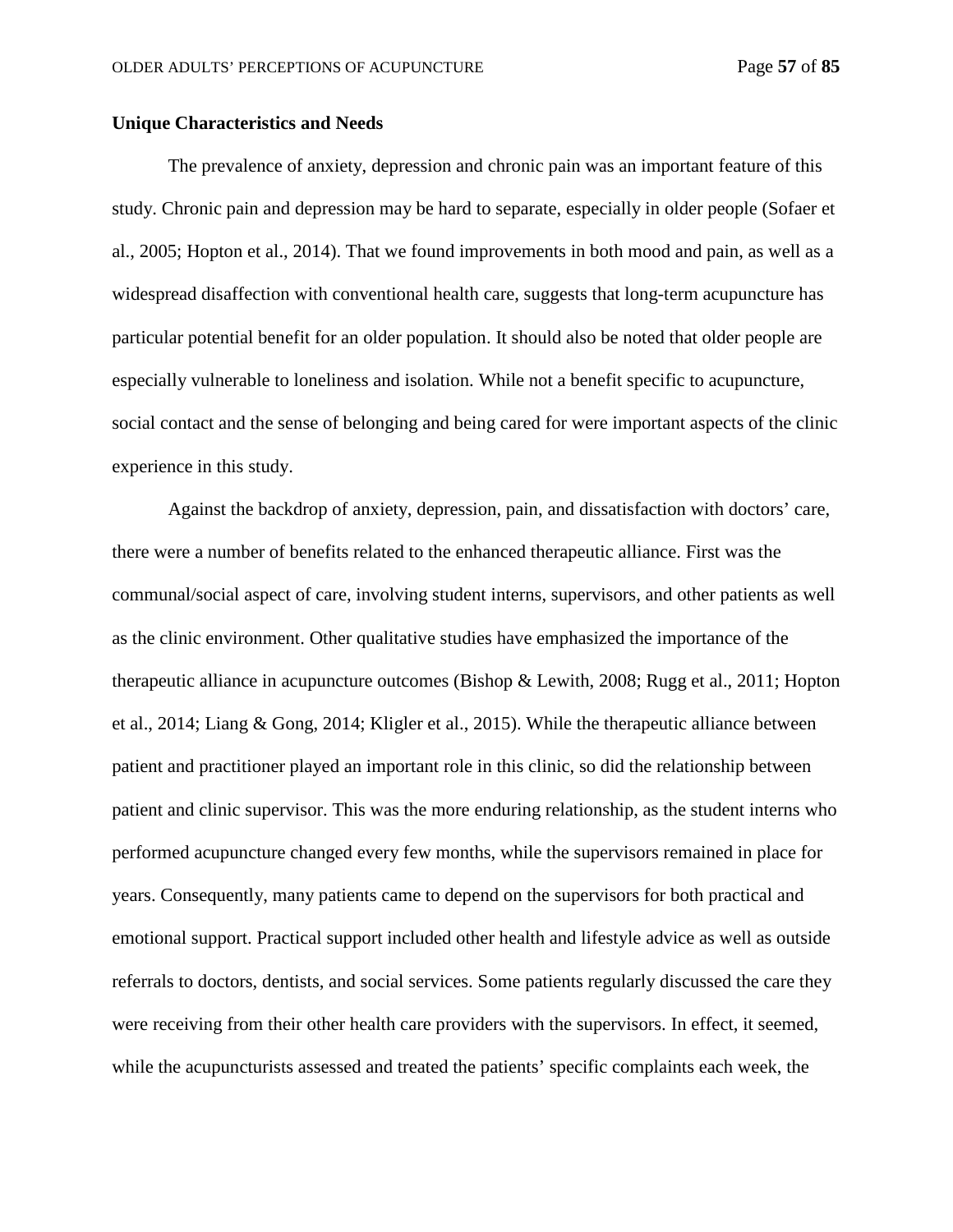clinic acted as a central hub that reviewed and coordinated the entirety of their health care. While this did not occur with every patient, it did for many of them. In practice, it had some key elements in common – a thorough initial assessment, plan of care, diagnosis and treatment, counselling and health education, referrals to health care providers and social services - with the geriatric evaluation and management (GEM) process described by Boult et al. (2001), a coordinated care model which was found to reduce functional decline among high risk older adults living at home. Future research is needed to investigate the effect on functional decline in older people receiving long-term acupuncture, particularly in a communal setting such as this clinic.

Another potential benefit of the communal clinic was social interaction between patients. While some patients had minimal contact with others receiving treatment, many formed friendships, leading to a sense of bonding between people with common needs and purpose. Some participants even suggested feeling an increased sense of empathy or compassion toward others receiving acupuncture. This connection may be related to an observation made by Sofaer et al. (2005) that helping others who were perceived as worse off than oneself was a coping mechanism for older people with chronic pain. Perhaps due to the sum of social interactions – with practitioners, supervisors, and other patients - many participants claimed an affinity and identity in relation to the clinic, and they appeared to value this role. Other qualitative studies of acupuncture have reported the value of a communal setting in the therapeutic process (Tippens et al, 2013; Liang & Gong, 2014).

## **Implications for Delivery of Care**

A notable point which arose from the data was the relatively short duration of treatment effect. While the length of effect has not been highlighted in other qualitative studies, the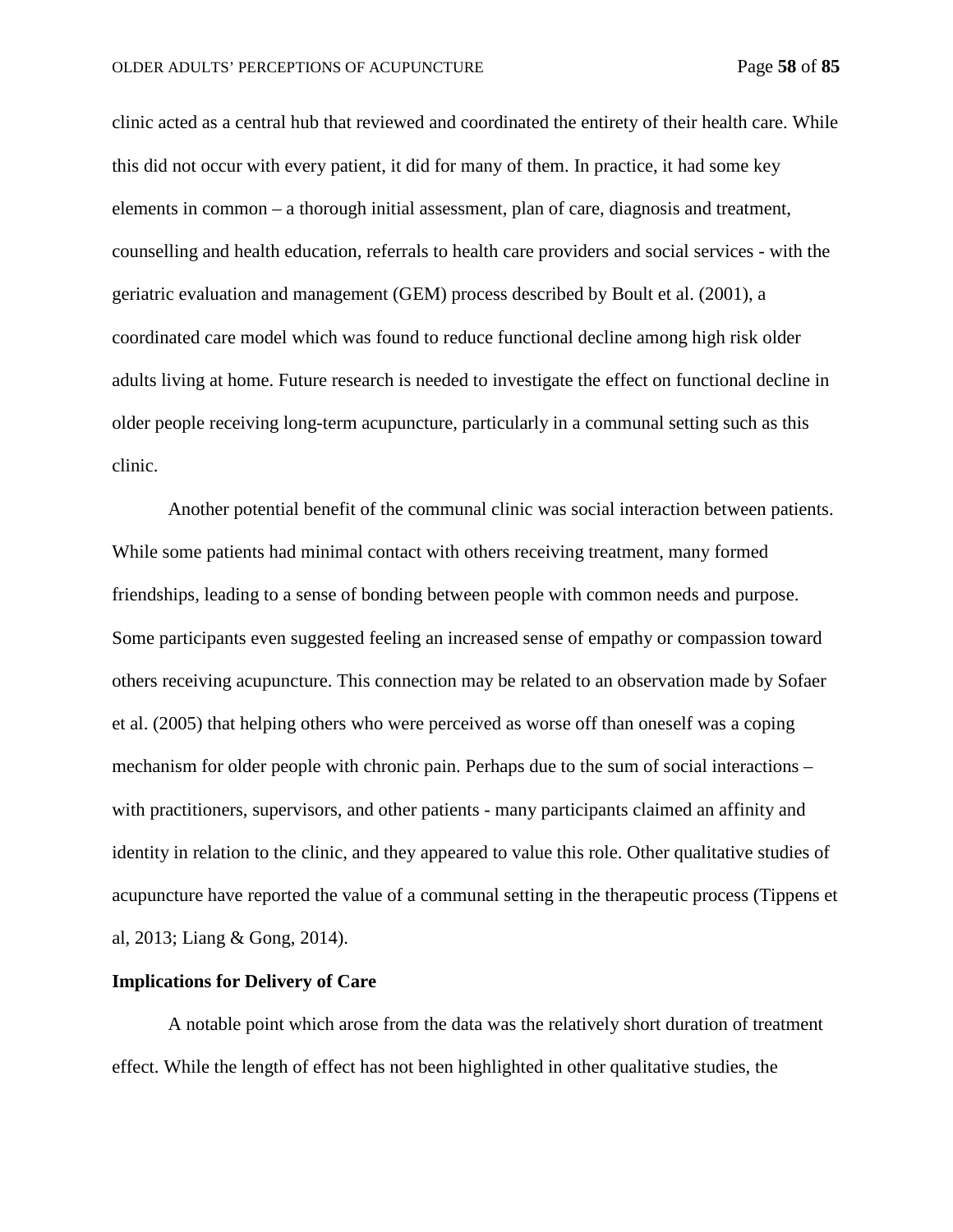duration of pain relief demonstrated in quantitative acupuncture trials has varied (Thomas et al., 2005; Witt et al., 2005; Zheng et al., 2007; McKee et al., 2013), perhaps with some relationship to age. For example, Thomas et al. found relief from low back pain in 235 patients aged 18-69 lasted up to two years following a single, short-term course of treatment, while Witt et al. found only short term relief in people aged 50-75 with osteoarthritis of the knee. It is significant to note, then, that the duration of effect reported by our study population was generally less than one week. A variety of reasons could account for this. Because they knew they could return to the clinic weekly, it may be that patients conflated the expectation of both the deeply relaxed, meditative or sedated feeling during treatment with symptom relief, such that the term *treatment effect* to them meant the full benefit of the entire experience; therefore, they did not credit incremental symptomatic improvements over time. This theory is supported by the fact that several patients described conditions, particularly pain, that had improved dramatically since beginning treatment. It is possible that some patients overstated their weekly need for treatment so as to be able to keep coming to the clinic, which they counted on for social and logistical support as well as mental and physical relief. It is equally conceivable that some patients, whose conditions were not curable, felt relief for a few hours or days only, as they stated.

These findings have strong implications for delivery of care to the older demographic with chronic conditions. People generally pay for acupuncture treatment one of two ways: through health insurance or out of pocket. Both methods pose a dilemma for long-term care, as most health insurance plans limit the number of treatments allowed, while cost is often a barrier to continuing treatment (Bishop et al., 2011; Hopton et al., 2013; Tippens et al., 2013; Kligler et al., 2015). This study population was unusual in that ability to pay was not a barrier to long-term acupuncture. With regular treatment, they experienced benefits which they believed decreased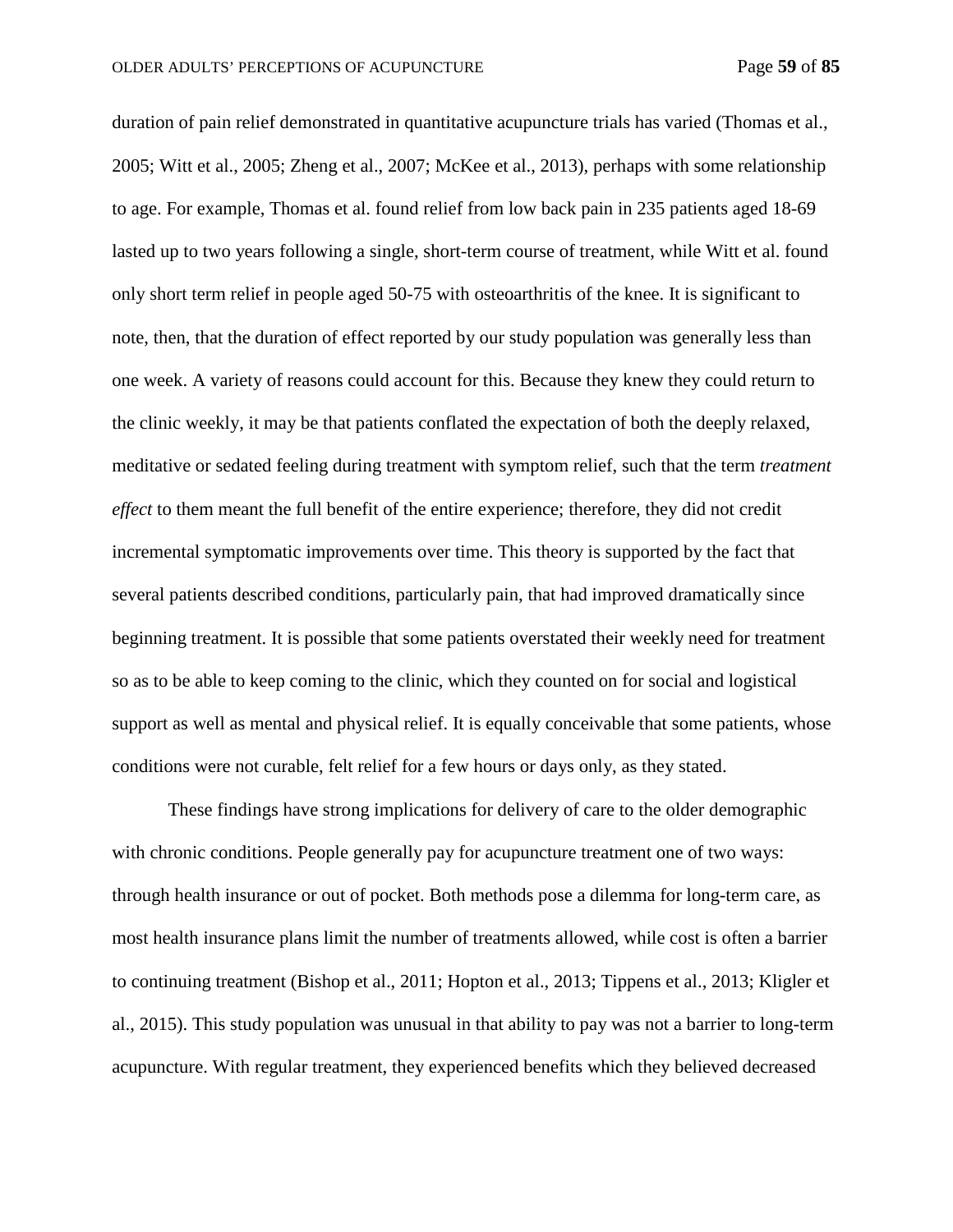their dependence on conventional health care while improving their day-to-day abilities, pain level, and mood: in other words, their quality of life.

The length of care delivered was another important feature of this study. With a median treatment history of 3.5 years, participants were able to describe how their lives were affected by acupuncture at the clinic over time. Maintenance of health and abilities figured strongly in responses, as did mood lift, motivation, and an overall sense of well-being, and all patients said the regular schedule at the clinic was very important to them. They depended on it not only for continued relief of symptoms, but to address new symptoms as they arose and for encouragement in maintaining a healthier lifestyle. A noteworthy effect was the reduction in medication for onethird of the patients in the study, particularly in light of the numerous prescriptions some of them said they had been taking.

Previous research has suggested that longer periods of therapy can provide different types of benefit, or special benefit to different groups of people. Gould and MacPherson (2001) found that emotional, lifestyle, and major life changes were significantly more likely in patients who had had more than 21 treatments; Rugg et al., in a study of people with medically unexplained physical symptoms, noted that such patients could benefit further from a longer period of maintenance treatment. Conversely, in a quantitative trial, Witt et al. (2005) found significant but only short-term improvement in pain and joint function in people aged 50-75 years who received 12 sessions of acupuncture over eight weeks for osteoarthritis of the knee – suggesting, perhaps, not that acupuncture was an inadequate treatment, but that the length of treatment for this group of people was inadequate. It may be that the medical and insurance communities should rethink their guidelines regarding acupuncture for older people, especially for those with complex and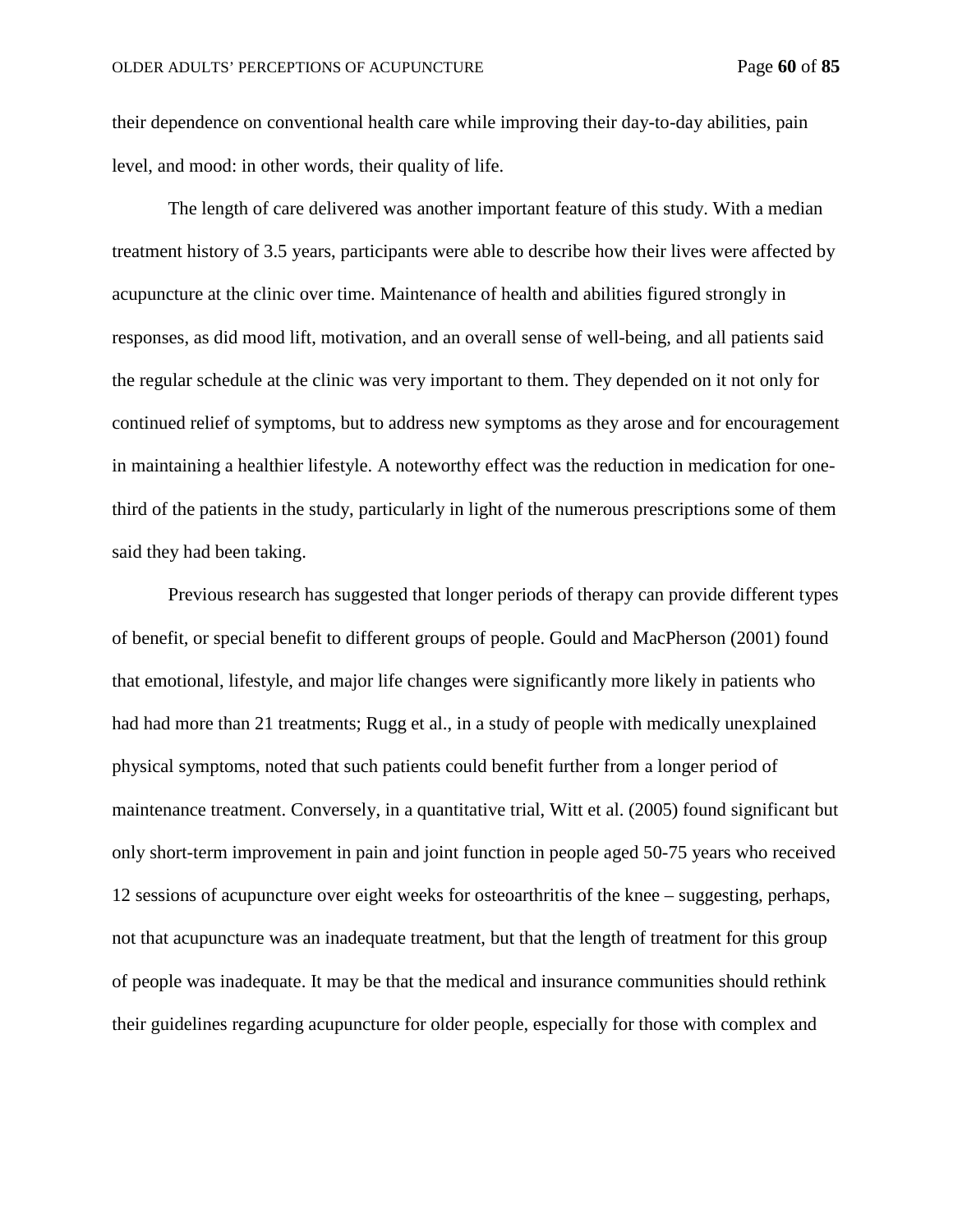chronic conditions. Our study's finding of profound discontent with the conventional health care system also suggests a great need to find a viable alternative.

## **Strengths and Limitations**

The racial, ethnic, and cultural diversity of this study sample, despite its small size, increase the scope of the study's findings. The small sample size was a limitation; however, it was not unusual in terms of qualitative research. Other published acupuncture studies have used 11-15 interviews (Gould & MacPherson, 2001; Hopton et al., 2013; Liang & Gong, 2014), and we believe this sample was sufficient to offer insight which is both valid and valuable.

Another limitation was that these patients were self-selected for mobility; sicker people not ambulatory enough to travel to the clinic might respond differently to acupuncture. Additionally, the data on health conditions was self-reported as we did not access medical records. However, some multimorbidity studies have also used self-reported conditions (St John et al., 2014) or symptoms (Eckerblad et al., 2015). Moreover, there is no standardization of conditions applicable to multimorbidity, but using 12 or more conditions specific to the study population is advised (Fortin et al., 2012). Our study included 17.

Some might consider it a limitation that all participants, due to the very fact of having attended the clinic for so long, were necessarily biased in favor of acupuncture. Non-responders would not likely have kept attending for a year or longer. However, the study's purpose was to find out what benefits these long-term attendees perceived from treatment and why they persisted with it, and in that sense they were an appropriate purposive sample to answer the research questions. A further acknowledged limitation of qualitative research is that results cannot necessarily be generalized. However, it is worth noting that this study described benefits similar to those from studies of younger populations.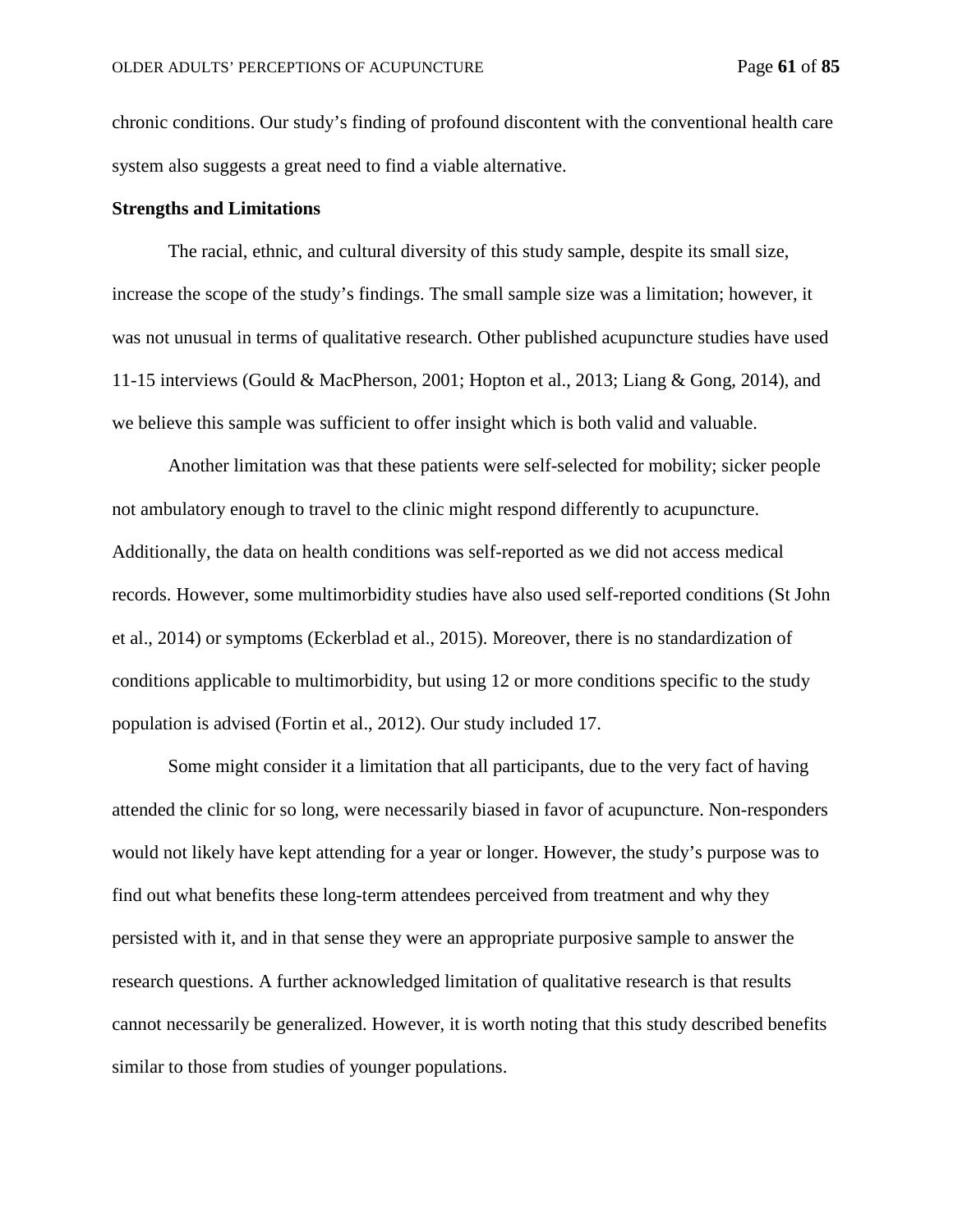The principal investigator's history as an acupuncturist at the clinic could be seen as both a limitation and a strength. Patients who knew her previously might have felt they needed to give more positive reviews of acupuncture, although in the analysis no difference was found between the responses of those she had treated and those she had not. Being accustomed as they were to frequently changing acupuncturists, patients might not have remembered her well, or have given her role much import. On the other hand, her close knowledge of the clinic gave her added insight into its dynamics. As the researcher is the data collection instrument in qualitative research, her relationship with the clinic could make her a more powerful tool; but it is critical the researcher acknowledge and account for her own biases as she collects and interprets the data (Cohen & Crabtree, 2008).

### **Suggestions for Future Research**

The short duration of treatment effect, and the importance of the regular schedule voiced by participants, were unique findings of this study. The optimal "dosage" of acupuncture for older people - either in terms of duration of needle retention or frequency of treatment – has not been studied, to our knowledge. There is anecdotal evidence that older people respond better to a shorter time of needle retention, and they can be "overdosed" by longer needle retention times, manifesting as fatigue or sedation. Future, quantitative or mixed-methods research is needed to determine the optimal time of needle retention for older adults. Similarly, the optimal frequency of treatment should be studied, first in quantitative acupuncture trials without the compounding factors of the enhanced therapeutic alliance found at the clinic in our study, or using mixed methods to explore the patient's emotional perspective as well as ascertain the physical response. Finally, it would be enlightening to conduct longitudinal studies of older people with and without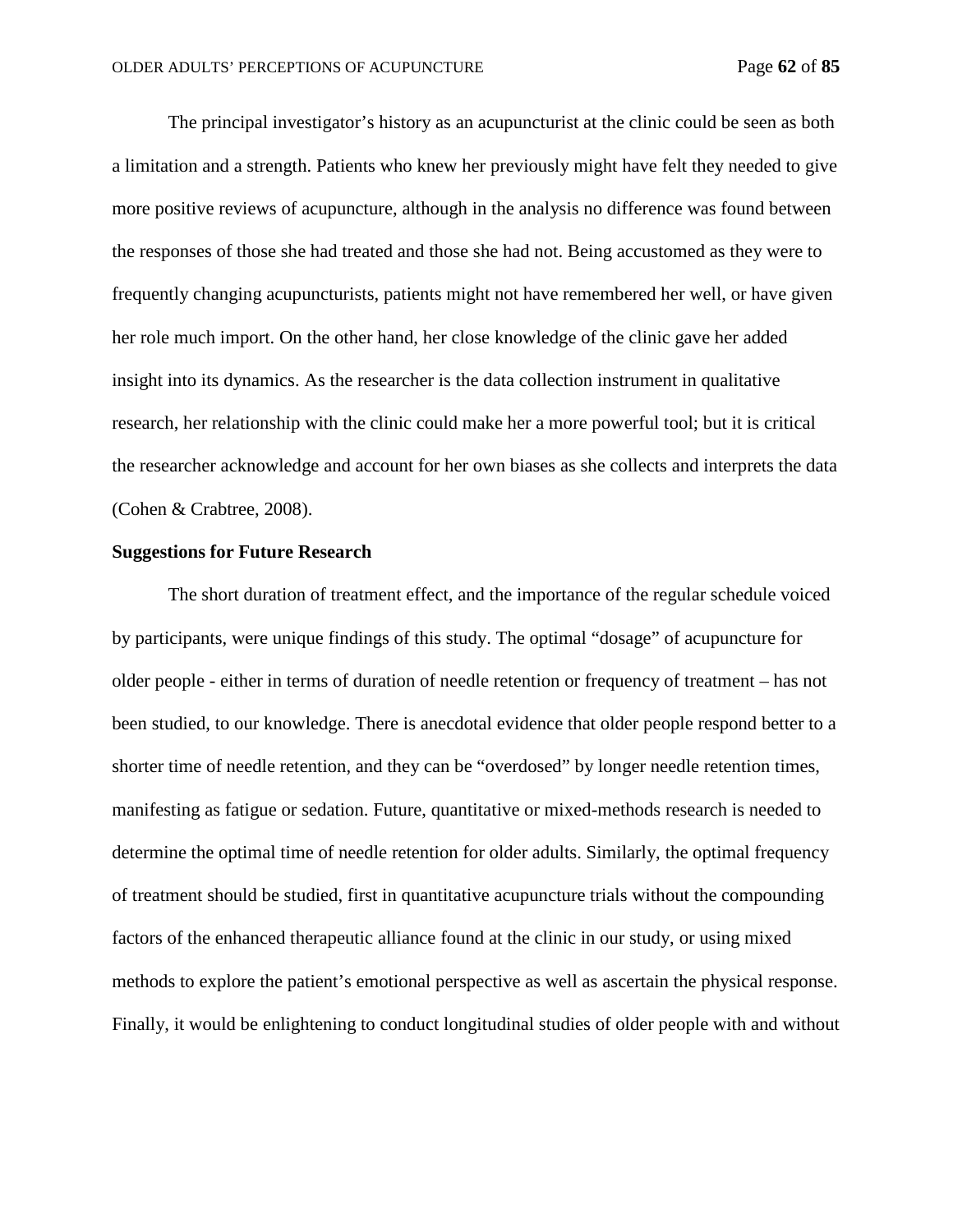multimorbidity, beginning when they initiate long-term acupuncture, to determine whether there is a correlation between the therapy and cognitive and functional changes over time.

### **Conclusions**

By illustrating the benefits that older adults with multiple chronic conditions perceive from long-term acupuncture treatment at a free clinic for low-income seniors, this study contributes valuable information towards identifying why such patients persist in treatment, how it affects their lives, and how acupuncture may be used optimally to benefit them. Patients in this study described a short duration of treatment effect, yet also spoke of long-term benefits that affected their lives in varied ways through continual treatment. Physical/mental symptomatic relief, social contact, and an enduring and enhanced therapeutic alliance which included practical and emotional support from the clinic staff were all benefits that led to improved quality of life for patients. While more research is needed to determine the optimal frequency of acupuncture for this group, long-term acupuncture may be considered as a treatment modality for older people with multiple chronic conditions, especially as a way to cut down on polypharmacy. As importantly, the clinic environment in which it was delivered may be considered as a model for delivering acupuncture to this demographic.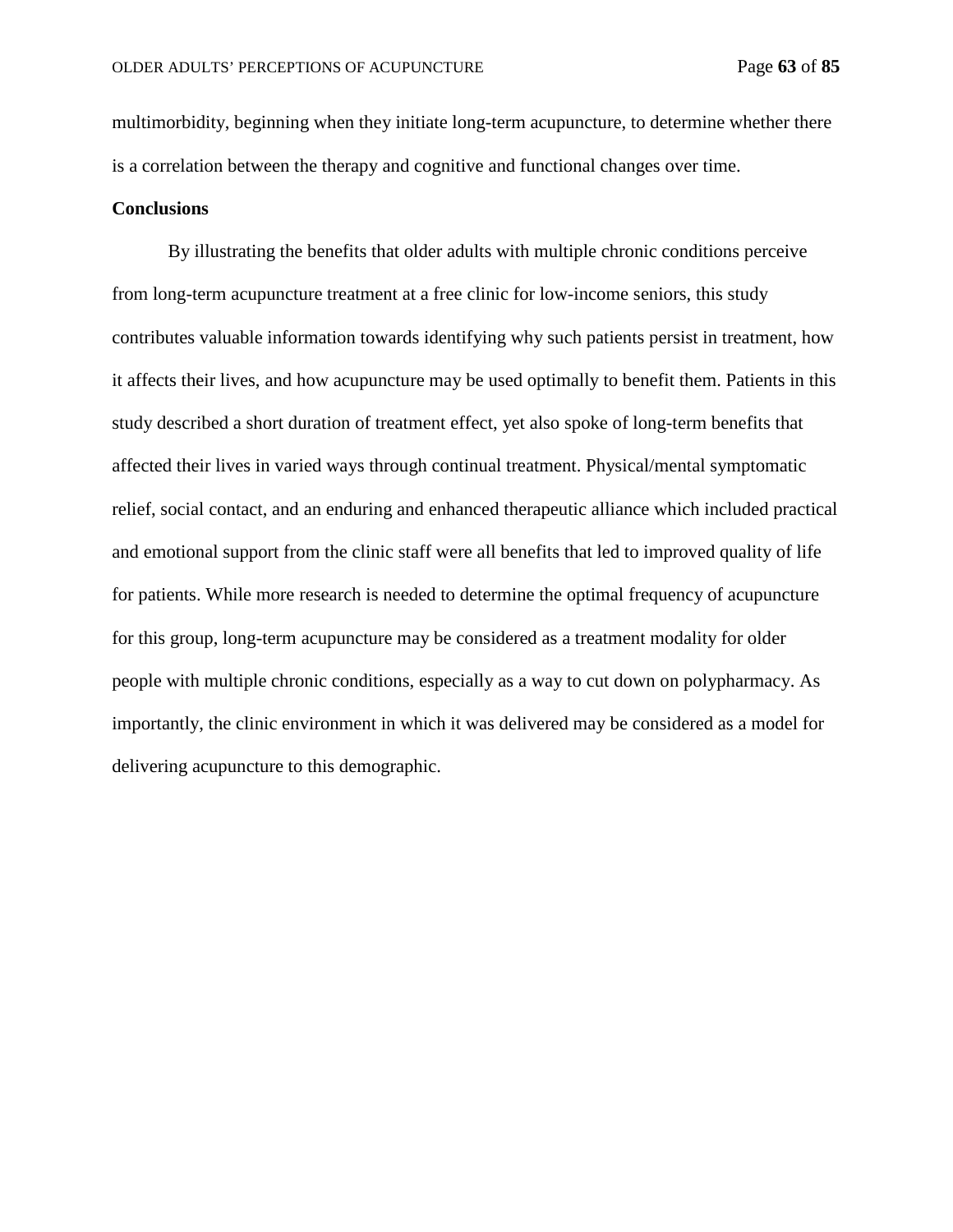#### References

- Abdulla, A., Adams, N., Bone, M., Elliott, A.M., Gaffin, J., Jones, D.,…British Geriatric Society. (2013). Guidance on the management of pain in older people. *Age Ageing*, 42 Suppl 1:i1-57.
- Ballentine, N.H. (2008). Polypharmacy in the elderly: maximizing benefit, minimizing harm. *Crit Care Nurs Q*, 31:40-5.
- Bishop, F., Lewith, G. (2008). A Review of Psychosocial Predictors of Treatment Outcomes: What Factors Might Determine the Clinical Success of Acupuncture for Pain? *J Acupunct Meridian Stud*, (1):1-12.
- Bishop, F., Barlow, F., Coghlan, B., Lee, P., Lewith, G. (2011). Patients as healthcare consumers in the public and private sectors: a qualitative study of acupuncture in the UK. *BMC Health Serv Rese*, 11:129.
- Braun, V., Clarke, V. (2014). What can "thematic analysis" offer health and wellbeing researchers? *Int J Qual Stud Health Well-being*, 9:26152.
- Brown, S.T., Kirkpatrick, M.K., Swanson, M.S., McKenzie, I.L. (2011). Pain experience of the elderly. *Pain Manag Nurs*, 12(4):190-6
- Cassidy, C. (1998). Chinese Medicine Users in the United States. Part I: Utilization, Satisfaction, Medical Plurality. *J Altern Complement Med*, 4(1):17-27.
- Cassidy, C. (1998). Chinese Medicine Users in the United States. Part II: Preferred Aspects of Care. *J Altern Complement Med*, 4(2):189-202.
- Cohen, D., Crabtree, B.F. (2008). Evaluative Criteria for Qualitative Research in Health Care: Controversies and Recommendations. *Ann Fam Med*, 6(4):331-9.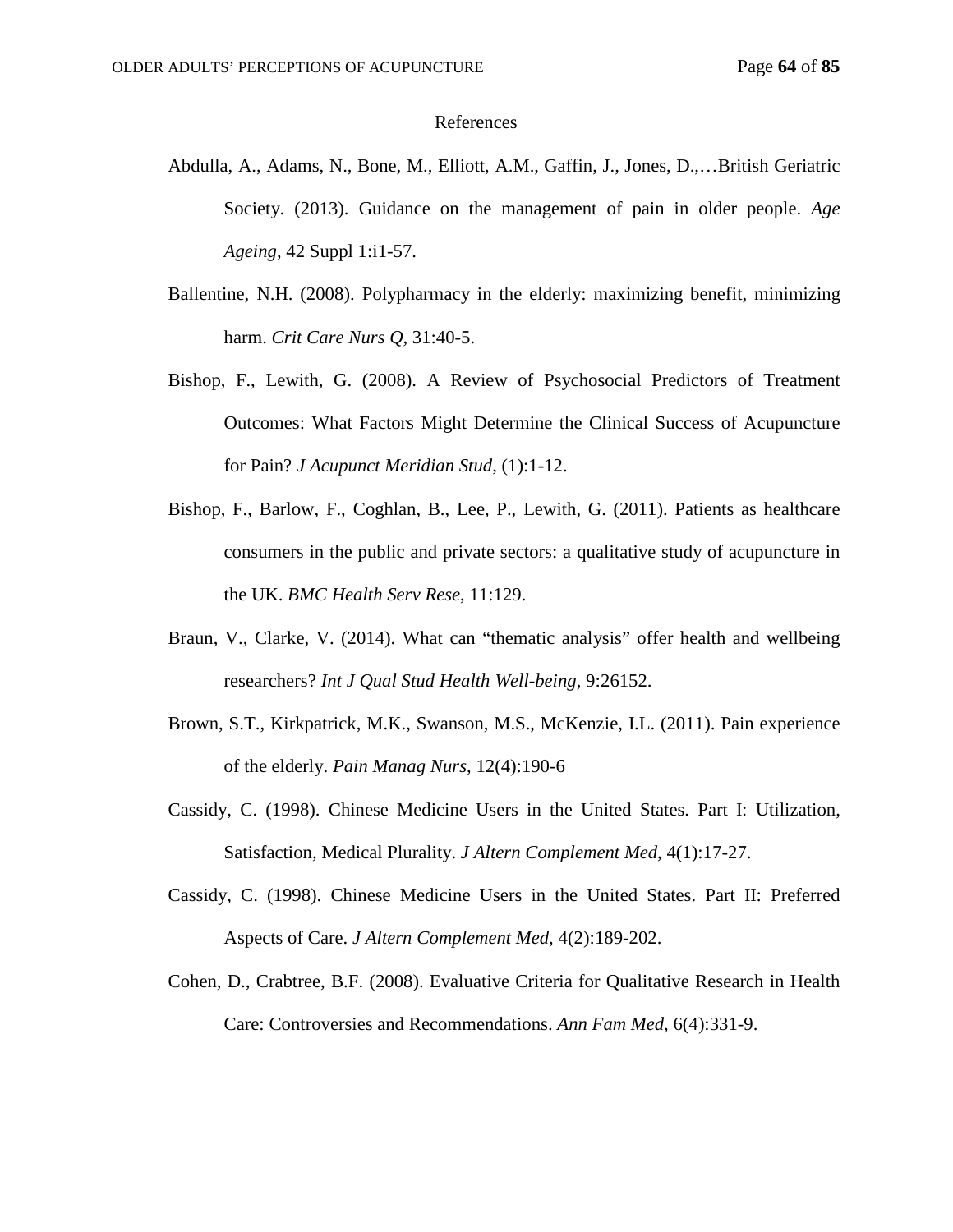- Cresswell, J.W. (2007). *Qualitative Inquiry & Research Design: Choosing Among Five Approaches* (2<sup>nd</sup> ed.). Thousand Oaks, CA: Sage Publications.
- Eckerblad, J., Theander, K., Ekdahl, A., et al. (2015). Symptom burden in communitydwelling older people with multimorbidity: a cross-sectional study. *BMC Geriatrics*, 15(1).
- [Elliott,](https://www.ncbi.nlm.nih.gov/pubmed/?term=Elliott%20AM%5BAuthor%5D&cauthor=true&cauthor_uid=10520633) A.M., [Smith, B.H.](https://www.ncbi.nlm.nih.gov/pubmed/?term=Smith%20BH%5BAuthor%5D&cauthor=true&cauthor_uid=10520633), [Penny, K.I.](https://www.ncbi.nlm.nih.gov/pubmed/?term=Penny%20KI%5BAuthor%5D&cauthor=true&cauthor_uid=10520633), [Smith, W.C.](https://www.ncbi.nlm.nih.gov/pubmed/?term=Smith%20WC%5BAuthor%5D&cauthor=true&cauthor_uid=10520633), [Chambers, W.A.](https://www.ncbi.nlm.nih.gov/pubmed/?term=Chambers%20WA%5BAuthor%5D&cauthor=true&cauthor_uid=10520633) (1999). The epidemiology of chronic pain in the community. *[Lancet](https://www.ncbi.nlm.nih.gov/pubmed/10520633)*, 354:1248 – 52.
- Foell, J. (2013). Conventional and complementary approaches to chronic widespread pain and its comorbidities. *Acupunct Med*, 31:309-314.
- Fortin, M., Stewart, M., Poitras, M.E., Almirall, J., Maddocks, H. (2012). A systematic reviw of prevalence studies on multimorbidity: toward a more uniform methodology. Ann Fam Med. 10(2):142-51.
- Gallagher, R.M., Verma, S., Mossey, J. (2000). Chronic pain: Sources of late-life pain and risk factors for disability. *Geriatrics*, 55(9):40-47.
- Galloway, M.T., Jokl, P. (2000). Aging successfully: the importance of physical activity in maintaining health and function. *J Am Acad Orthop Surg*, 8(1):37-44.
- Giacomini, M.K., Cook, D.J. (2000). Users' Guides to the Medical Literature. XXIII. Qualitative Research in Health Care. A. Are the Results of the Study Valid? *JAMA*, 284(3):357-62.
- Gould, A., MacPherson, H. (2001). Patient Perspectives on Outcomes After Treatment with Acupuncture. *J Altern Complement Med*, 7(3):261-8.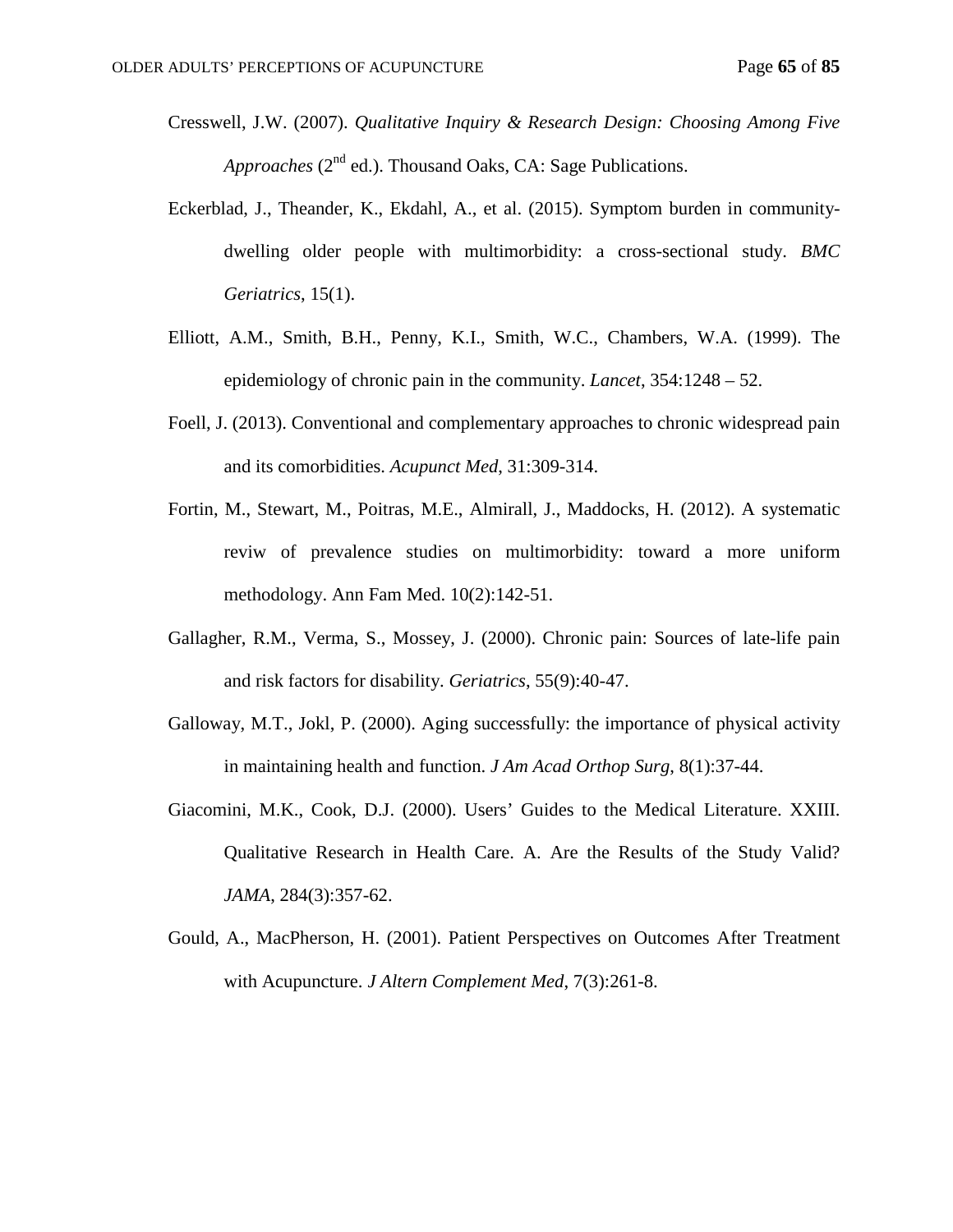- [Grey C,](https://www.ncbi.nlm.nih.gov/pubmed/?term=Grey%20C%5BAuthor%5D&cauthor=true&cauthor_uid=27301154) [Hall PB.](https://www.ncbi.nlm.nih.gov/pubmed/?term=Hall%20PB%5BAuthor%5D&cauthor=true&cauthor_uid=27301154) (2016). Considerations of prescription opioid abuse and misuse among older adults in West Virginia – an underrecognized population at risk. *W V Med J*, 112(3):42-7.
- Hennink, M., Kaiser, B., Marconi, V. (2016). Code Saturation Versus Meaning Saturation: How Many Interviews are Enough? *Qual Health Res*, pii: 1049732316665344. [Epub ahead of print].
- Holmberg, C., Rappenecker, J., Karner, J., Witt, C. (2014). The perspectives of older women with chronic neck pain on perceived effects of qigong and exercise therapy on aging: a qualitative interview study. *Clin Interv Aging*, 9:403-410.
- Hopton, A., Eldred, J., MacPherson, H. (2014). Patients' experiences of acupuncture and counselling for depression and comorbid pain: a qualitative study nested within a randomized controlled trial. *BMJ Open*, 4(6):e005144.
- Hopton, A., Thomas, K., MacPherson, H. (2013). The Acceptability of Acupuncture for Low Back Pain: A Qualitative Study of Patient's Experiences Nested within a Randomised Controlled Trial. *PLoS One*, 8(2):e56806.
- Kligler, B., Buonara, M., Gabison, J., Jacobs, E., Karasz, A., McKee, M.D. (2015). "I Felt Like It Was God's Hands Putting the Needles In": A Qualitative Analysis of the Experience of Acupuncture for Chronic Pain in a Low-Income, Ethnically Diverse, and Medically Underserved Patient Population. *J Altern Complement Med*, 21(11):713-9.
- Kone Pefoyo, A.J., Bronskill, S.E., Gruneir, A., et al. (2015). The increasing burden and complexity of multimorbidity. *BMC Public Health*, 15:415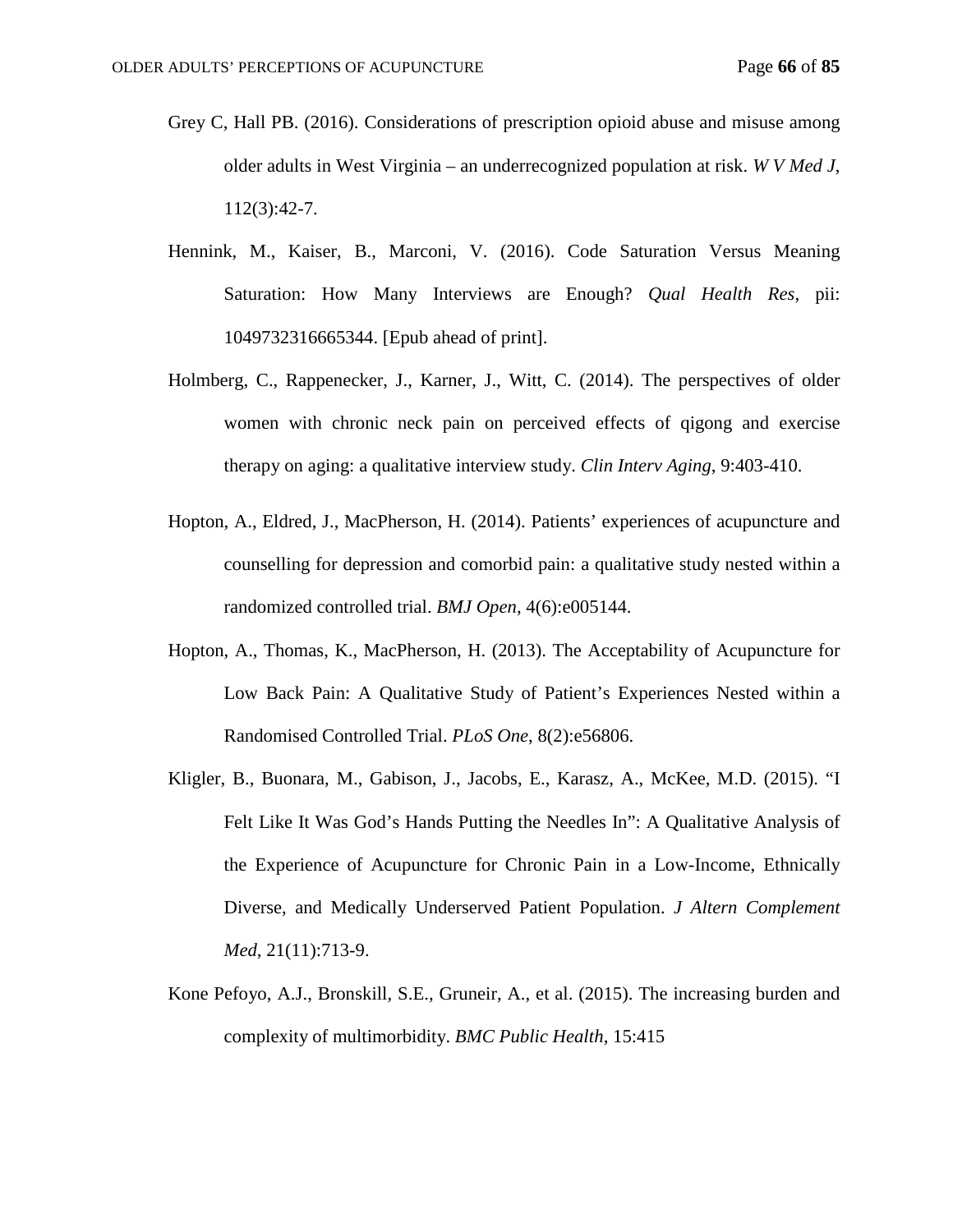- Landi, F., Onder, G., Cesari, M., Russo, A., Barillaro, C., Bernabei, R., SILVERNET-HC Study Group. (2005). Pain and its relation to depressive symptoms in frail older people living in the community: an observational study. *J Pain Symptom Manage*, 29(3):255-62.
- Liang, Y., Gong, D. (2014). Acupuncture for chronic pelvic inflammatory disease: a qualitative study of patients' insistence on treatment. *BMC Complement Altern Med*, 14:345.
- Paterson, C., Britten, N. (2003). Acupuncture for People with Chronic Illness: Combining Qualitative and Quantitative Outcome Assessment. *J Altern Complement Med*, (5):671-81.
- Paterson, C., Taylor, R.S., Griffiths, P., Britten, N., Rugg, S.,…CACTUS study team. Acupuncture for 'frequent attenders' with medically unexplained symptoms: a randomised controlled trial (CACTUS study). *Br J Gen Pract*, 61(587).

Paterson, C., Britten, N. (2008). The patient's experience of holistic care: insights from acupuncture research. *Chronic Illness*, (4):264-77.

Patton, M.Q. (1999). Enhancing the Quality and Credibility of Qualitative Analysis. *Health Serv Res*, 34(5 Pt 2):1189-20.

- Pope, C., Mays, N. (1995). Reaching the parts other methods cannot reach: an introduction to qualitative methods in health and health service research. *BMJ*, 311(6996):42-5.
- Rugg, S., Paterson, C., Britten, N., Bridges, J, Griffiths, P. (2011). Traditional acupuncture for people with medically unexplained symptoms: a longitudinal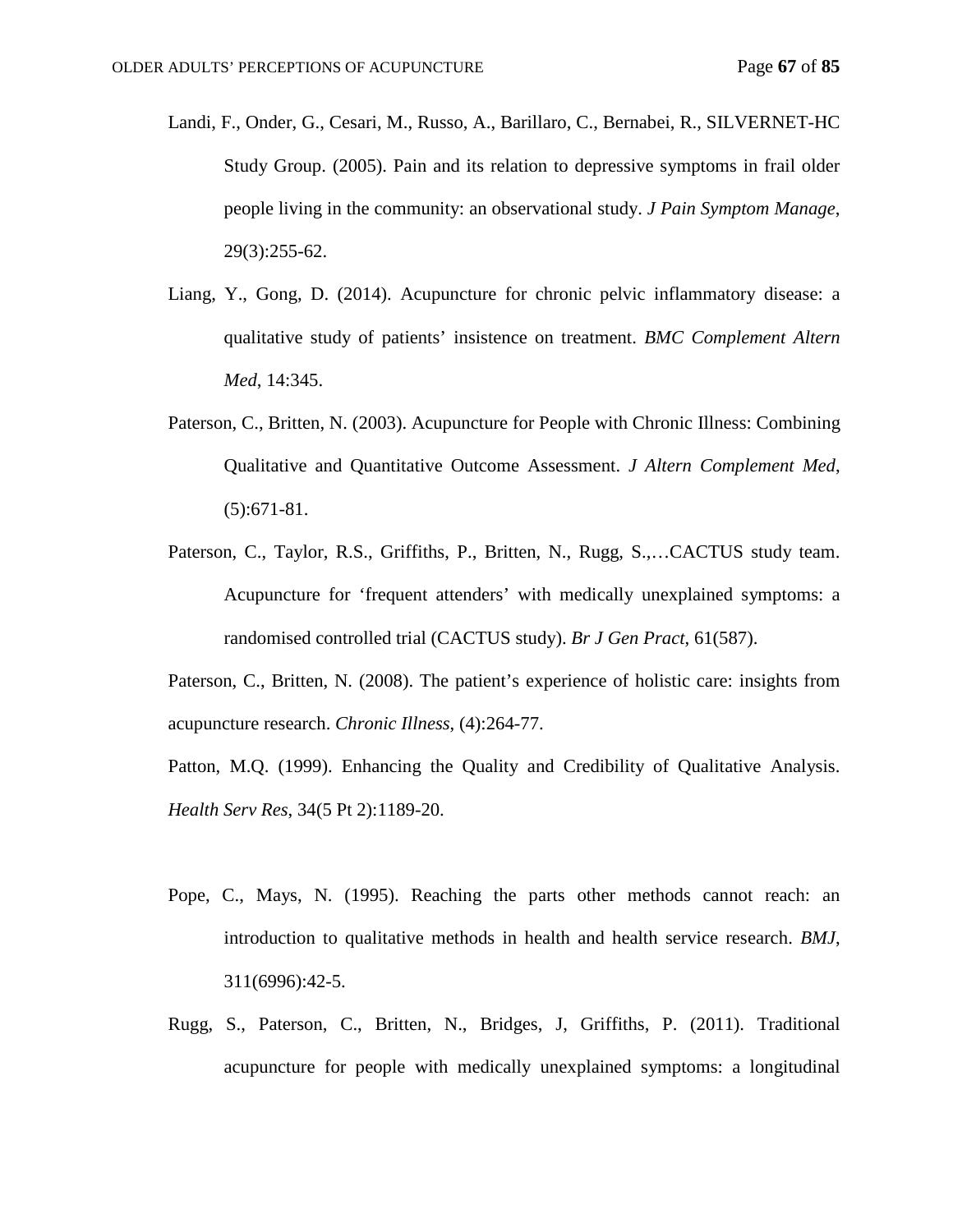qualitative study of patients' experiences. *Br J Gen Pract*, DOI:10.3399/bjgp11X577972.

- Ruoff, G.E. (2002). Challenges of Managing Chronic Pain in the Elderly. *Semin Arthritis Rheum*, 32(3 Suppl 1):43-50.
- [St John,](https://www.ncbi.nlm.nih.gov/pubmed/?term=St%20John%20PD%5BAuthor%5D&cauthor=true&cauthor_uid=24829022) P.D., [Tyas, S.L.](https://www.ncbi.nlm.nih.gov/pubmed/?term=Tyas%20SL%5BAuthor%5D&cauthor=true&cauthor_uid=24829022), [Menec, V.](https://www.ncbi.nlm.nih.gov/pubmed/?term=Menec%20V%5BAuthor%5D&cauthor=true&cauthor_uid=24829022), Tate, R. (2014). Multimorbidity, disability, and mortality in community-dwelling older adults. *Can Fam Physician*, 60(5):e272- 80.
- Salive, M.E. (2013). Multimorbidity in Older Adults. *Epidemiol Rev*, 35(1):75-83.
- Sofaer, B, Moore, A.P., Holloway, I., Lamberty, J.M., Thorp, T.A.S., O'Dwyer, J. (2005). Chronic pain as perceived by older people: a qualitative study. *Age and Aging*, 34:462-466.
- Sofaer-Bennett, B., Walker, J., Moore, A., Lamberty, J., O'Dwyer, J. (2007). The Social Consequences for Older People of Neuropathic Pain: A Qualitative Study. *Pain Med*, (3):263-70.
- [Thomas,](https://www.ncbi.nlm.nih.gov/pubmed/?term=Thomas%20KJ%5BAuthor%5D&cauthor=true&cauthor_uid=16095547) K.J., [MacPherson, H.](https://www.ncbi.nlm.nih.gov/pubmed/?term=MacPherson%20H%5BAuthor%5D&cauthor=true&cauthor_uid=16095547), [Ratcliffe, J.](https://www.ncbi.nlm.nih.gov/pubmed/?term=Ratcliffe%20J%5BAuthor%5D&cauthor=true&cauthor_uid=16095547), [Thorpe, L.](https://www.ncbi.nlm.nih.gov/pubmed/?term=Thorpe%20L%5BAuthor%5D&cauthor=true&cauthor_uid=16095547), [Brazier, J.](https://www.ncbi.nlm.nih.gov/pubmed/?term=Brazier%20J%5BAuthor%5D&cauthor=true&cauthor_uid=16095547),[…Nicholl, J.P.](https://www.ncbi.nlm.nih.gov/pubmed/?term=Nicholl%20JP%5BAuthor%5D&cauthor=true&cauthor_uid=16095547) (2005). Longer term clinical and economic benefits of offering acupuncture care to patients with chronic low back pain. *Health Technol Asses,* 9(32):iii-iv, ix-x, 1- 109.
- Tinetti, M., Fried, T., Boyd, C.M. (2012). Designing Health Care for the Most Common Chronic Condition – Multimorbidity. *JAMA*, 307(23):2493-4.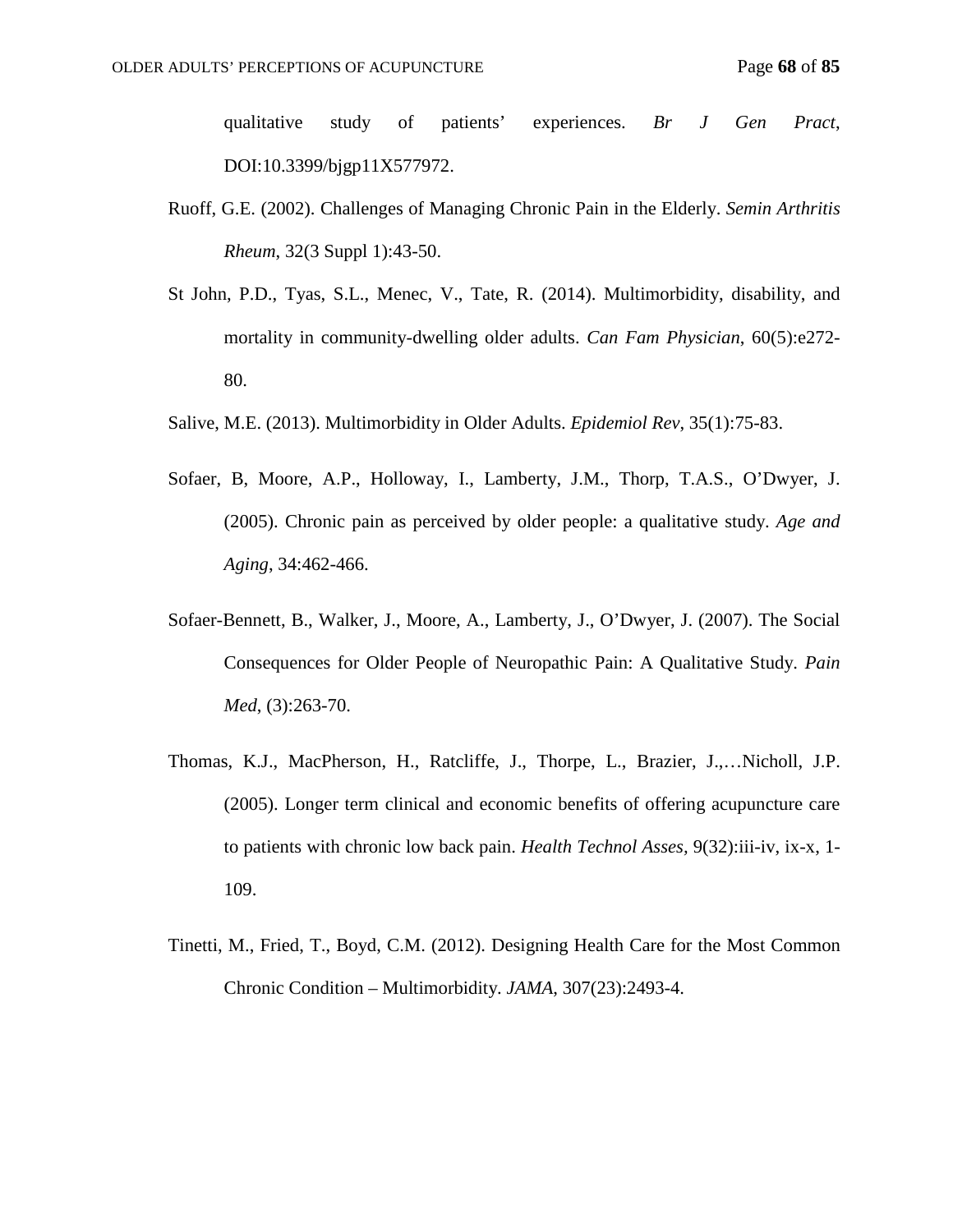- Tippens, K.M., Chao, M.T., Connelly, E., Locke, A. (2013). Patient perspectives on care received at community acupuncture clinics: a qualitative thematic analysis. *BMC Complement Altern Med,* 13:293.
- Turk, D.C., Okiko, O., Schraff, L. (1995). Chronic pain and depression: role of perceived impact and perceived control in different age cohorts. *Pain*, 61:93-98.
- United States Census Bureau. (2011). Census Bureau Releases Comprehensive Analysis of Fast-Growing 90-and-Older Population. [http://www.census.gov.](http://www.census.gov/)
- Valderas, J.M., Starfield, B, Sibbald, B., Salisbury, C., Roland, M. (2009). Defining comorbidity: implications for understanding health and health services. *Ann Fam Med*, 7:357-63.
- Vogeli, C., Shields, A.E., Lee, T.A., et al. (2007). Multiple chronic conditions: prevalence, health consequences, and implications for quality, care management, and costs. *J Gen Intern Med*, 22 Suppl 3:391-395.
- Weiner, D.K. (2002). Improving pain management for older adults: an urgent agenda for the educator, investigator and practitioner. *Pain*, 97:1-4.
- Zheng, Z, [Guo, R.J.](https://www.ncbi.nlm.nih.gov/pubmed/?term=Guo%20RJ%5BAuthor%5D&cauthor=true&cauthor_uid=18035566), [Helme, R.D.](https://www.ncbi.nlm.nih.gov/pubmed/?term=Helme%20RD%5BAuthor%5D&cauthor=true&cauthor_uid=18035566), [Muir, A.](https://www.ncbi.nlm.nih.gov/pubmed/?term=Muir%20A%5BAuthor%5D&cauthor=true&cauthor_uid=18035566), [Da Costa, C.](https://www.ncbi.nlm.nih.gov/pubmed/?term=Da%20Costa%20C%5BAuthor%5D&cauthor=true&cauthor_uid=18035566), [Xue, C.C.](https://www.ncbi.nlm.nih.gov/pubmed/?term=Xue%20CC%5BAuthor%5D&cauthor=true&cauthor_uid=18035566) (2007). The effect of electroacupuncture on opioid-like medication consumption by chronic pain patients: A pilot randomized controlled clinical trial. *Eur J Pain*, (5):671-6.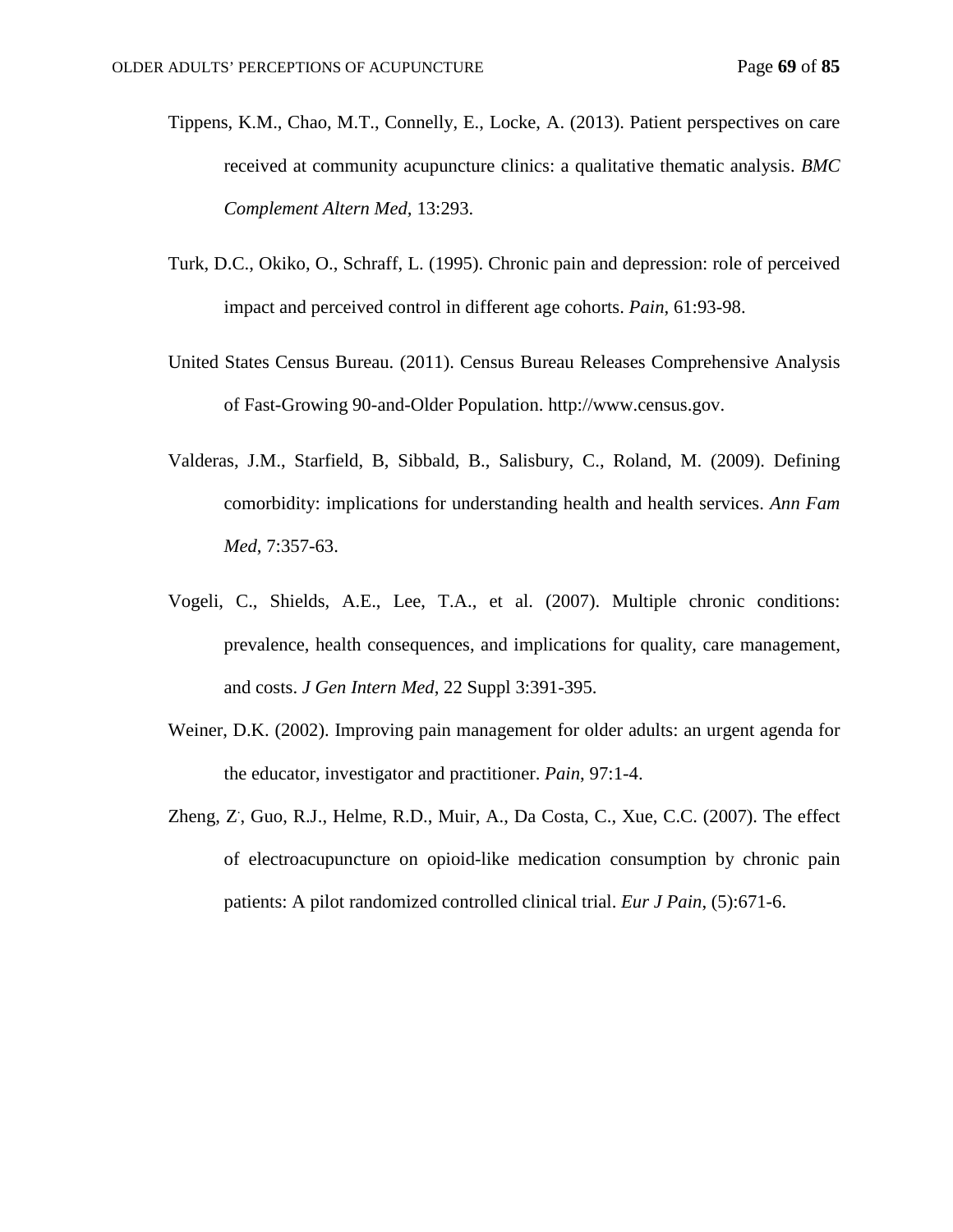| <b>Characteristics</b>    | No. participants (%) |
|---------------------------|----------------------|
| Age (range 62-83)         |                      |
| >80                       | 1(6.7%)              |
| 75-79                     | 4 (27%)              |
| 70-74                     | 3(20%)               |
| 65-69                     | 5 (33%)              |
| 60-64                     | 2(13%)               |
| Gender                    |                      |
| Female                    | 10 (67%)             |
| Male                      | 5 (33%)              |
| Ethnicity/race            |                      |
| African-American          | 2(13%)               |
| Hispanic                  | 4 (27%)              |
| Non-Hispanic white        | 7 (44%)              |
| Other/multiracial         | 2(13%)               |
| Average years at clinic   | 5                    |
| Range                     | $1 - 15$             |
| Average no. comorbidities | 4                    |
| Range                     | $2 - 11$             |

# **Appendix A: Table 1 Interview participant characteristics**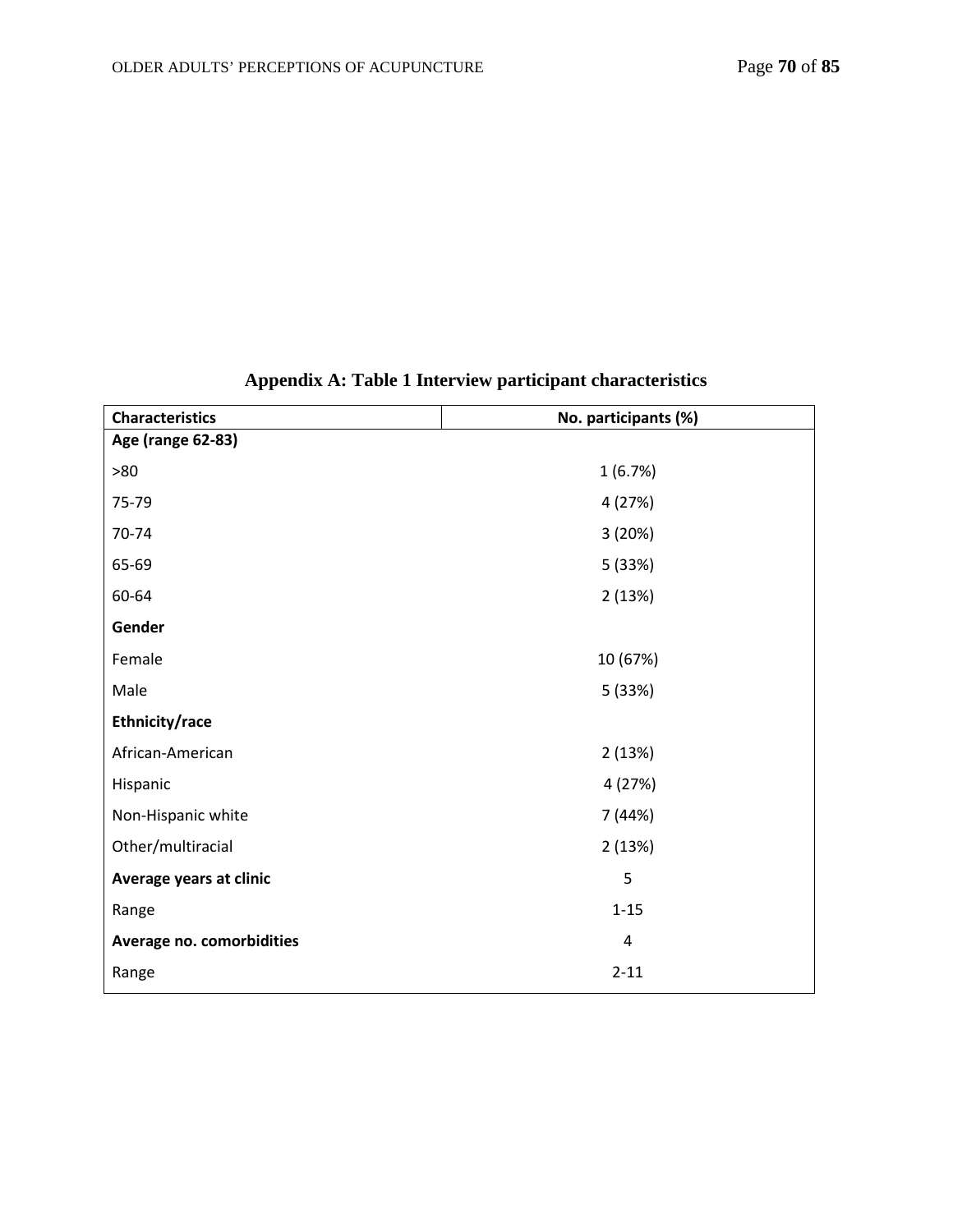| Comorbidity             | No. participants (%) |
|-------------------------|----------------------|
| Anxiety                 | 8 (53%)              |
| Chronic pain            | 8 (53%)              |
| Depression              | 7 (47%)              |
| Osteoarthritis          | 7 (47%)              |
| Hypertension            | 6 (40%)              |
| Thyroid disorder        | 6 (40%)              |
| Osteoporosis            | 3(20%)               |
| Asthma                  | 2(13%)               |
| Cardiovascular disease  | 2(13%)               |
| <b>COPD</b>             | 2(13%)               |
| Fibromyalgia            | 2(13%)               |
| <b>IBS</b>              | 2(13%)               |
| Bipolar disorder        | 1(7%)                |
| Cancer                  | 1(7%)                |
| <b>Diabetes</b>         | 1(7%)                |
| Glaucoma                | 1(7%)                |
| Guillain-Barre syndrome | 1 (7%)               |

# **Appendix B: Table 2 Interview participant comorbidities**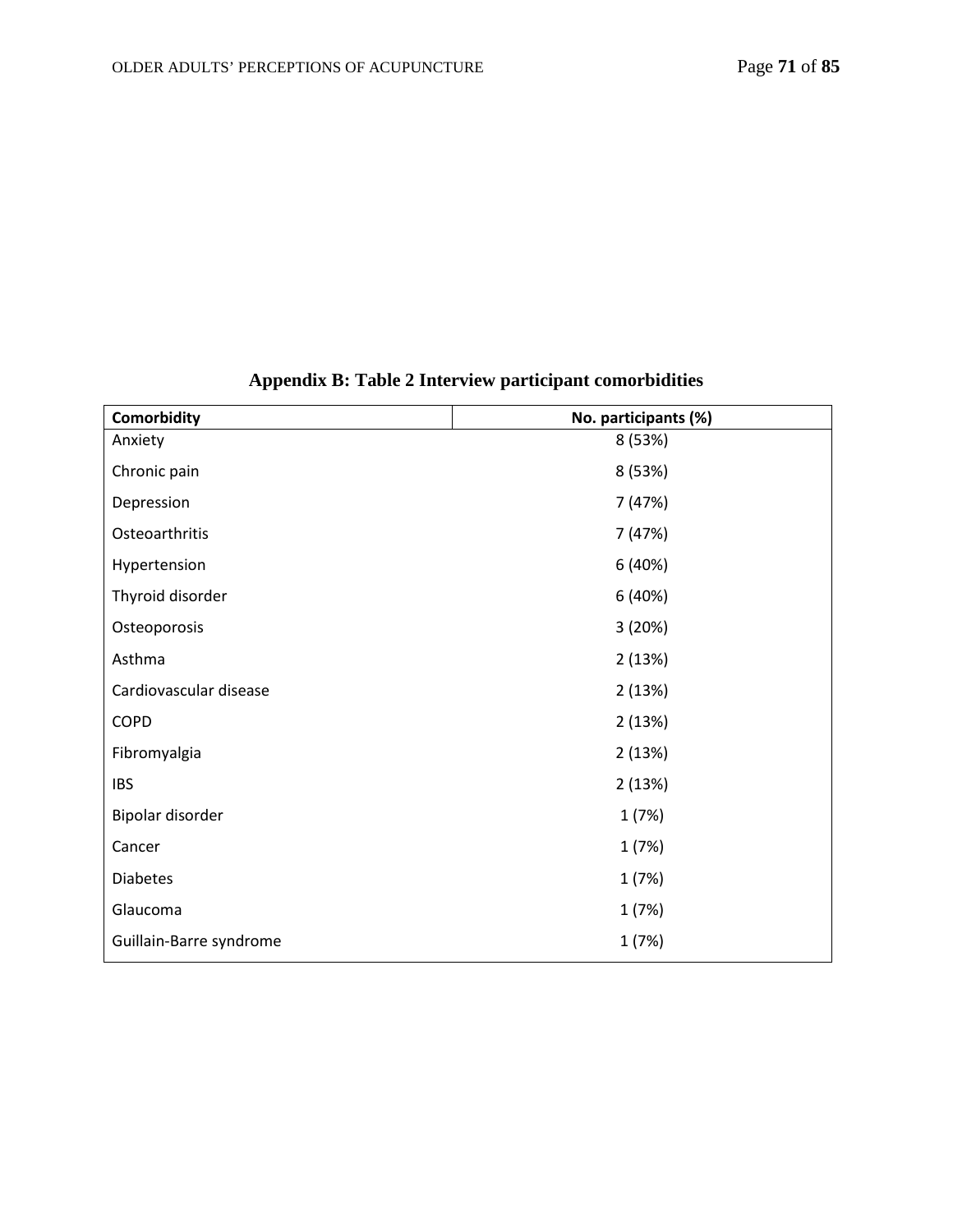| <b>Primary Code</b>                  | <b>Theme</b>                    |
|--------------------------------------|---------------------------------|
| Ambivalence                          | Mind-body effects               |
| <b>Benefits</b>                      | Mind-body effects               |
| Coping                               | Mind-body effects               |
| Duration of treatment effect         | Mind-body effects               |
| Feeling about needles                | Mind-body effects               |
| On the table                         | Mind-body effects               |
| Initial reason for coming            | Mind-body effects               |
| Desire more frequent treatment       | Importance of regular schedule  |
| Importance of regular schedule       | Importance of regular schedule  |
| Other clinic benefits                | Enhanced therapeutic alliance   |
| Relationship with other patients     | Enhanced therapeutic alliance   |
| Relationship with supervisors        | Enhanced therapeutic alliance   |
| Relationship with therapists         | Enhanced therapeutic alliance   |
| Dietary/lifestyle advice             | Enhanced therapeutic alliance   |
| Gratitude, empathy, compassion       | Enhanced therapeutic alliance   |
| Desire to avoid medication/procedure | Conventional health care system |
| Experience of side effects           | Conventional health care system |
| Extensive use of health care system  | Conventional health care system |
| Just another number                  | Conventional health care system |
| Treats symptoms, not causes          | Conventional health care system |
| Belief in Chinese medicine           | Conventional health care system |
| Likes best                           | Liked best                      |
| Why continue?                        |                                 |

# **Appendix C: Code tree**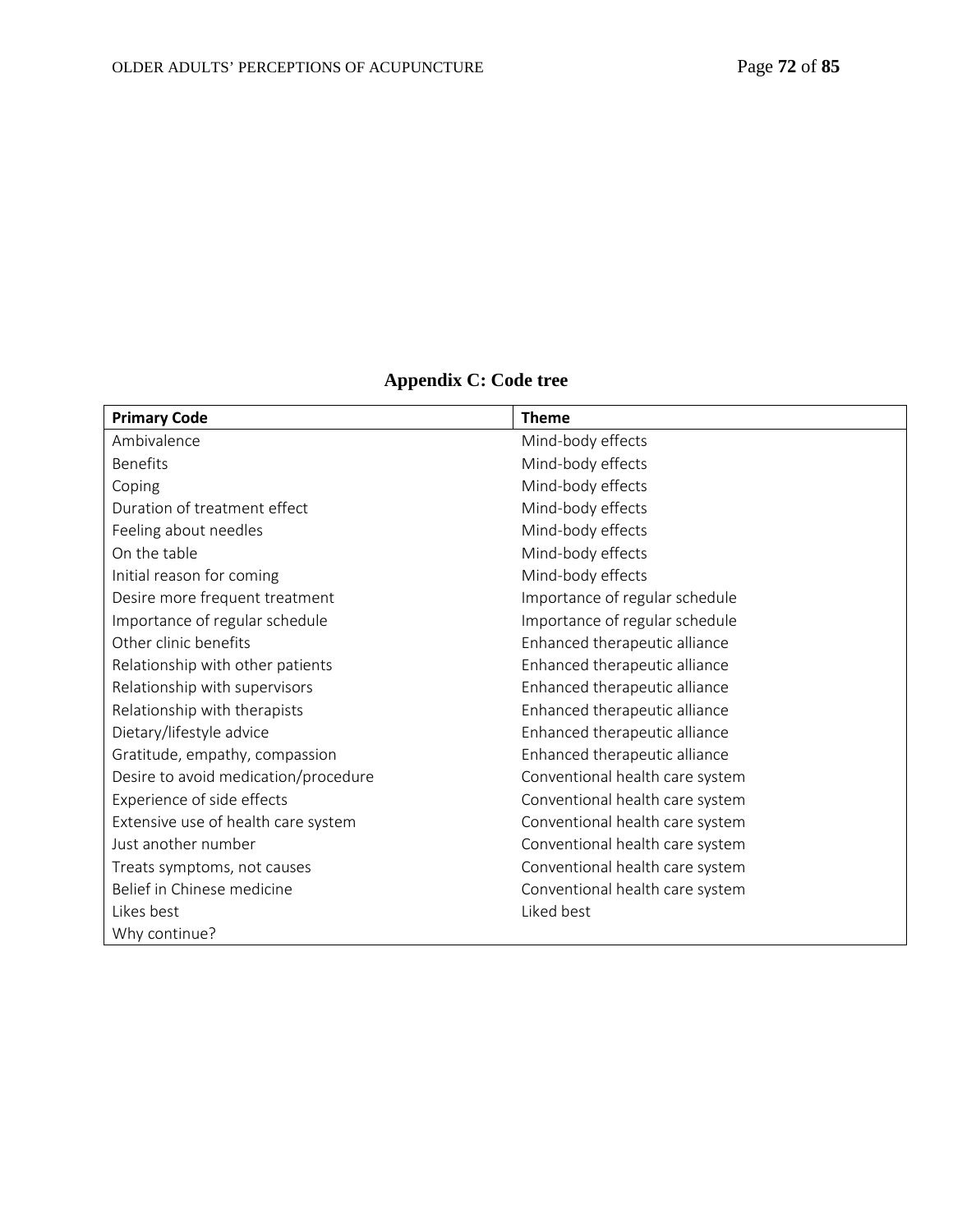

**Appendix D: Copy of IRB Approval Letter**

February 25, 2016

Rachel Pagones

253 Calle De Madera

Encinitas, CA 92024South Pasadena

Dear Rachel,

Your research proposal has been approved, with no additional conditions or recommendations effective through March 31, 2017.

Should there be any significant changes that need to be made which would alter the research procedures that you have explained in your proposal, please consult with the IRB coordinator prior to making those changes.

Sincerely,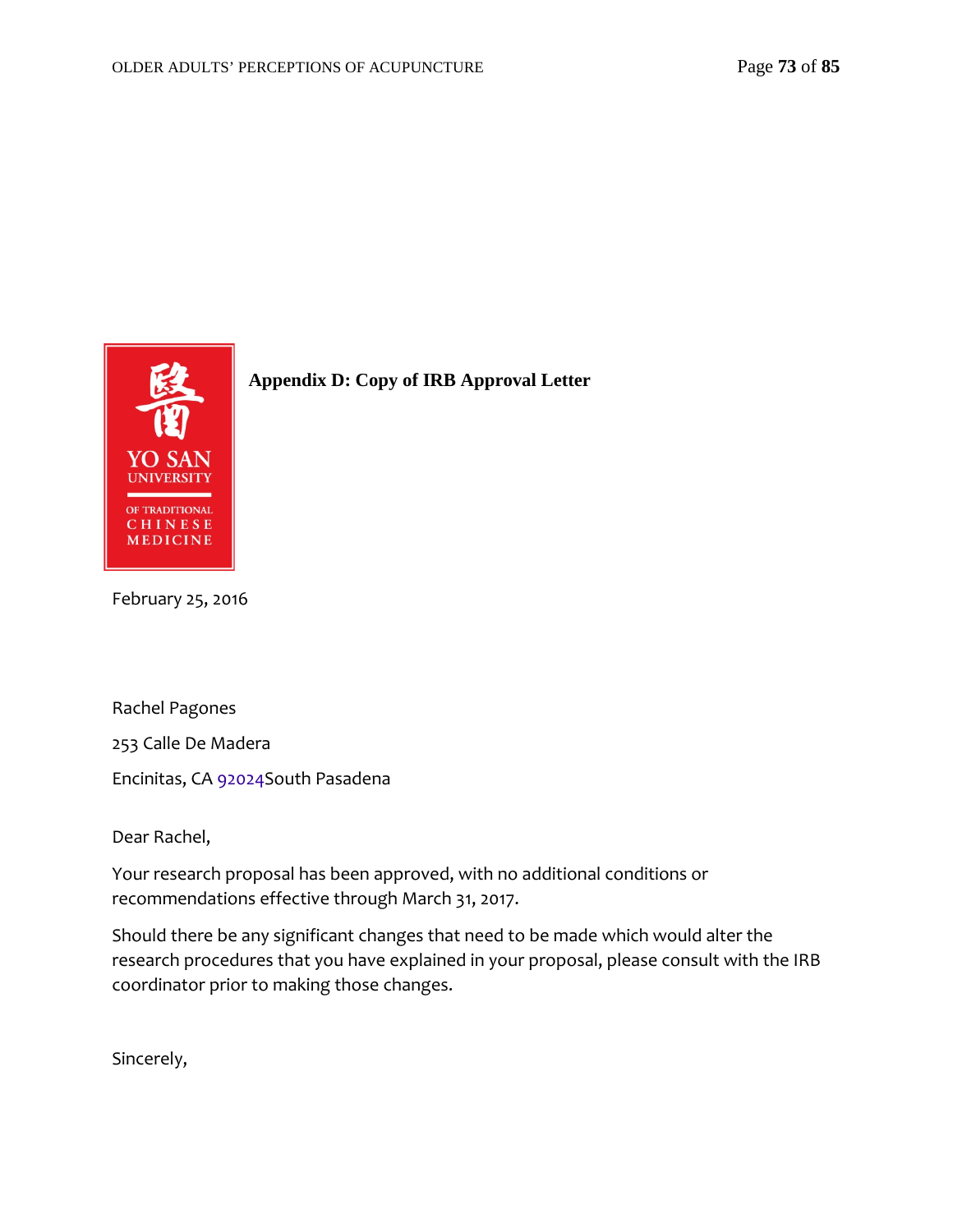flewine Edward

Ed Mervine IRB Coordinator

**Appendix E: Recruitment Flyer** 

# Acupuncture research

Volunteers are needed to join a study to help us understand how acupuncture affects the lives of older people with chronic health conditions



- Are you 60 or older?
- Have you had acupuncture for one year or more?
- Do you suffer from more than one chronic health condition?
- We would like to interview you about your experience with acupuncture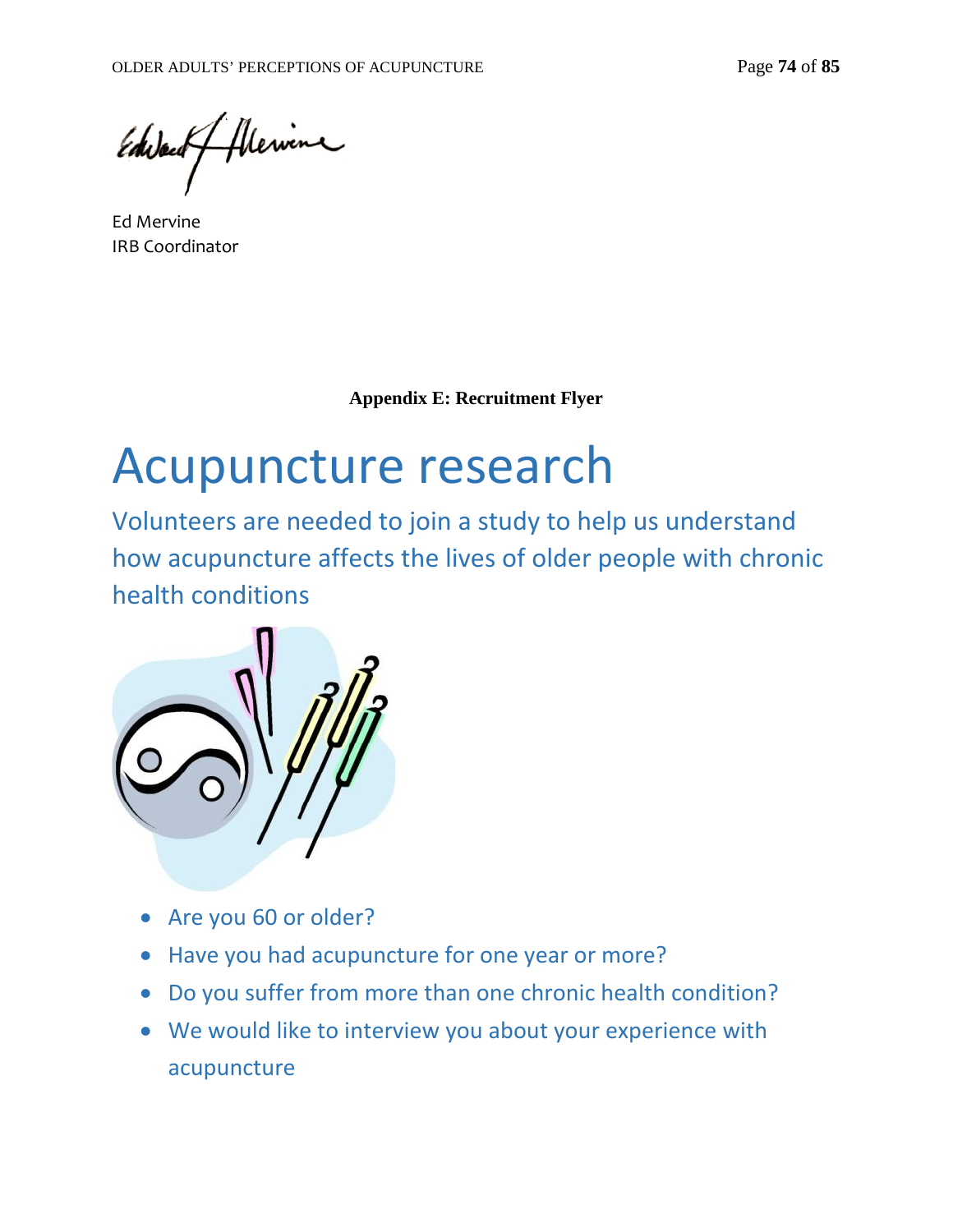#### **Appendix F: Informed Consent Form**

# **Yo San University of Traditional Chinese Medicine 13315 W. Washington Blvd. Los Angeles, CA 90066**

## **Consent Form for Long-Term Acupuncture Therapy for Older Adults with Multimorbidity: A Qualitative Interview Study of Patients' Perceptions**

**Principal Investigator:**

**Rachel Pagones, L.Ac., doctoral candidate**

**Phone: (760) 917-7180**

**Email: elcaminoacu@yahoo.com**

If you are interested in joining the study or learning more, please contact Rachel Pagones, L.Ac., Doctoral Candidate, Yo San University of Traditional Chinese Medicine (760) 917-7180 [elcaminoacu@yahoo.com](mailto:elcaminoacu@yahoo.com)

#### INTRODUCTION

This study is being conducted as a doctoral research project by Rachel Pagones, a licensed acupuncturist and doctoral candidate in the Healthy Aging and Longevity Program at Yo San University in Los Angeles. Rachel Pagones is the principal investigator of the study (referred to in the rest of this document as "the PI").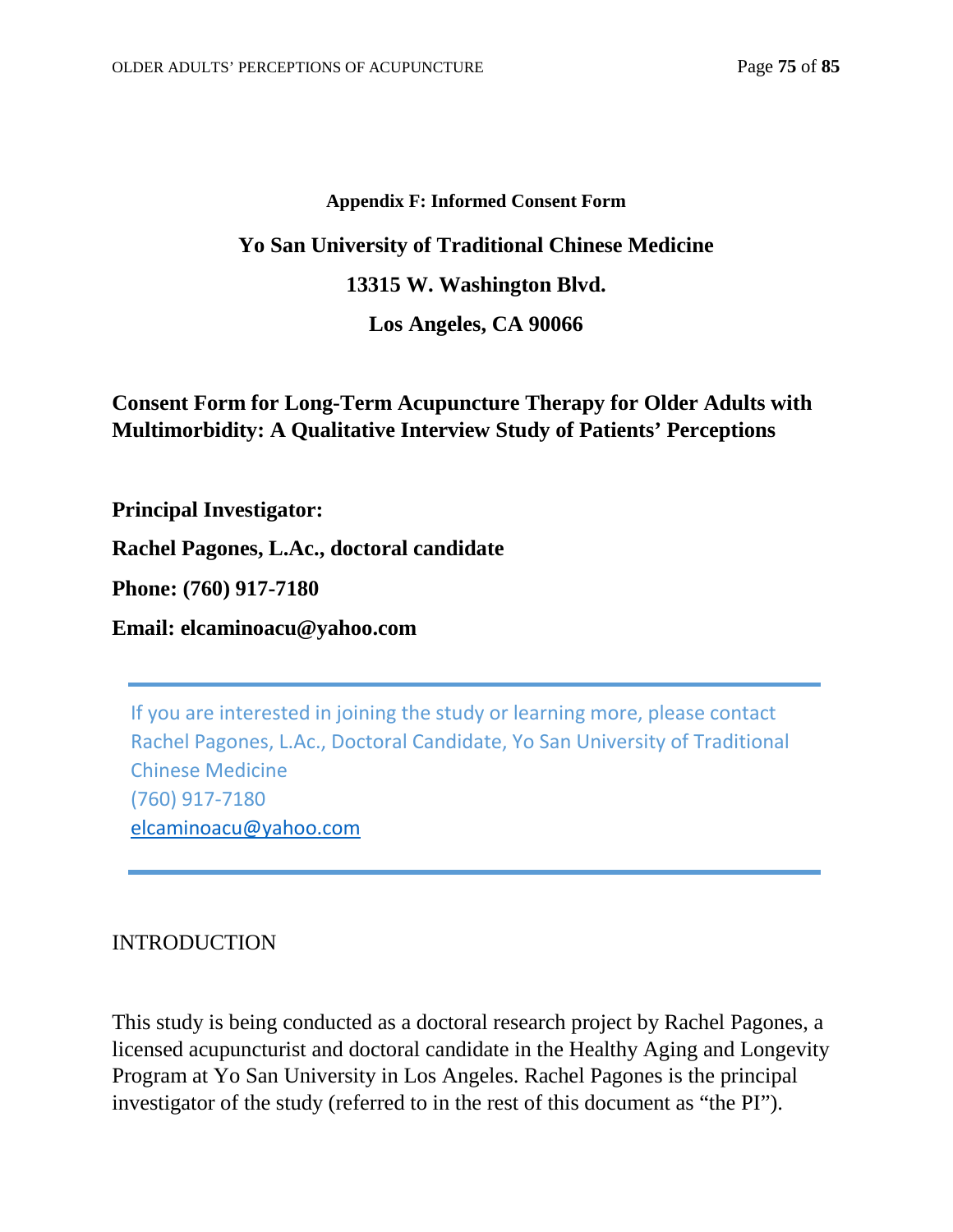You have been asked to join this research because you meet the conditions of people we are interested in studying. The conditions are: you are 60 or older, you have two or more chronic health conditions, and you have had acupuncture at the Seniors' Acupuncture Clinic in San Diego for one year or more. There will be around 20 people in the study in all.

Your decision to join the study is up to you. You will be asked about your age and your health conditions for the study; if you feel uncomfortable doing this, you may not want to participate. Before deciding whether to join, you may talk about the study with another person you trust. Whether you decide to join the study or not will have no effect on your relationship with the Seniors' Clinic.

This study is being funded by the PI.

#### **Purpose**

The purpose of the study is to understand how acupuncture treatment for one year or more affects older adults with multiple chronic health conditions.

## **Procedures**

If you join the study, you will first be given a short written survey asking about your age, your race/ethnicity, and your health conditions. You will then take part in a one-on-one interview with the PI which will last from 45 minutes to one hour. The PI will ask you some questions about your experience with acupuncture at the clinic. You will be free to answer in your own words. The interview will be audiorecorded.

## **Length of the study**

This study consists of one interview. It will take place in one visit. We expect the study to be finished in April 2017.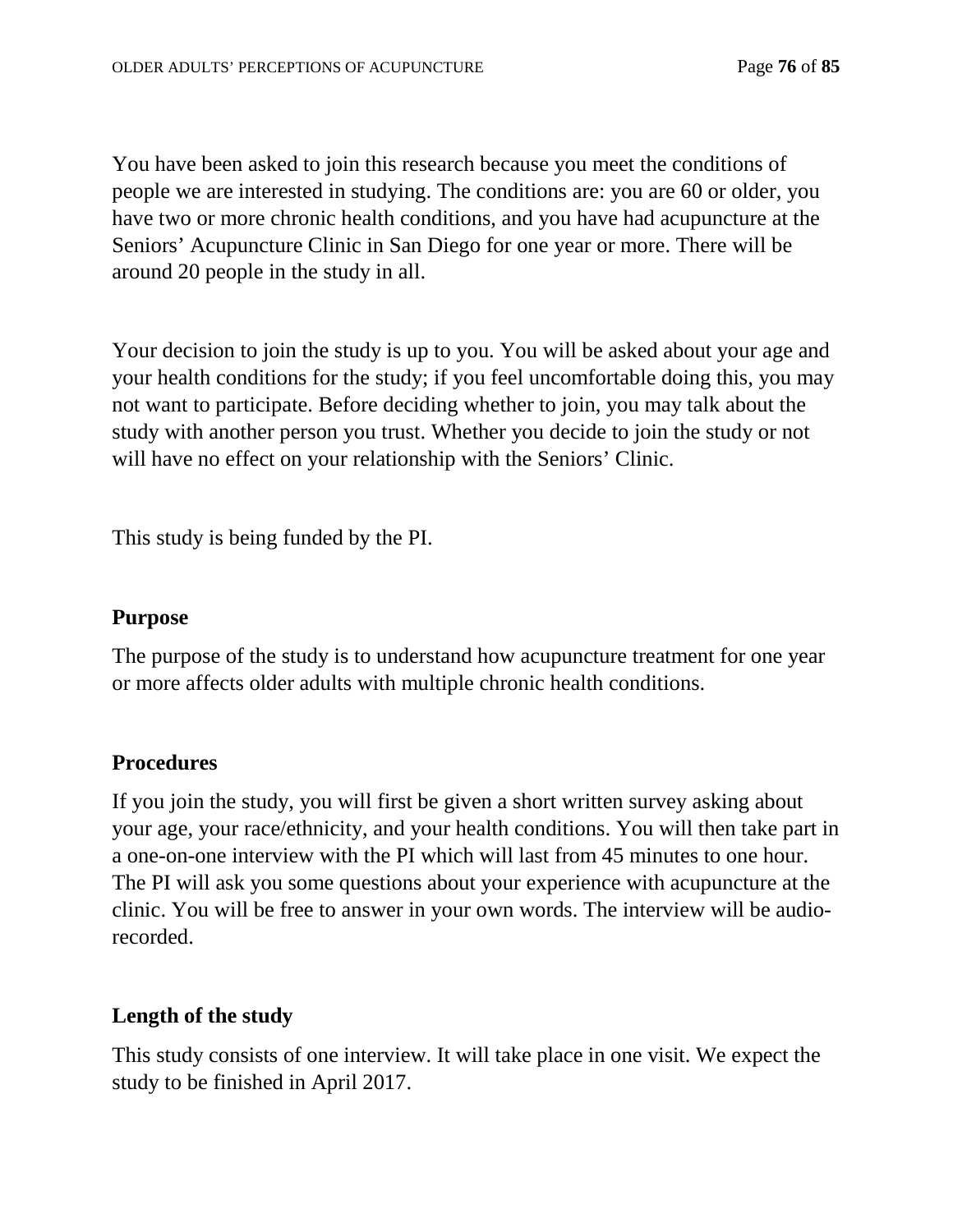#### **Possible risks**

This is a study of your past experience with acupuncture, so there is no risk from acupuncture treatment itself. If you are continuing your acupuncture treatments, the risk is no greater than your usual risk with acupuncture. Talking about your experience with your treatments may bring up some emotions which could make you feel uncomfortable.

#### **Potential benefits**

There are no direct benefits to you from being in the study. But we expect that what we learn will help us understand how older adults who suffer from chronic health conditions may be helped by acupuncture treatment. The study may help us to communicate with clinics, doctors, and others about how acupuncture could benefit people like you.

#### **Withdrawal**

You may withdraw from the study at any time by contacting the PI. Contact information is at the end of this form. Withdrawal will have no effect on your relationship with the Seniors' Clinic.

## **Confidentiality**

Your confidentiality is very important to the researchers, and we will do our best to make sure that your private information is kept confidential. Information about you will be handled according to the data protection policies approved by Yo San University's Internal Review Board. We may quote some of your words from the interview in the study results, but we will not use your name and we will be careful to remove other details about you that might tell someone who you are. Only age and sex will be used in the results. There is still a small chance that someone reading the published study could be able to identify you.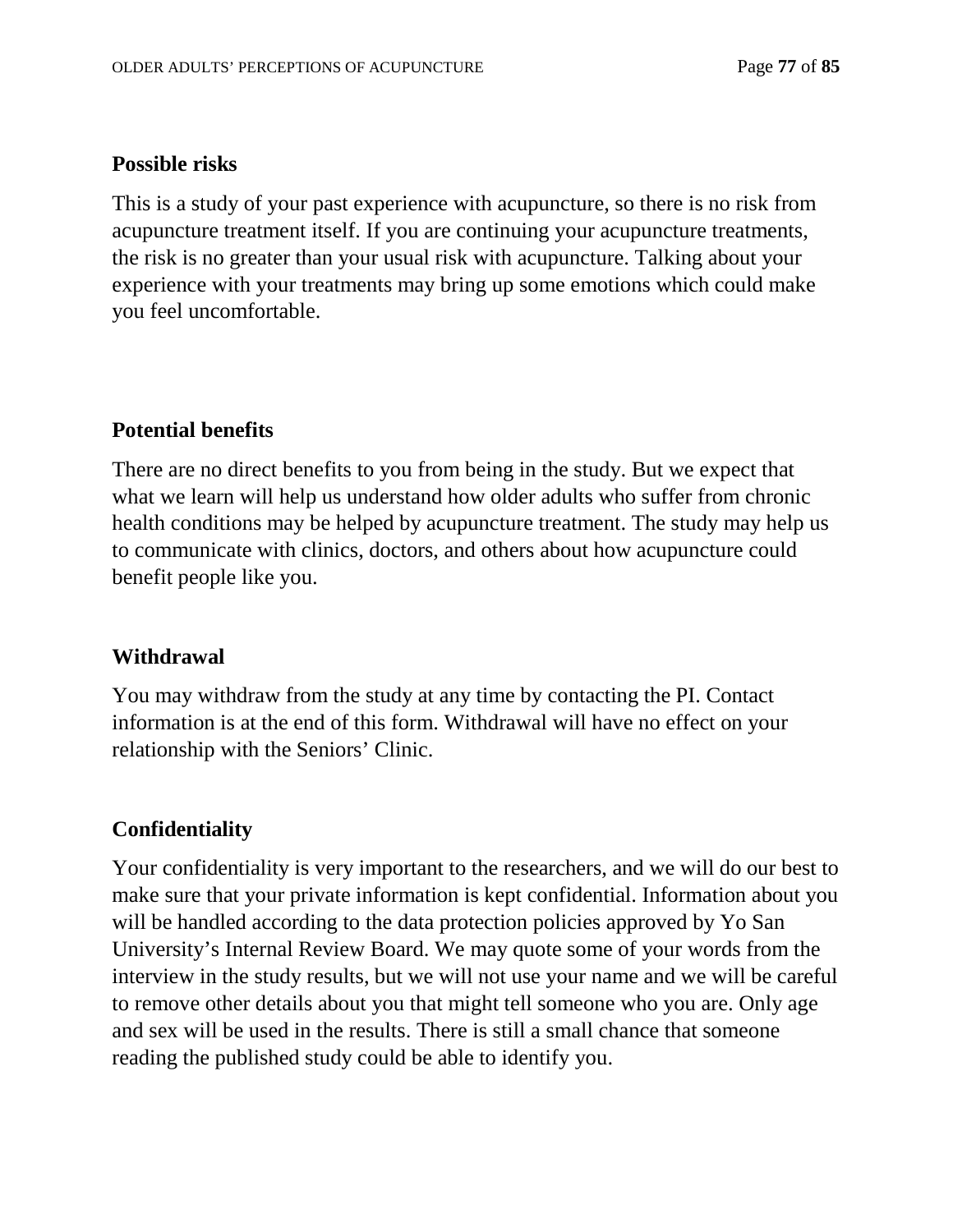When it is finished, the study will be presented to the doctoral committee and others at Yo San University. The study may be published in a professional journal. It may be presented at professional conferences.

All audio recordings and other information gathered for the study will be kept in a secured and locked place. They will be destroyed no less than three years after the study is over.

## **Financial considerations**

There is no cost to you for being in the study. If you participate, you will be given a \$20 CVS gift certificate in recognition of your time and effort. You will receive the gift certificate whether you finish the interview or not.

#### **Contact information**

If you have questions about the research at any time you may contact the PI using the information below:

## **Principal investigator**:

Rachel Pagones, L.Ac., Doctoral Candidate Yo San University 13315 W. Washington Blvd. Los Angeles, CA 90066 (760) 917-7180 [elcaminoacu@yahoo.com](mailto:elcaminoacu@yahoo.com)

If you have questions concerning your rights as a research subject, you may contact the Institutional Review Board coordinator, below: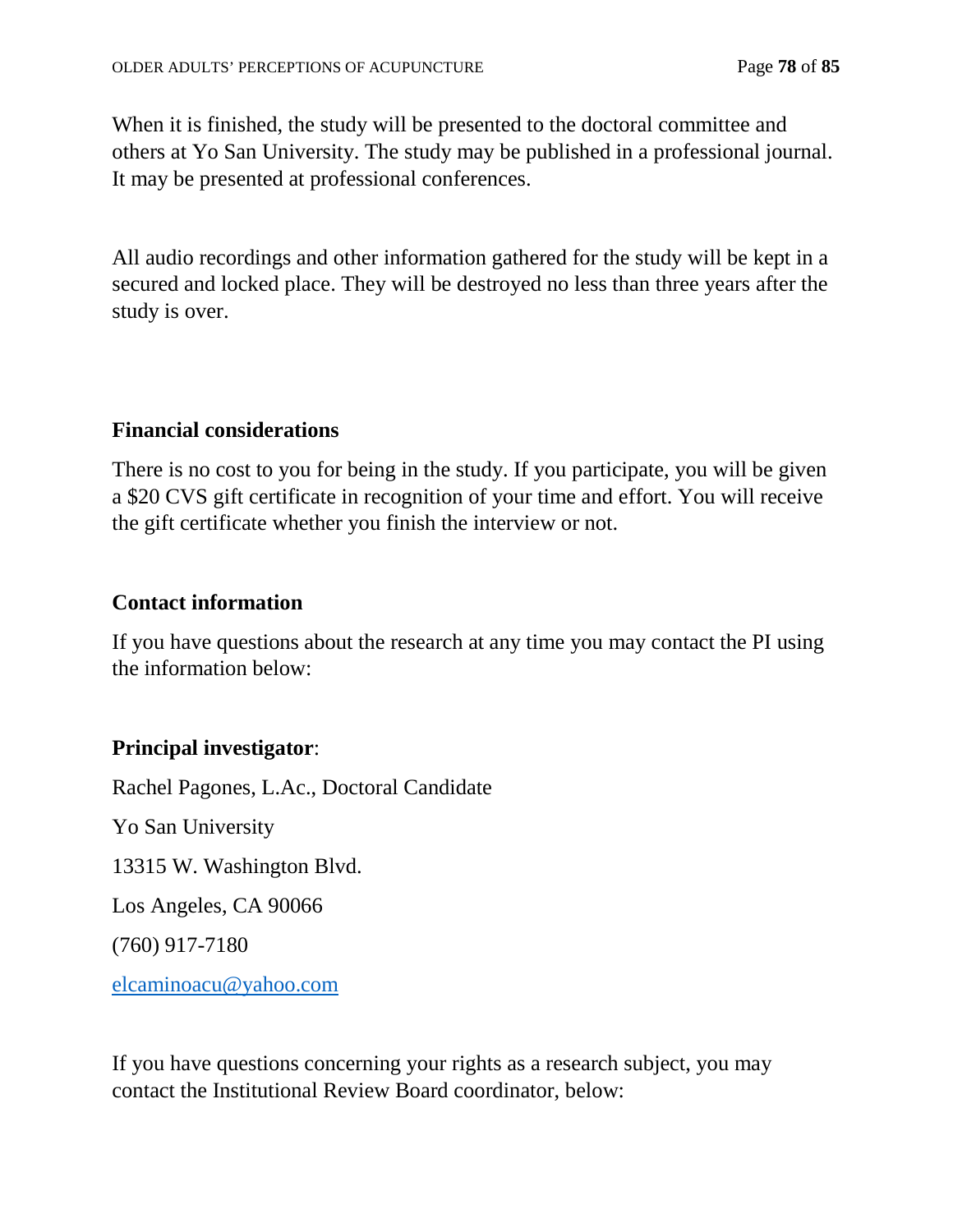#### **IRB coordinator**:

Andrea Murchison Yo San University 13315 W. Washington Blvd. Los Angeles, CA 90066 (310) 577-3000 IRB@yosan.edu

**Thank you for your interest in this study.** 

**If you agree to participate in the study you should sign and date below. You will be given a copy of this consent form and the Research Participant's Bill of Rights to keep.**

I give my consent to participate in the research project titled "Long-term acupuncture therapy for older adults with multimorbidity: a qualitative interview study of patients' perceptions". I have read this consent form and the PI has explained it to me. I have had a chance to ask questions about the study and my questions have been answered to my satisfaction. I understand that I will be given a copy of this consent form to keep.

\_\_\_\_\_\_\_\_\_\_\_\_\_\_\_\_\_\_\_\_\_\_\_\_\_\_\_\_\_\_\_ \_\_\_\_\_\_\_\_\_\_\_\_\_\_\_\_\_\_\_\_\_\_\_\_\_\_\_\_\_\_\_\_

Participant's name (print) Participant's signature

Date

\_\_\_\_\_\_\_\_\_\_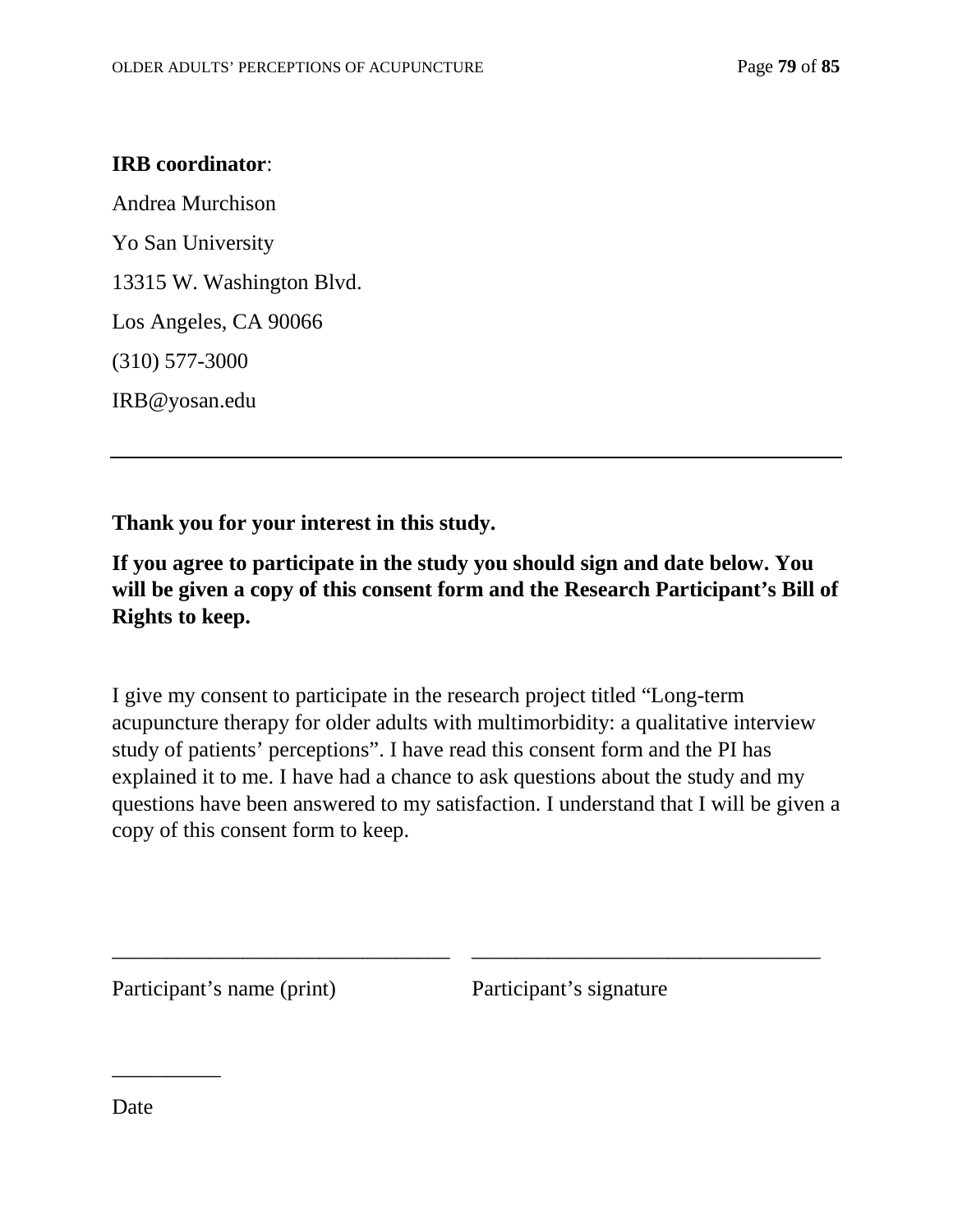Principal investigator's name (print) Principal investigator's signature

Date

\_\_\_\_\_\_\_\_\_\_

#### **Appendix G: Demographic Survey**

\_\_\_\_\_\_\_\_\_\_\_\_\_\_\_\_\_\_\_\_\_\_\_\_\_\_\_\_\_\_\_ \_\_\_\_\_\_\_\_\_\_\_\_\_\_\_\_\_\_\_\_\_\_\_\_\_\_\_\_\_\_\_\_\_

# **Yo San University of Traditional Chinese Medicine 13315 W. Washington Blvd.**

**Los Angeles, CA 90066**

**Long-Term Acupuncture Therapy for Older Adults with Multimorbidity: A Qualitative Interview Study of Patients' Perceptions**

**Principal Investigator: Rachel Pagones, L.Ac., Doctoral Candidate**

**DEMOGRAPHIC SURVEY**

- **1. Please circle the most appropriate answer: I am male female transgender**
- **2. Please circle the most appropriate answer: Are you Hispanic or Latino Yes No**
- **3. Please circle the most appropriate answer(s): I am African-American Asian Caucasian Native American or Alaska native Native Hawaiian or other Pacific Islander Other**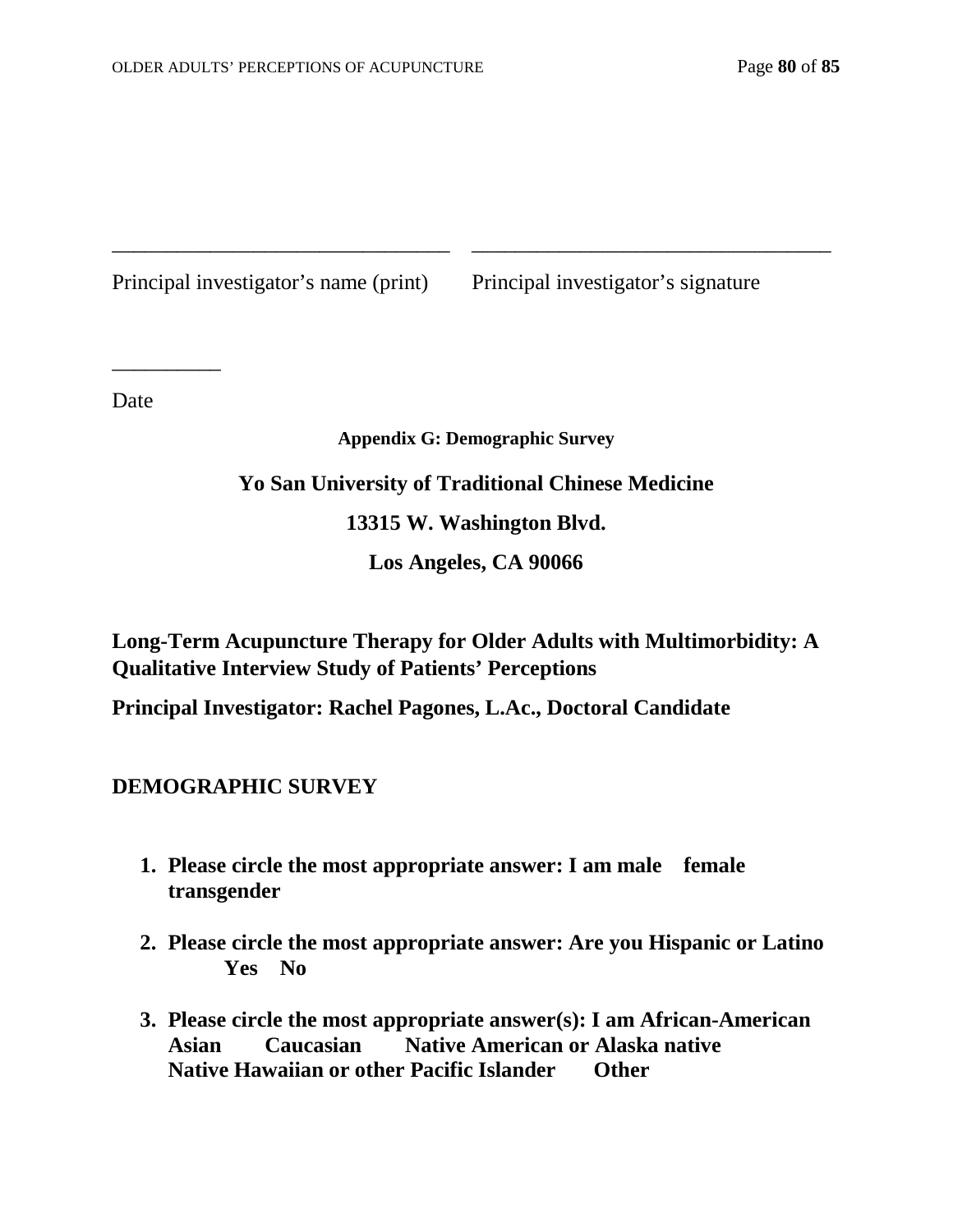## **4. Please state your age (not your birthdate):**

| 5. Please check all health conditions that you currently have: |                             |
|----------------------------------------------------------------|-----------------------------|
| <b>Anxiety</b>                                                 | <b>High blood pressure</b>  |
| <b>Asthma</b>                                                  | Hypo- or hyperthyroid       |
| <b>Cancer</b>                                                  | Irritable bowel syndrome    |
| Cardiovascular disease                                         | <b>Osteoarthritis</b>       |
| <b>Chronic obstructive</b>                                     | <b>Osteoporosis</b>         |
| pulmonary disease (COPD)                                       | <b>Parkinson's disease</b>  |
| Chronic pain                                                   | <b>Rheumatoid arthritis</b> |
| <b>Depression</b>                                              | Post-stroke                 |
| <b>Diabetes</b>                                                |                             |
| Fibromyalgia                                                   |                             |

**6. Please write below any other health condition(s) you have:**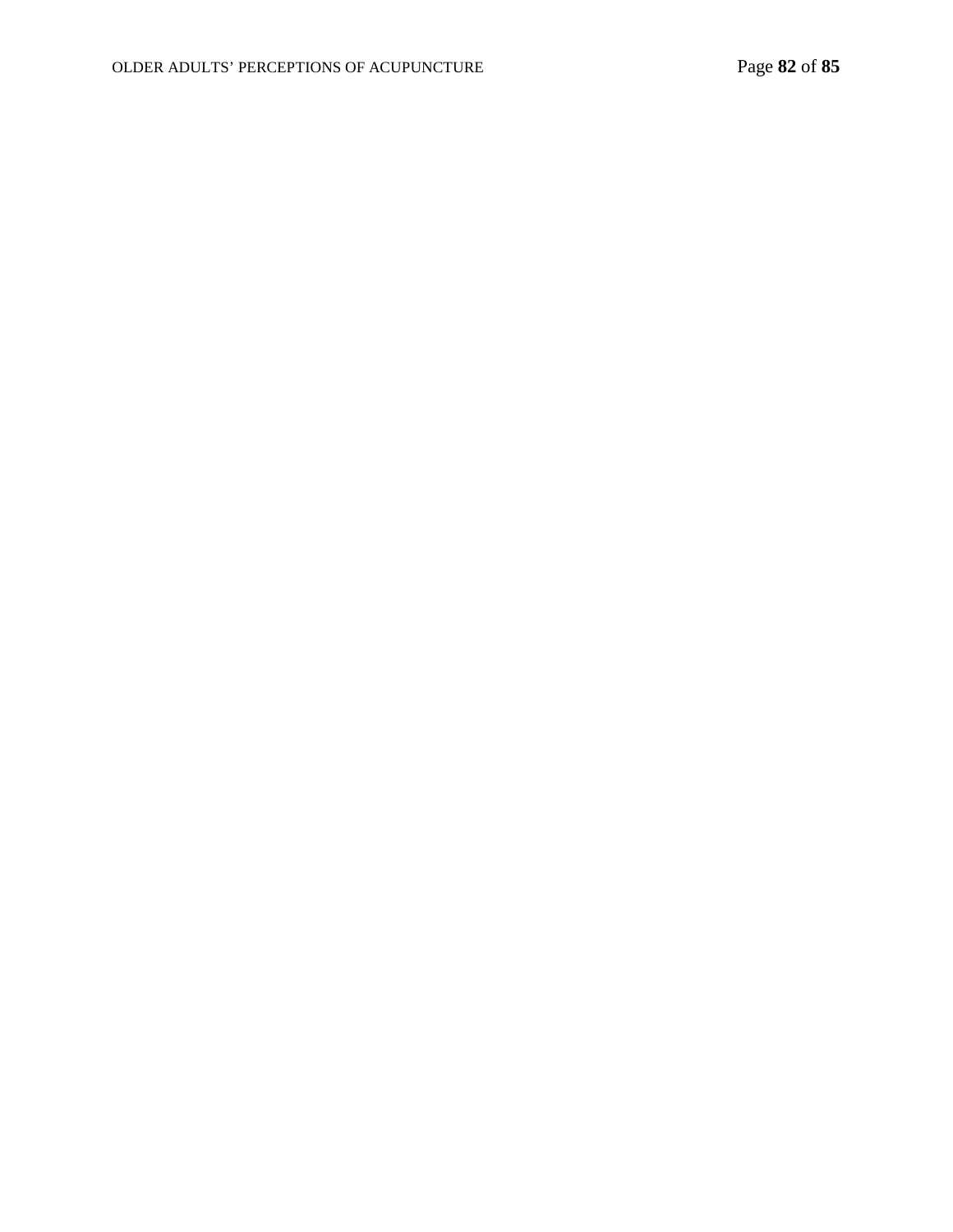#### **Appendix H: Interview Guide**

- 1. May I ask your age?
- 2. How do you get to the clinic? How long does it take you to get here?
- 3. How long have you been coming to the seniors' clinic?
- 4. What first brought you to the seniors' clinic?
	- Why did you decide to try acupuncture? Had you used acupuncture before? What was that like?
- 5. Tell me about how you feel during an acupuncture treatment.
	- What do you feel about the needles?
	- How do you feel when you're lying on the table?
	- How do you feel after the treatment is over? How long does the feeling last?
- 6. Tell me a little more about your health conditions
	- What are they?
	- How long have you had them?
	- What other treatments have you tried?
- 7. Tell me how your health conditions have changed since you began coming to the clinic.
	- Has acupuncture changed the way you cope with your health? If so, how?
- 8. Have you had any major health events, such as illness or operations, or developed any new conditions, since you've been coming to the clinic? Were these treated by acupuncture?
- 9. What other changes, if any, have you made in your life that influenced your health since you've been coming to the clinic? Why did you decide to make these changes?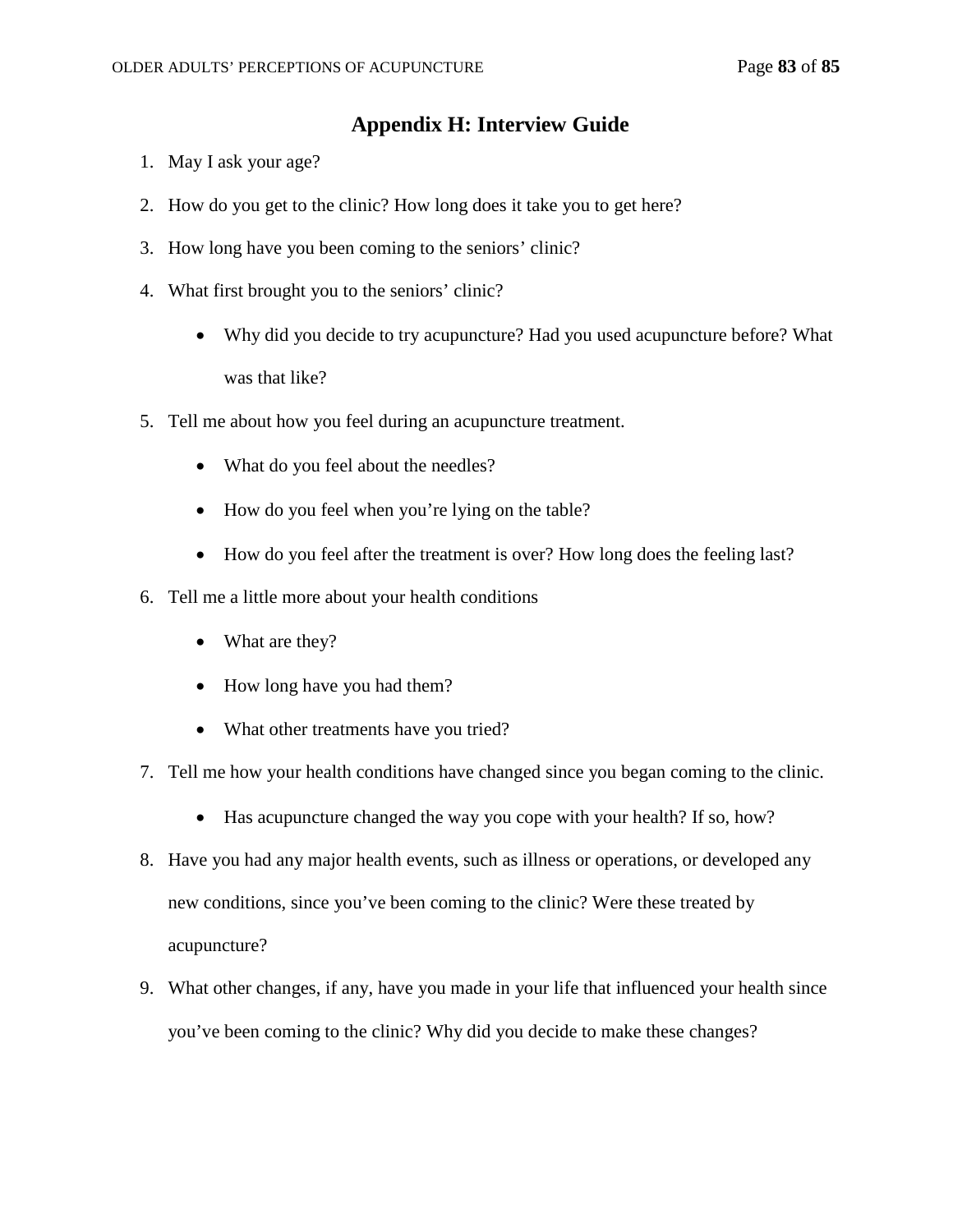- 10. What other treatments such as medical procedures or medications from doctors, clinics, or hospitals – have you had since you began your acupuncture treatments?
- 11. What benefits do you think you've gotten from your acupuncture treatments at the clinic?
- 12. Have you felt other benefits at the clinic apart from acupuncture, and if so, what are they?
- 13. How important to you is the regular schedule at the clinic? How important is cost?
- 14. What is your relationship like with the clinic supervisors? How important is this relationship to your treatments?
- 15. What do you like best about coming to the clinic?
- 16. What is it like seeing the other clinic patients week after week? Do you have a relationship with them? How important is this?
- 17. How do you feel about the interns/therapists?
- 18. Why do you keep coming to the clinic?
- 19. Is there anything you expected to get out of acupuncture treatment that you haven't? If so, what is it?
- 20. Is there anything you've gotten out of your treatments that you didn't expect? If so, what is it?